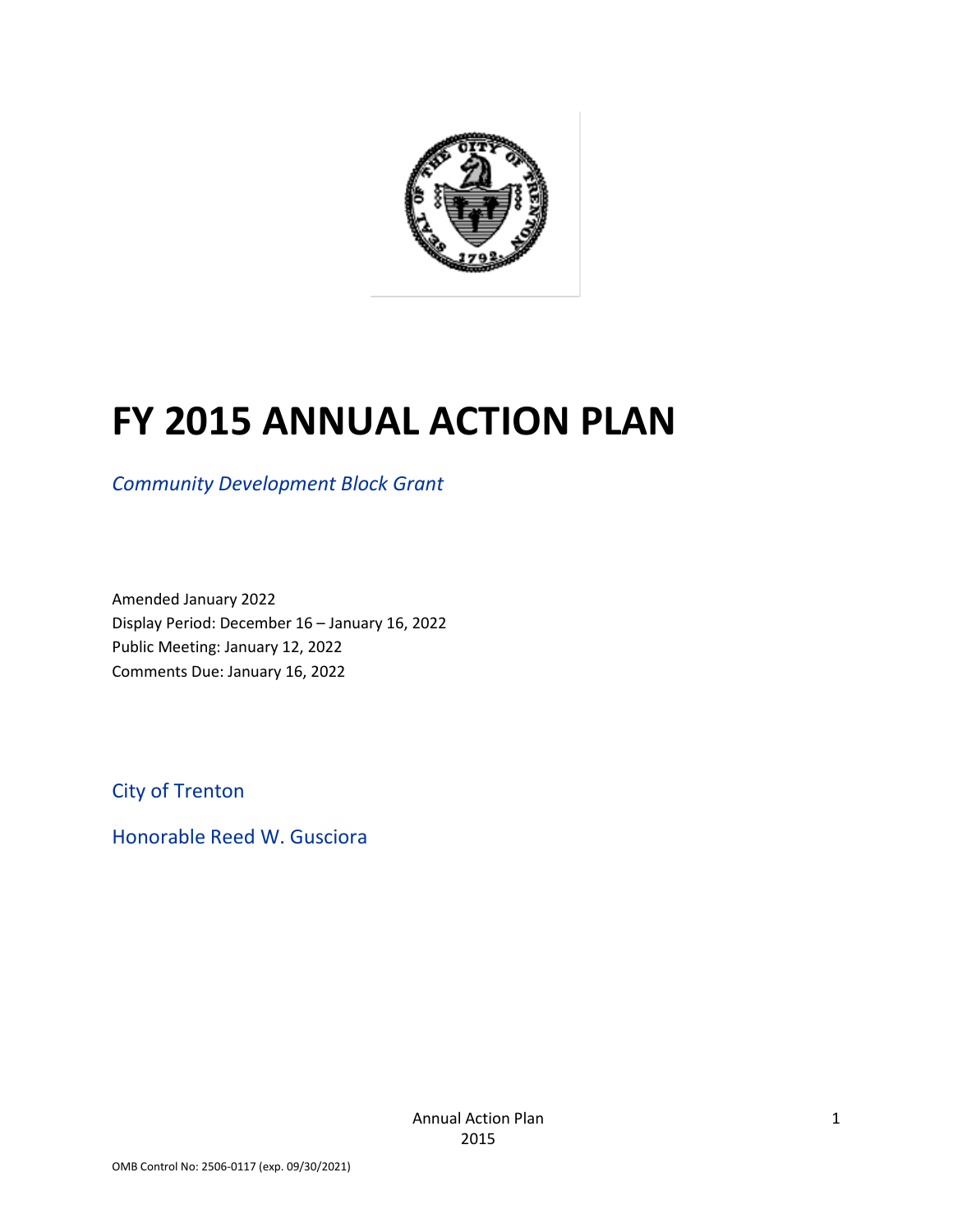# **Table of Contents**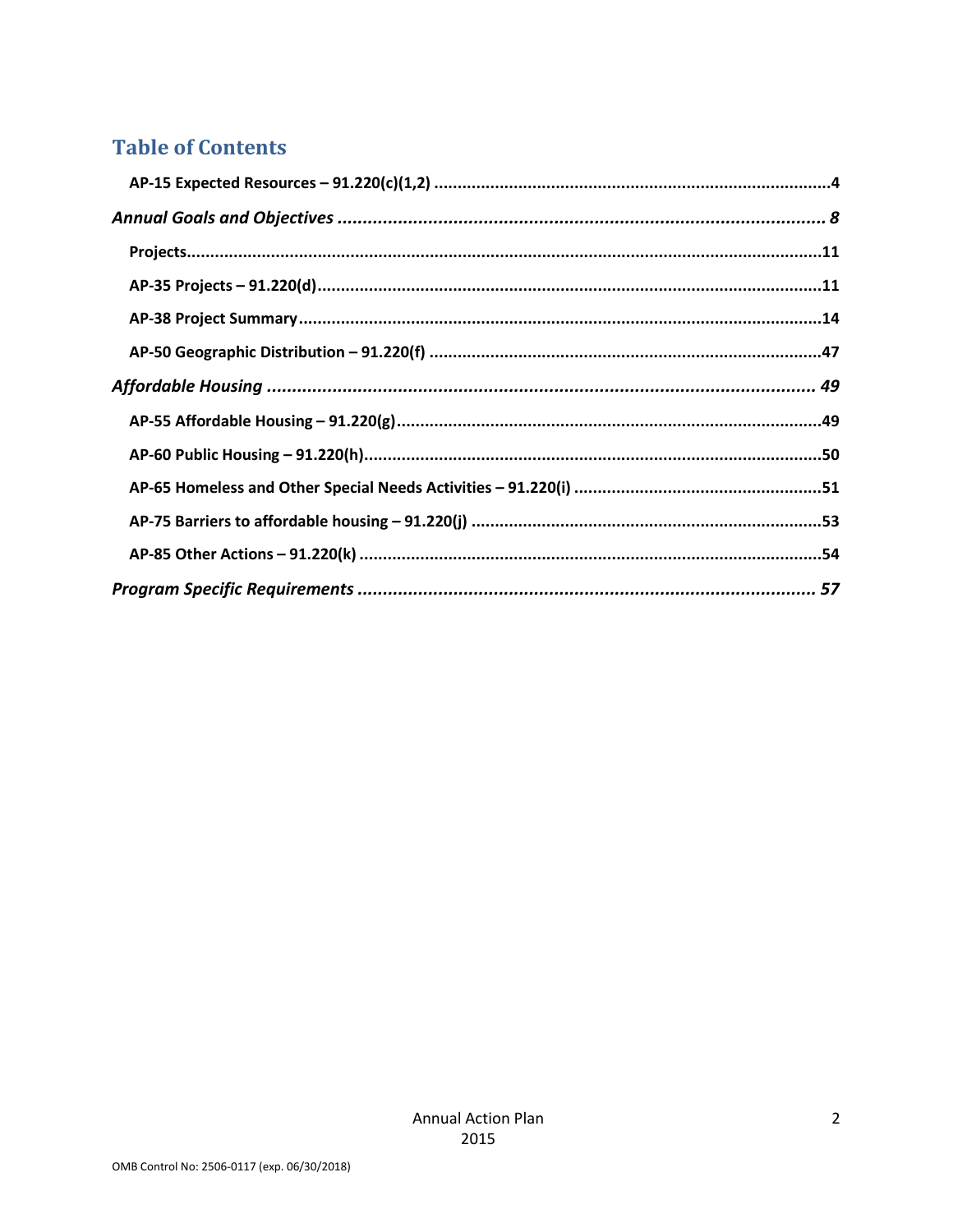# **Substantial Amendment**

The purpose of this amendment is to reallocate \$450,000 in CDBG funds from the Playground improvements at various City Parks Project to public facility improvements including: Trenton Library, Roebling Wire Works, Carver Center . FY 2015 CDBG funds are at risk of recapture by HUD if they are not expended by September 30, 2022. In order to avoid losing funds, the City will reallocate these funds to projects that are nearing completion or already underway.

Park improvements are still a priority for the City. Utilizing unallocated funds, funds remaining from completed activities, and 2022 CDBG funds, the City of Trenton will provide funding for the MLK Park Improvement Project.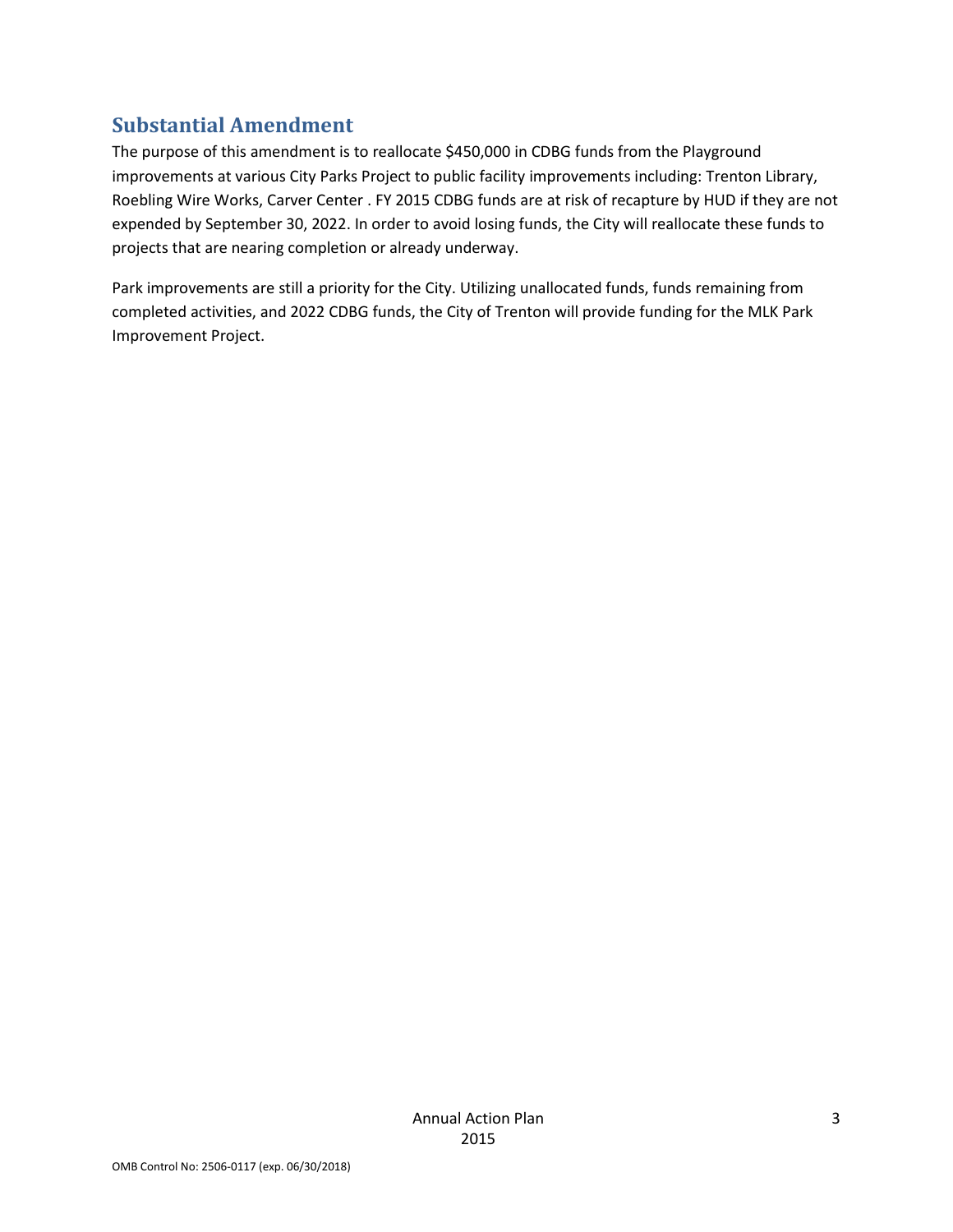# **Expected Resources**

### <span id="page-3-0"></span>**AP-15 Expected Resources – 91.220(c)(1,2)**

### **Introduction**

The following federal resources will be utilized for housing and non-housing community development in the City of Trenton.

(note: IDIS would not change the program income figure used initially. The figure below is the actual receipt in IDIS for 2015.)

#### **Anticipated Resources**

| Program     | <b>Source</b> | <b>Uses of Funds</b> |                    | <b>Expected Amount Available Year 1</b> |                   |              |                  | <b>Narrative</b>   |
|-------------|---------------|----------------------|--------------------|-----------------------------------------|-------------------|--------------|------------------|--------------------|
|             | of            |                      | Annual             | Program                                 | <b>Prior Year</b> | Total:       | <b>Amount</b>    | <b>Description</b> |
|             | <b>Funds</b>  |                      | <b>Allocation:</b> | Income: \$                              | <b>Resources:</b> | \$           | <b>Available</b> |                    |
|             |               |                      |                    |                                         | \$                |              | Remainder        |                    |
|             |               |                      |                    |                                         |                   |              | of ConPlan       |                    |
|             |               |                      |                    |                                         |                   |              | s                |                    |
| <b>CDBG</b> | public        | Acquisition          |                    |                                         |                   |              |                  |                    |
|             |               | Admin and            |                    |                                         |                   |              |                  |                    |
|             | federal       | Planning             |                    |                                         |                   |              |                  |                    |
|             |               | Economic             |                    |                                         |                   |              |                  |                    |
|             |               | Development          |                    |                                         |                   |              |                  |                    |
|             |               | Housing              |                    |                                         |                   |              |                  |                    |
|             |               | Public               |                    |                                         |                   |              |                  |                    |
|             |               | Improvements         |                    |                                         |                   |              |                  |                    |
|             |               | Public               |                    |                                         |                   |              |                  |                    |
|             |               | Services             | 2,371,985          | 3,441,889.24                            | 653,244           | 6,467,118.24 | 12,616,557       |                    |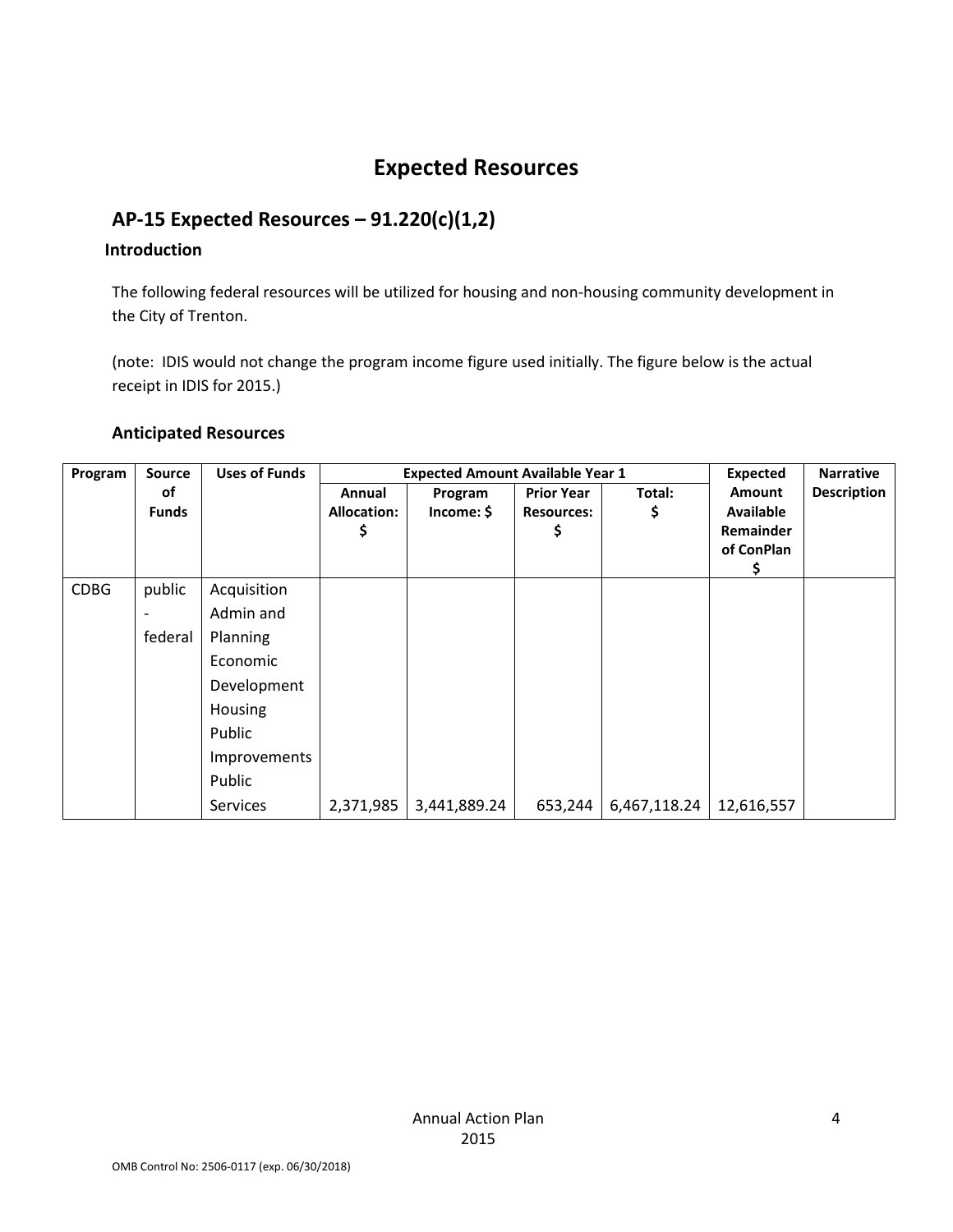| Program | Source                       | <b>Uses of Funds</b> |                                    | <b>Expected Amount Available Year 1</b> |                                              |              | <b>Expected</b>                                                    | <b>Narrative</b>   |
|---------|------------------------------|----------------------|------------------------------------|-----------------------------------------|----------------------------------------------|--------------|--------------------------------------------------------------------|--------------------|
|         | of<br><b>Funds</b>           |                      | Annual<br><b>Allocation:</b><br>\$ | Program<br>Income: \$                   | <b>Prior Year</b><br><b>Resources:</b><br>\$ | Total:<br>\$ | <b>Amount</b><br><b>Available</b><br>Remainder<br>of ConPlan<br>\$ | <b>Description</b> |
| HOME    | public                       | Acquisition          |                                    |                                         |                                              |              |                                                                    |                    |
|         | $\qquad \qquad \blacksquare$ | Homebuyer            |                                    |                                         |                                              |              |                                                                    |                    |
|         | federal                      | assistance           |                                    |                                         |                                              |              |                                                                    |                    |
|         |                              | Homeowner            |                                    |                                         |                                              |              |                                                                    |                    |
|         |                              | rehab                |                                    |                                         |                                              |              |                                                                    |                    |
|         |                              | Multifamily          |                                    |                                         |                                              |              |                                                                    |                    |
|         |                              | rental new           |                                    |                                         |                                              |              |                                                                    |                    |
|         |                              | construction         |                                    |                                         |                                              |              |                                                                    |                    |
|         |                              | Multifamily          |                                    |                                         |                                              |              |                                                                    |                    |
|         |                              | rental rehab         |                                    |                                         |                                              |              |                                                                    |                    |
|         |                              | <b>New</b>           |                                    |                                         |                                              |              |                                                                    |                    |
|         |                              | construction         |                                    |                                         |                                              |              |                                                                    |                    |
|         |                              | for ownership        |                                    |                                         |                                              |              |                                                                    |                    |
|         |                              | <b>TBRA</b>          | 536,858                            | 0                                       | 0                                            | 536,858      | 2,147,432                                                          |                    |
| ESG     | public                       | Conversion           |                                    |                                         |                                              |              |                                                                    |                    |
|         | $\overline{a}$               | and rehab for        |                                    |                                         |                                              |              |                                                                    |                    |
|         | federal                      | transitional         |                                    |                                         |                                              |              |                                                                    |                    |
|         |                              | housing              |                                    |                                         |                                              |              |                                                                    |                    |
|         |                              | Financial            |                                    |                                         |                                              |              |                                                                    |                    |
|         |                              | Assistance           |                                    |                                         |                                              |              |                                                                    |                    |
|         |                              | Overnight            |                                    |                                         |                                              |              |                                                                    |                    |
|         |                              | shelter              |                                    |                                         |                                              |              |                                                                    |                    |
|         |                              | Rapid re-            |                                    |                                         |                                              |              |                                                                    |                    |
|         |                              | housing              |                                    |                                         |                                              |              |                                                                    |                    |
|         |                              | (rental              |                                    |                                         |                                              |              |                                                                    |                    |
|         |                              | assistance)          |                                    |                                         |                                              |              |                                                                    |                    |
|         |                              | Rental               |                                    |                                         |                                              |              |                                                                    |                    |
|         |                              | Assistance           |                                    |                                         |                                              |              |                                                                    |                    |
|         |                              | Services             |                                    |                                         |                                              |              |                                                                    |                    |
|         |                              | Transitional         |                                    |                                         |                                              |              |                                                                    |                    |
|         |                              | housing              | 219,357                            | $\pmb{0}$                               | 0                                            | 219,357      | 877,428                                                            |                    |

**Table 1 - Expected Resources – Priority Table**

**Explain how federal funds will leverage those additional resources (private, state and local funds), including a description of how matching requirements will be satisfied**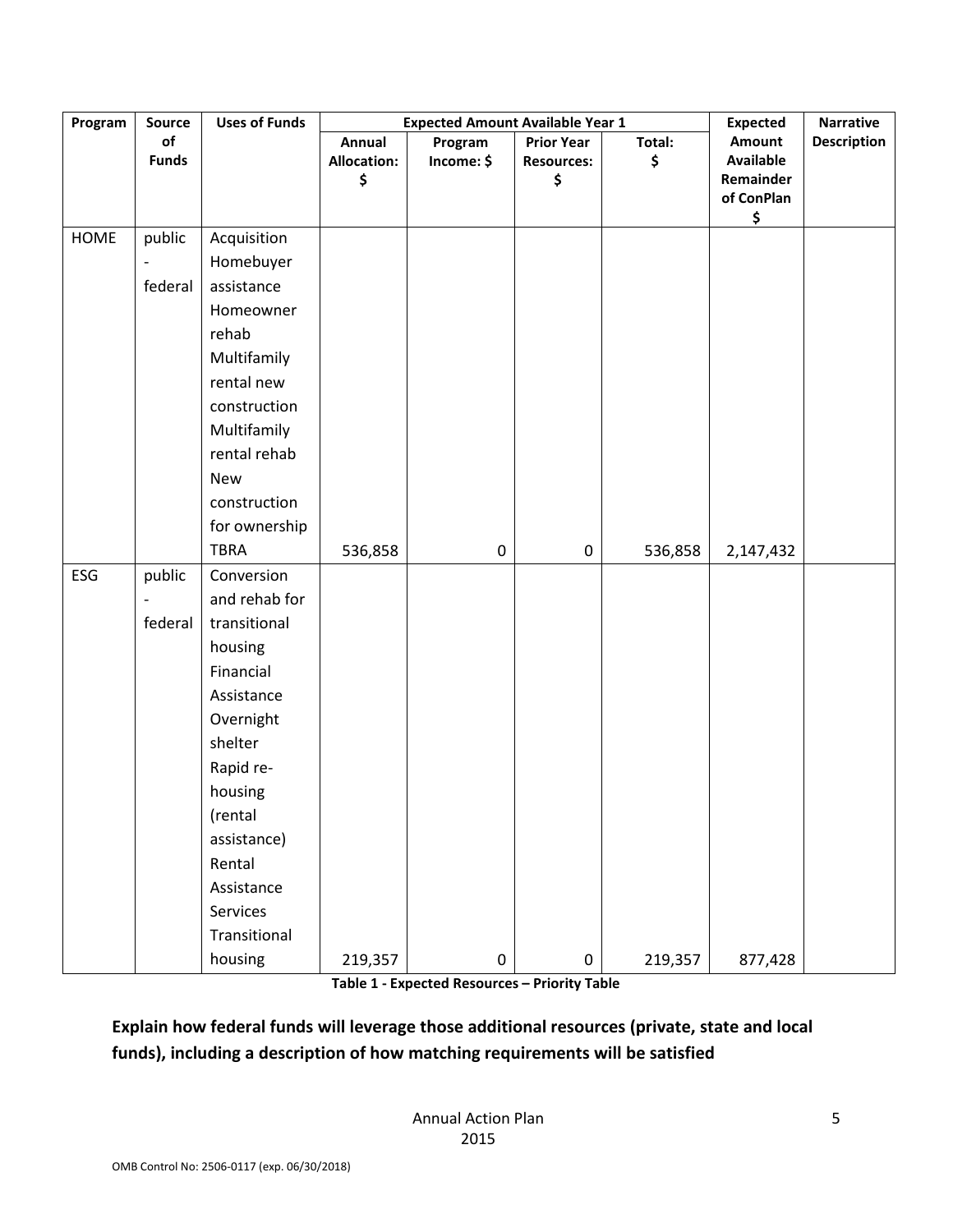The City of Trenton is adept at leveraging resources from all levels of government, as well as from forprofit and non-profit organizations to address the many needs in the community. The following is a description of non-CDBG resources to be leveraged in 2014.

The City will utilize CDBG funds to administer housing rehabilitation hard costs allocated from the City's Regional Contribution Agreements. In order to maintain regulatory compliance, the City will revise the program guidelines of these local funds to meet Federal regulations.

The Emergency Solutions Grant Program and the HOME Program require matching funds. All applicants to these programs must identify the match in the applications for funding from the Department of Housing and Economic Development. All matching sources are verified prior to commitment of any federal funds. The City has not committed any funds specifically to provide a monetary match to any activity but may provide the match for Emergency Solutions activities through local grant-in-aid to homeless service providers. Sponsors of HOME activities are responsible to provide their match.

Specific matching requirements will be met as follows:

HOME: Anticipated sources of match will be provided by activities requiring match - the total value of which will meet or exceed 25% of the total HOME award, with the exception of program administration activities which do not require match. Sources will include waiver of fees, in-kind donations, donations of land, private, state and local government funds. The City of Trenton has a 100% match reduction. ESG: Each agency must provide a 1:1 match for funding provided from the Emergency Solutions Grant Program. Most of the grant recipients are private non-profits with fund raising activities and other grants.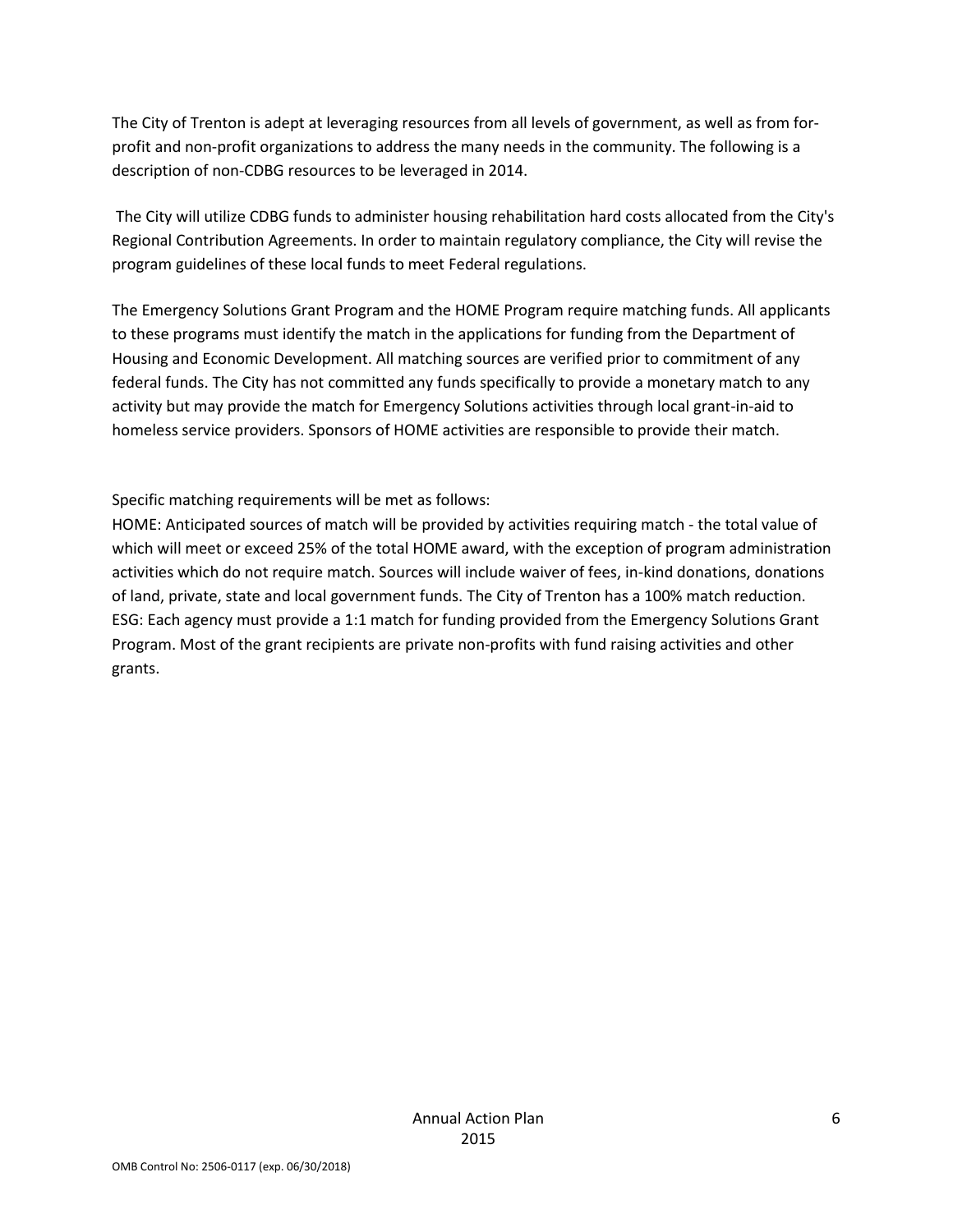### **If appropriate, describe publicly owned land or property located within the jurisdiction that may be used to address the needs identified in the plan**

The City of Trenton owns land within the City that may be used for future housing and non-housing development.

### **Discussion**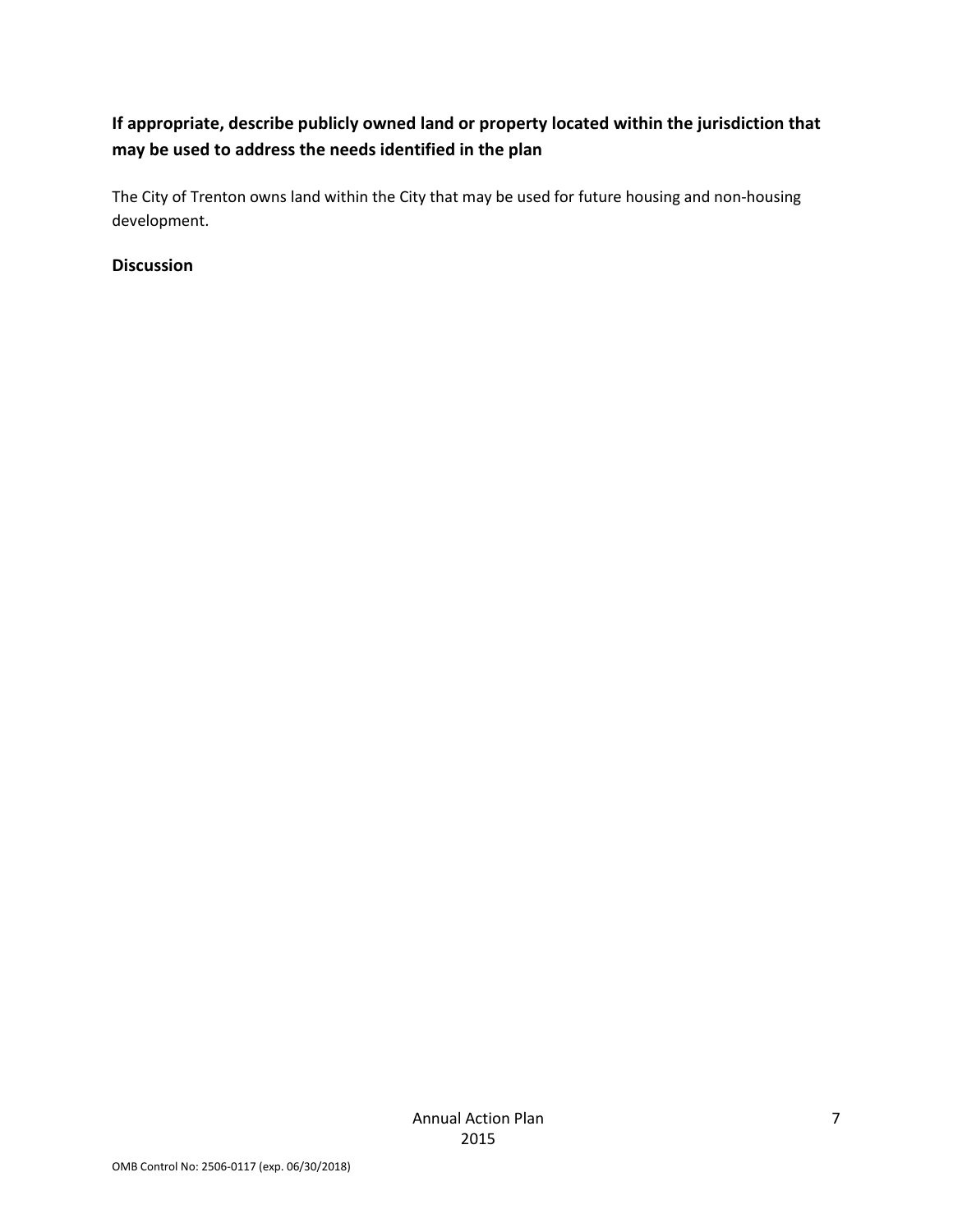# **Annual Goals and Objectives**

# **AP-20 Annual Goals and Objectives**

### **Goals Summary Information**

<span id="page-7-0"></span>

| Sort                    | <b>Goal Name</b> | <b>Start</b> | End  | Category    | Geographic       | <b>Needs Addressed</b> | <b>Funding</b> | <b>Goal Outcome Indicator</b>     |
|-------------------------|------------------|--------------|------|-------------|------------------|------------------------|----------------|-----------------------------------|
| Order                   |                  | Year         | Year |             | Area             |                        |                |                                   |
|                         | Increase the     | 2015         | 2019 | Affordable  | <b>CITY OF</b>   | Create and             | CDBG:          | <b>Homeowner Housing</b>          |
|                         | number of        |              |      | Housing     | <b>TRENTON</b>   | Maintain               | \$371,630      | Rehabilitated: 29 Household       |
|                         | affordable units |              |      |             | <b>RESIDENTS</b> | Affordable             | HOME:          | <b>Housing Unit</b>               |
|                         |                  |              |      |             |                  | Housing                | \$483,172      |                                   |
| 4                       | Improve public   | 2015         | 2019 | Non-Housing | <b>CITY OF</b>   | Improve Public         | CDBG:          | Public Facility or Infrastructure |
|                         | infrastructure   |              |      | Community   | <b>TRENTON</b>   | Infrastructure         | \$2,221,230    | Activities other than             |
|                         |                  |              |      | Development | <b>RESIDENTS</b> |                        |                | Low/Moderate Income Housing       |
|                         |                  |              |      |             |                  |                        |                | Benefit: 5000 Persons Assisted    |
| 5                       | Improve public   | 2015         | 2019 | Non-Housing | <b>CITY OF</b>   | Improve Public         | CDBG:          | Public Facility or Infrastructure |
|                         | facilities       |              |      | Community   | <b>TRENTON</b>   | <b>Facilities</b>      | \$1,150,000    | Activities other than             |
|                         |                  |              |      | Development | <b>RESIDENTS</b> |                        |                | Low/Moderate Income Housing       |
|                         |                  |              |      |             |                  |                        |                | Benefit: 4837 Persons Assisted    |
| $\overline{\mathbf{z}}$ | Provide public   | 2015         | 2019 | Non-Housing | <b>CITY OF</b>   | Provide Public         | CDBG:          | Public service activities other   |
|                         | services         |              |      | Community   | <b>TRENTON</b>   | <b>Services</b>        | \$1,162,849    | than Low/Moderate Income          |
|                         |                  |              |      | Development | <b>RESIDENTS</b> |                        |                | Housing Benefit: 11047 Persons    |
|                         |                  |              |      |             |                  |                        |                | Assisted                          |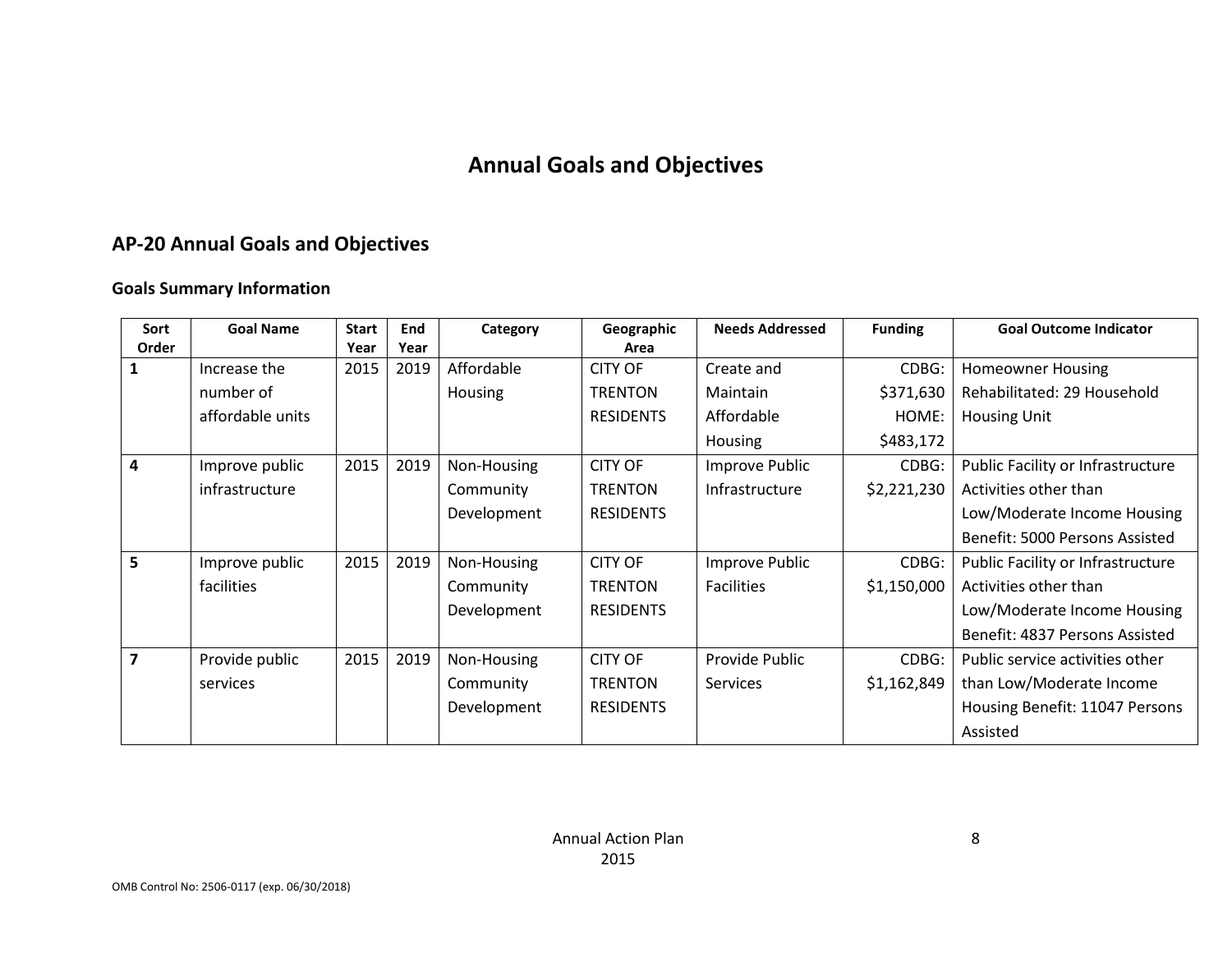| Sort  | <b>Goal Name</b> | <b>Start</b> | End  | Category        | Geographic       | <b>Needs Addressed</b> | <b>Funding</b> | <b>Goal Outcome Indicator</b>    |
|-------|------------------|--------------|------|-----------------|------------------|------------------------|----------------|----------------------------------|
| Order |                  | Year         | Year |                 | Area             |                        |                |                                  |
|       | Provide homeless | 2015         | 2019 | <b>Homeless</b> | <b>CITY OF</b>   | Provide Homeless       | CDBG:          | Tenant-based rental assistance / |
|       | housing and      |              |      |                 | <b>TRENTON</b>   | Housing and            | \$80,000       | Rapid Rehousing: 10 Households   |
|       | services         |              |      |                 | <b>RESIDENTS</b> | Services               | ESG:           | Assisted                         |
|       |                  |              |      |                 |                  |                        | \$202,905      |                                  |

**Table 2 – Goals Summary**

### **Goal Descriptions**

| $\mathbf{1}$                                           | <b>Goal Name</b>           | Increase the number of affordable units                                                                                                                                                |  |
|--------------------------------------------------------|----------------------------|----------------------------------------------------------------------------------------------------------------------------------------------------------------------------------------|--|
|                                                        | Goal<br><b>Description</b> | Continue the housing rehabilitation, first-time homebuyer, and new housing construction activities to support an<br>increase in the number of affordable units in the City of Trenton. |  |
| 4<br><b>Goal Name</b><br>Improve public infrastructure |                            |                                                                                                                                                                                        |  |
|                                                        | Goal<br><b>Description</b> | Infrastructure in the low income areas of the City must be improved or expanded to improve the quality of life for lower<br>income residents.                                          |  |
| 5.                                                     | <b>Goal Name</b>           | Improve public facilities                                                                                                                                                              |  |
|                                                        | Goal<br><b>Description</b> | Public facilities serving low income residents including senior centers that require capital improvements.                                                                             |  |
| $\overline{\mathbf{z}}$                                | <b>Goal Name</b>           | Provide public services                                                                                                                                                                |  |
|                                                        | Goal<br><b>Description</b> | Expand and continue non-housing community development supportive services.                                                                                                             |  |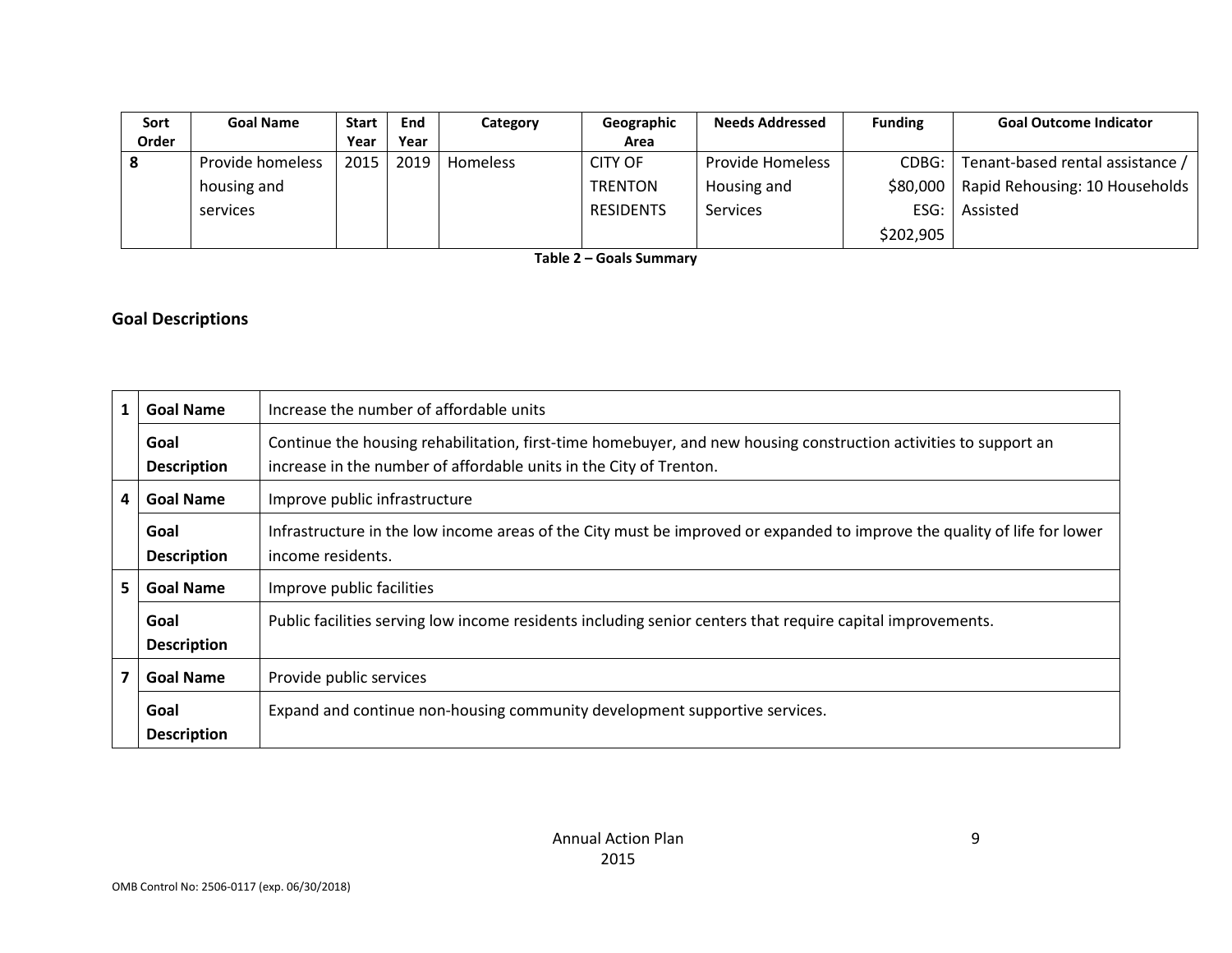| <b>Goal Name</b>   | Provide homeless housing and services                                             |
|--------------------|-----------------------------------------------------------------------------------|
| Goal               | Preservation of short- and long-term homeless facilities and associated services. |
| <b>Description</b> |                                                                                   |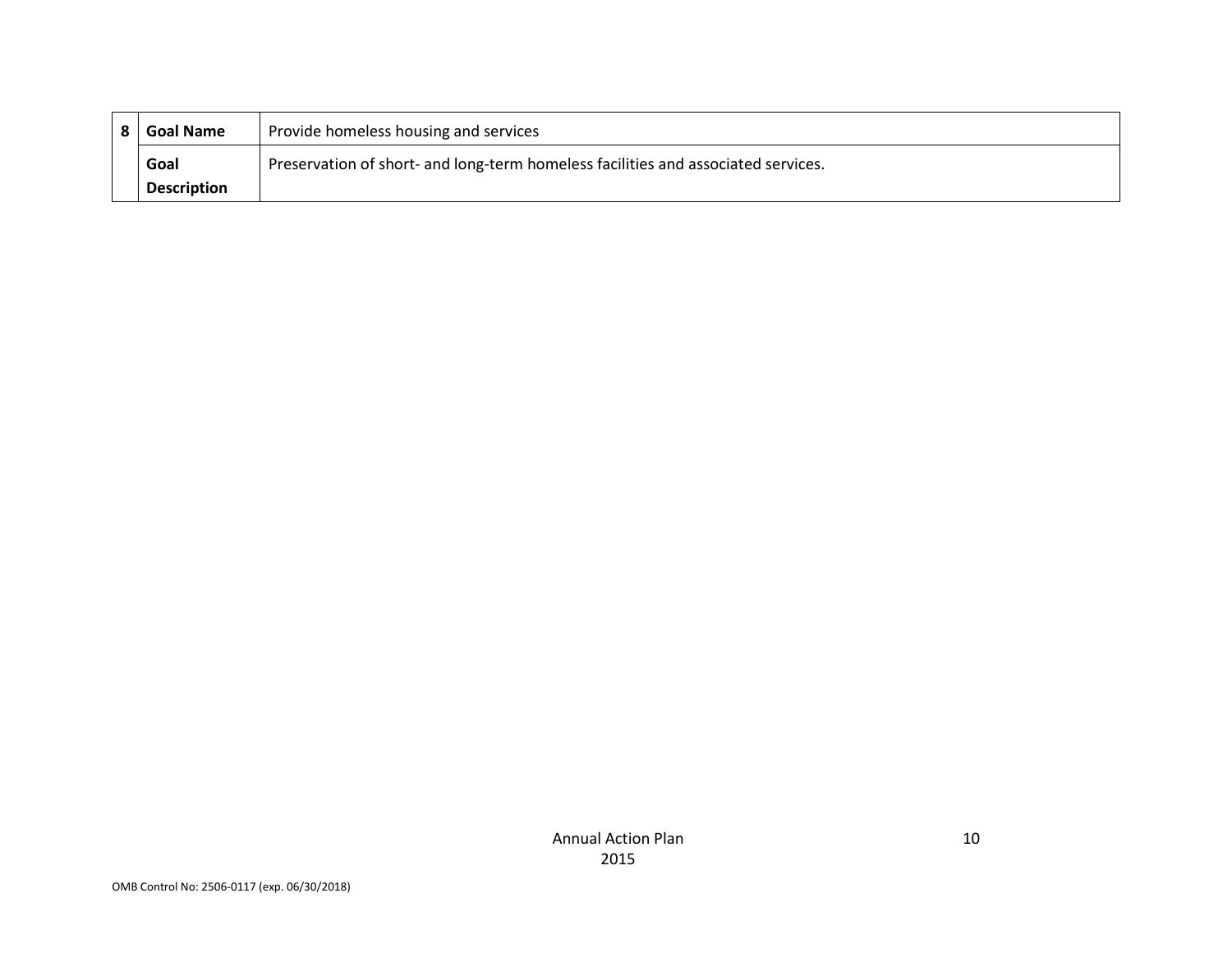# **Projects**

# <span id="page-10-1"></span><span id="page-10-0"></span>**AP-35 Projects – 91.220(d) Introduction**

A Substantial Amendment in June 2017 reallocated \$329,067.15 in CDBG excess income to the First Time Homebuyer Program. A substantial amendment undertaken in early 2018, reallocated \$1,673,799.85 in funds from several line items, including the Fire Housing and Administration, and prior year funds to increasing funding for street improvements, the Reading Senior Center Interior Renovations, the North Clinton Community Center, Fencing at the Community Pools and Public Housing Modernization- scattered sites.

A substantial amendment in June 2020 reallocated \$1,310,103.94 in FY 2015 CDBG funds to five new public facility projects: Trenton Library, Roebling Wire Works, Carver Center, Grant Ave. Park and various playground improvements.

A substantial amendment in January 2022 reallocated \$450,000 in FY 2015 CDBG funds to three public facility projects: Trenton Library, Roebling Wire Works, Carver Center

#### **Projects**

| #  | <b>Project Name</b>                                                                         |  |  |  |  |  |
|----|---------------------------------------------------------------------------------------------|--|--|--|--|--|
| 17 | After School, Summer Camp, Day Care: Trenton Children's Chorus                              |  |  |  |  |  |
| 19 | Public Service -- Rescue Mission of Trenton: Emergency Shelter Bed Nights                   |  |  |  |  |  |
| 40 | <b>Public Infrastructure: Road Reconstruction</b>                                           |  |  |  |  |  |
| 48 | First-Time Homebuyer Program (Closing Cost Assistance & Mortgage Write-Down)                |  |  |  |  |  |
| 50 | Economic Development Loans for Business Expansion & Startup                                 |  |  |  |  |  |
| 51 | Public Service -- Job Training & Career Development; Boys and Girls Club                    |  |  |  |  |  |
| 52 | Public Service -- After School, Summer Camp or Day Care; Young Scholars, Inc.               |  |  |  |  |  |
| 53 | Public Service -- Crime Prevention, Gang Awareness, Prisoner Re-entry; Big Brothers Big Sis |  |  |  |  |  |
| 54 | Public Service -- After School, Summer Camp or Day Care; NJTLT                              |  |  |  |  |  |
| 55 | Public Service -- Job Training and Career Development: Shiloh CDC                           |  |  |  |  |  |
| 56 | Public Service -- project cancelled - Hispanic Center                                       |  |  |  |  |  |
|    | Public Service Projects -- Job Training & Career Dev., Vocational Arts Science and Training |  |  |  |  |  |
| 57 | Center                                                                                      |  |  |  |  |  |
| 58 | Public Service - Homefront, Inc.: Hire Expectations                                         |  |  |  |  |  |
| 59 | Public Service PEI Kids: Comprehensive Juvenile Offender Outreach Services                  |  |  |  |  |  |
| 60 | Public Service Trenton Community Music School: El Sistema                                   |  |  |  |  |  |
| 61 | Public Service Court Appointed Special Advocates of Mercer: Youth Advocacy and Mentoring    |  |  |  |  |  |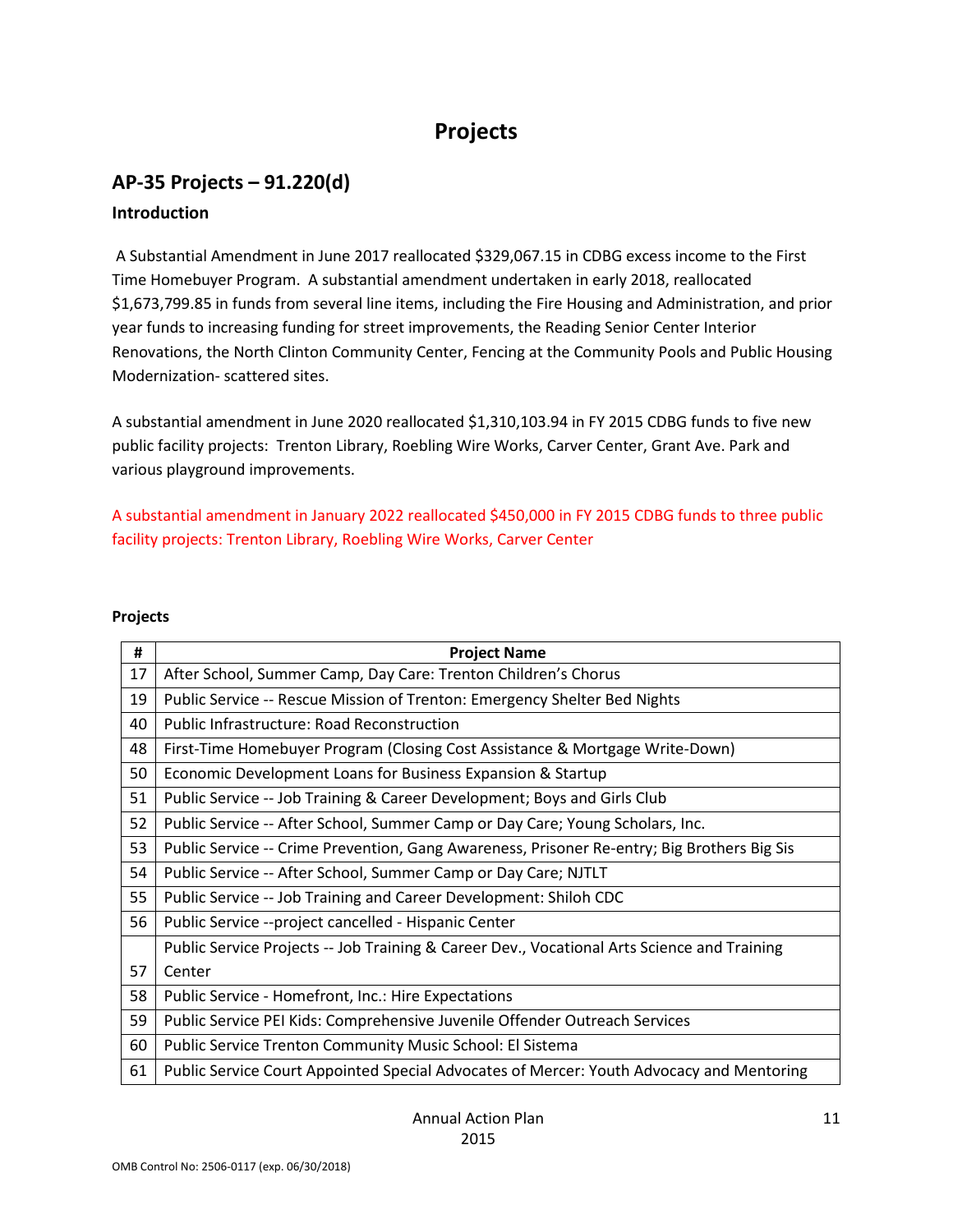| #  | <b>Project Name</b>                                                                            |
|----|------------------------------------------------------------------------------------------------|
| 62 | Public Services: LALDEF Welcome House                                                          |
| 63 | Public Service -- After School, Summer Camp, Day Care: Millhill Child & Fam Dev, Trenton Peers |
| 64 | Public Service -- Crisis Ministry: Homelessness Prevention                                     |
| 65 | Public Service -- TASK: Meals Services                                                         |
| 66 | Public Service -- Catholic Youth Organization: Summer Camp                                     |
| 67 | <b>HOME Housing Development</b>                                                                |
| 68 | Pool Fencing - added by amendment 4-18                                                         |
| 69 | Reading Senior Center Interior Improvements                                                    |
| 70 | Public Housing modernization                                                                   |
| 71 | Housing Rehabilitation Administration                                                          |
| 72 | Public Service Projects -- After School, Summer Camp or Day Care; Boys and Girls Club          |
| 73 | Public Service Projects -- Home Improvements, Isles                                            |
| 74 | Public Service Project -- After School, Summer Camp or Day Care; Family Guidance Center Corp   |
| 75 | Public Service Projects -- Homeless Services & Prevention; Mercer Alliance to End Homelessness |
|    | Public Service Project: After School, Summer Camp or Day Care; Bonner Center for Civic and     |
| 76 | Community                                                                                      |
| 77 | Public Service Projects -- Summer Camp; Catholic Youth Organization (CYO) of Mercer Co         |
| 78 | Public Service Projects -- Health Care, Nutrition, Mental Health: Isles, Inc.                  |
| 79 | Public Service -- Health Care, Nutrition, Mental Health: Interfaith Caregivers                 |
| 80 | Public Service -- After School, Summer Camp or Day Care: YMCA of Trenton                       |
| 81 | Public Service -- After School, Summer Camp or Day Care: Play Soccer Nonprofit International   |
| 82 | Public Service -- Home Improvements: Enable, Inc.                                              |
| 83 | Public Service -- After School, Summer Camp or Day Care: YWCA of Trenton                       |
| 84 | <b>Public Facilities-Improvements</b>                                                          |
| 85 | City Run Public Service Projects: Operation of Senior Centers                                  |
| 86 | <b>ESG15 Trenton</b>                                                                           |
| 87 | Public Facility Improvements - Trenton Free Public Library                                     |
| 88 | Playground improvements at various City Parks                                                  |
| 89 | Grant Ave. Park Improvements                                                                   |
| 90 | <b>Acquisition - Carver Y Center</b>                                                           |
| 91 | <b>Public Facility Improvements Roebling Wire Works</b>                                        |
| 92 | Admin PI                                                                                       |
| 93 | <b>Rehabilitation Hard Costs</b>                                                               |
| 94 | Administration                                                                                 |
| 95 | Capital improvements for non-profits                                                           |
| 96 | Public Service Projects -- Homeless Services & Prevention; Crisis Ministry                     |
| 97 | Public Facilities Projects - N. Clinton                                                        |

**Table 3 - Project Information**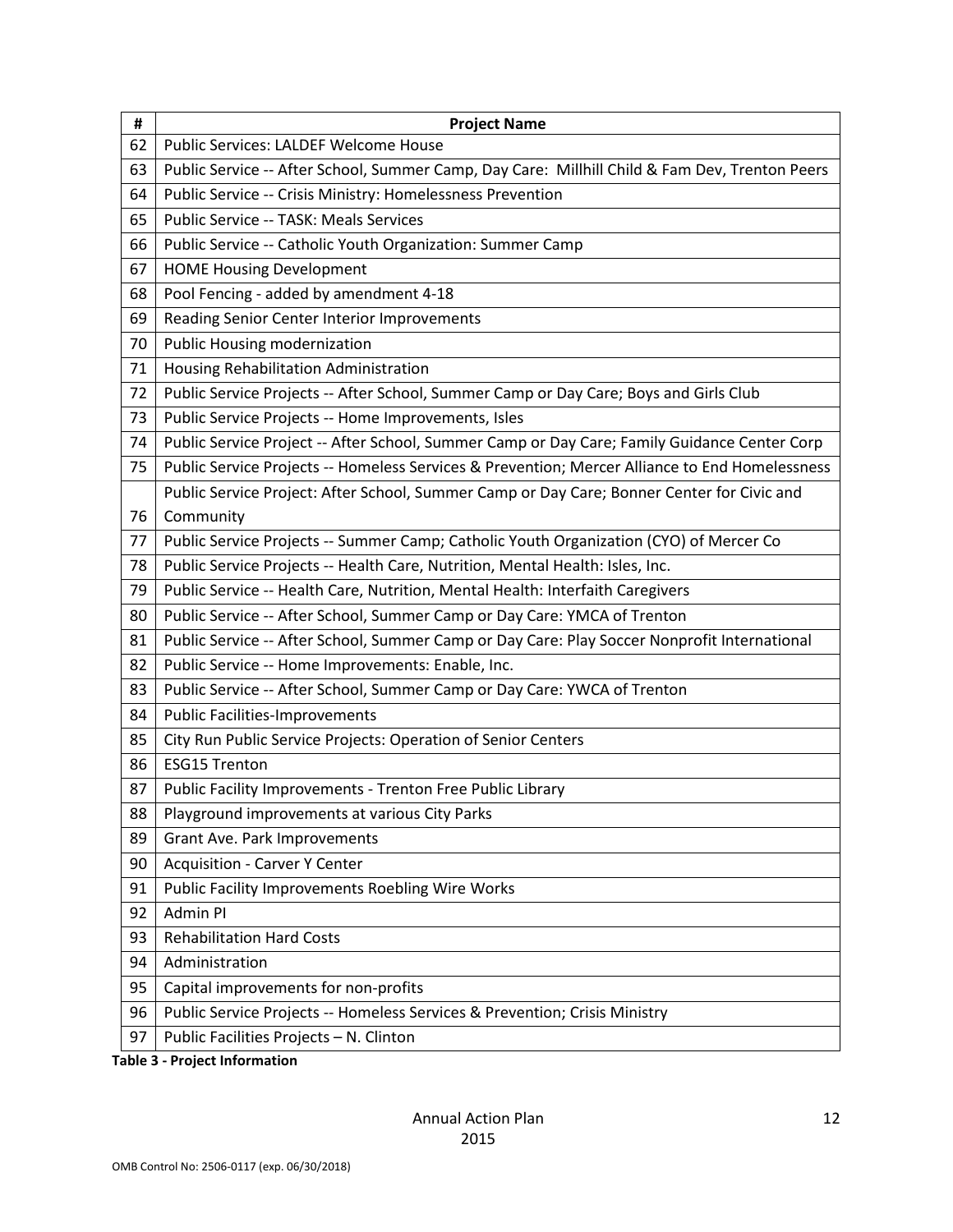**Describe the reasons for allocation priorities and any obstacles to addressing underserved needs**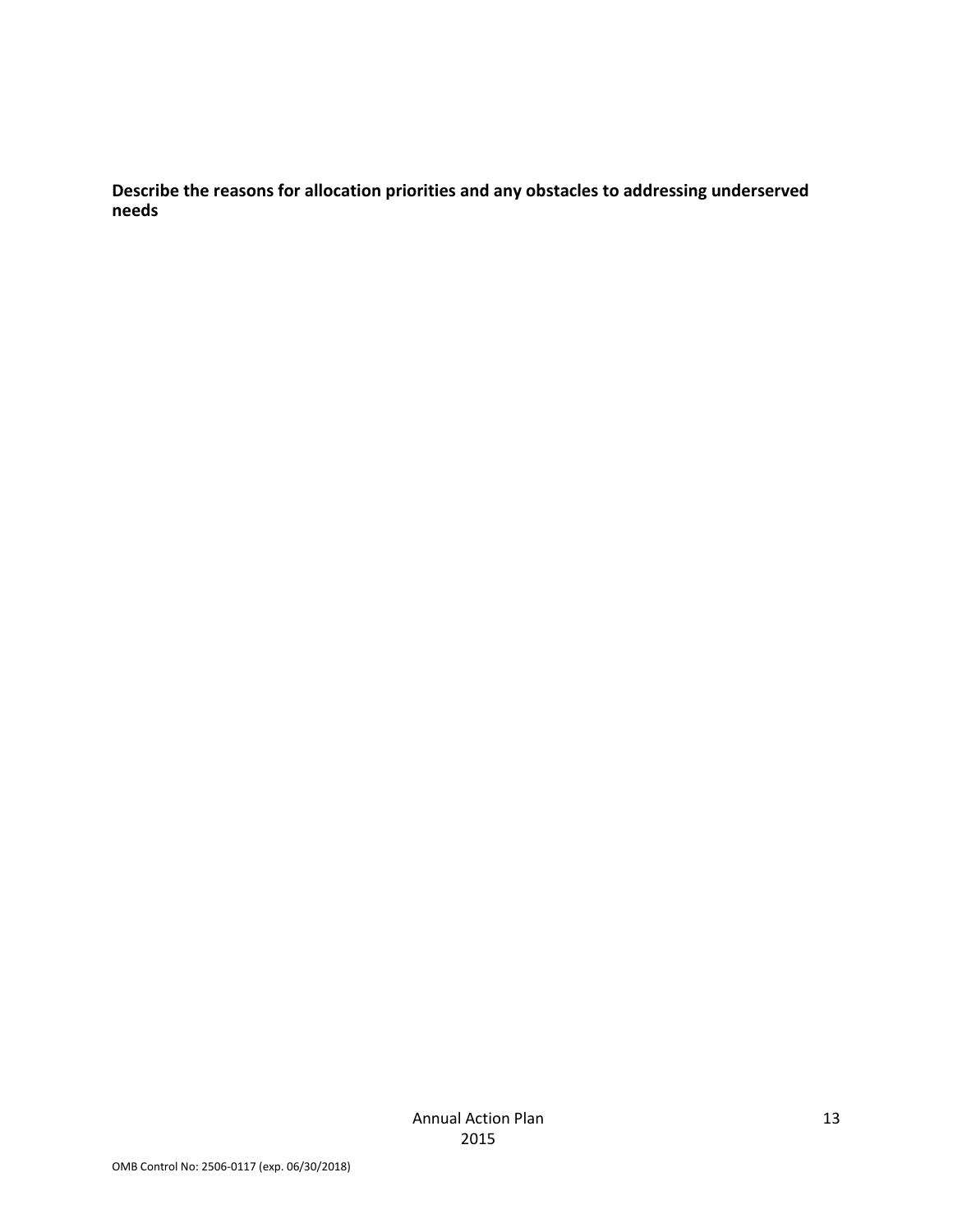**AP-38 Project Summary**

<span id="page-13-0"></span>**Project Summary Information**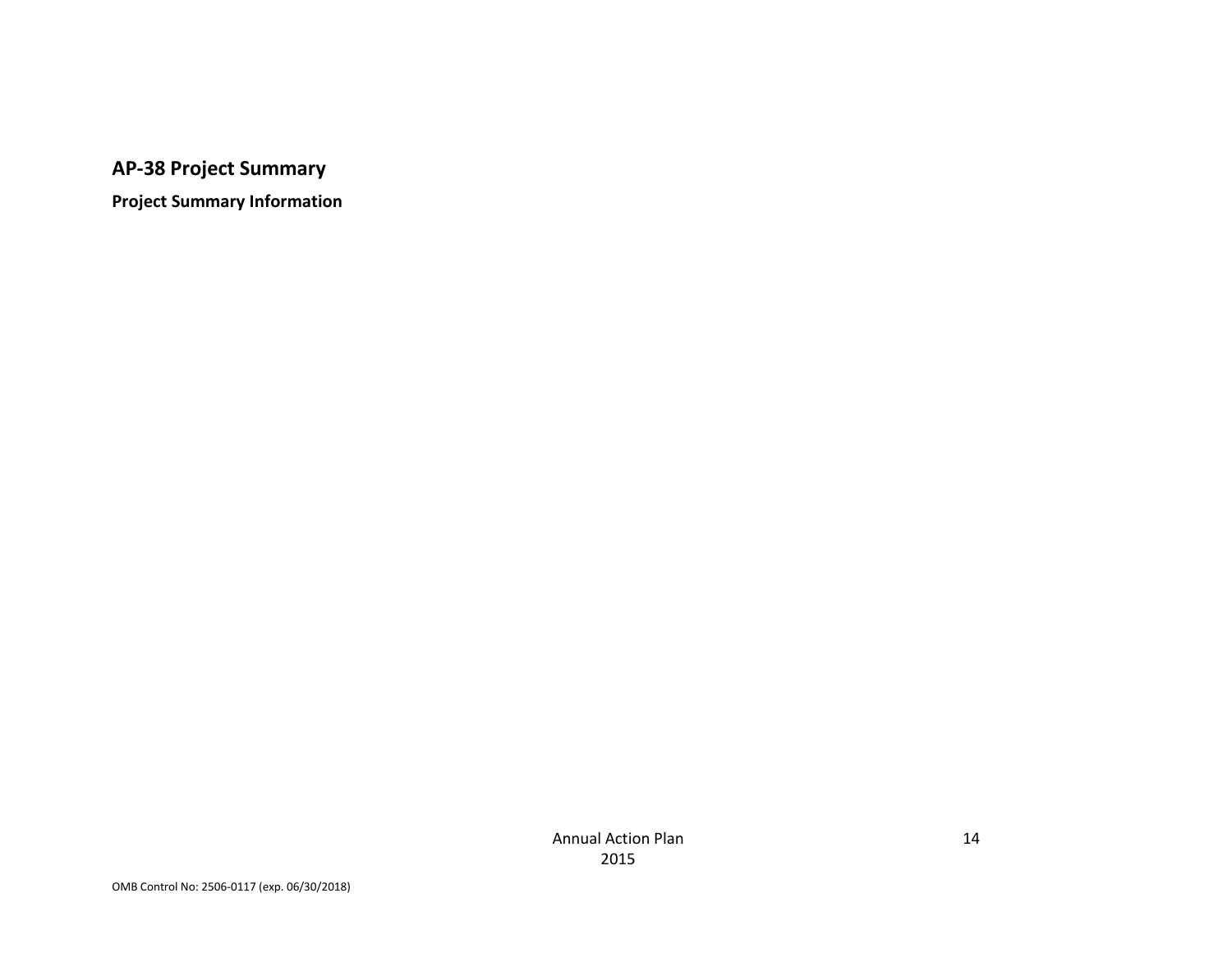| $\mathbf{1}$   | <b>Project Name</b>                                                                                        | After School, Summer Camp, Day Care: Trenton Childrens Chorus                                                                                                                                                                                                                                                                                            |
|----------------|------------------------------------------------------------------------------------------------------------|----------------------------------------------------------------------------------------------------------------------------------------------------------------------------------------------------------------------------------------------------------------------------------------------------------------------------------------------------------|
|                | <b>Target Area</b>                                                                                         | <b>CITY OF TRENTON RESIDENTS</b>                                                                                                                                                                                                                                                                                                                         |
|                | <b>Goals Supported</b>                                                                                     | Provide public services                                                                                                                                                                                                                                                                                                                                  |
|                | <b>Needs Addressed</b>                                                                                     | <b>Provide Public Services</b>                                                                                                                                                                                                                                                                                                                           |
|                | <b>Funding</b>                                                                                             | CDBG: \$21,250                                                                                                                                                                                                                                                                                                                                           |
|                | <b>Description</b>                                                                                         | Choral music education and performance opportunities to Trenton's<br>under-served children and youth in kindergarten through 12th grade.<br>This project was not intended to be part of the Substantial<br>Amendment and should be ignored. The eCon Planning Suite was<br>unable to remove this project from those the City was intending to<br>modify. |
|                | <b>Target Date</b>                                                                                         |                                                                                                                                                                                                                                                                                                                                                          |
|                | <b>Estimate the number</b><br>and type of families<br>that will benefit<br>from the proposed<br>activities |                                                                                                                                                                                                                                                                                                                                                          |
|                | <b>Location Description</b>                                                                                |                                                                                                                                                                                                                                                                                                                                                          |
|                | <b>Planned Activities</b>                                                                                  | Matrix code: 05D.                                                                                                                                                                                                                                                                                                                                        |
| $\overline{2}$ | <b>Project Name</b>                                                                                        | Public Service -- Rescue Mission of Trenton: Emergency Shelter Bed<br><b>Nights</b>                                                                                                                                                                                                                                                                      |
|                | <b>Target Area</b>                                                                                         | <b>CITY OF TRENTON RESIDENTS</b>                                                                                                                                                                                                                                                                                                                         |
|                | <b>Goals Supported</b>                                                                                     | Provide public services<br>Provide homeless housing and services                                                                                                                                                                                                                                                                                         |
|                | <b>Needs Addressed</b>                                                                                     | <b>Provide Public Services</b><br>Provide Homeless Housing and Services                                                                                                                                                                                                                                                                                  |
|                | <b>Funding</b>                                                                                             | CDBG: \$50,000                                                                                                                                                                                                                                                                                                                                           |
|                | <b>Description</b>                                                                                         | Provide bed nights for single, homeless adults (men and women) who<br>present in the City of Trenton requesting Emergency Shelter services.<br>This Substantial Amendment revises the source of funding for this<br>project from 2015 entitlement funds to excess program income.<br>Matrix Code: 03T; National Objective: LMC                           |
|                | <b>Target Date</b>                                                                                         |                                                                                                                                                                                                                                                                                                                                                          |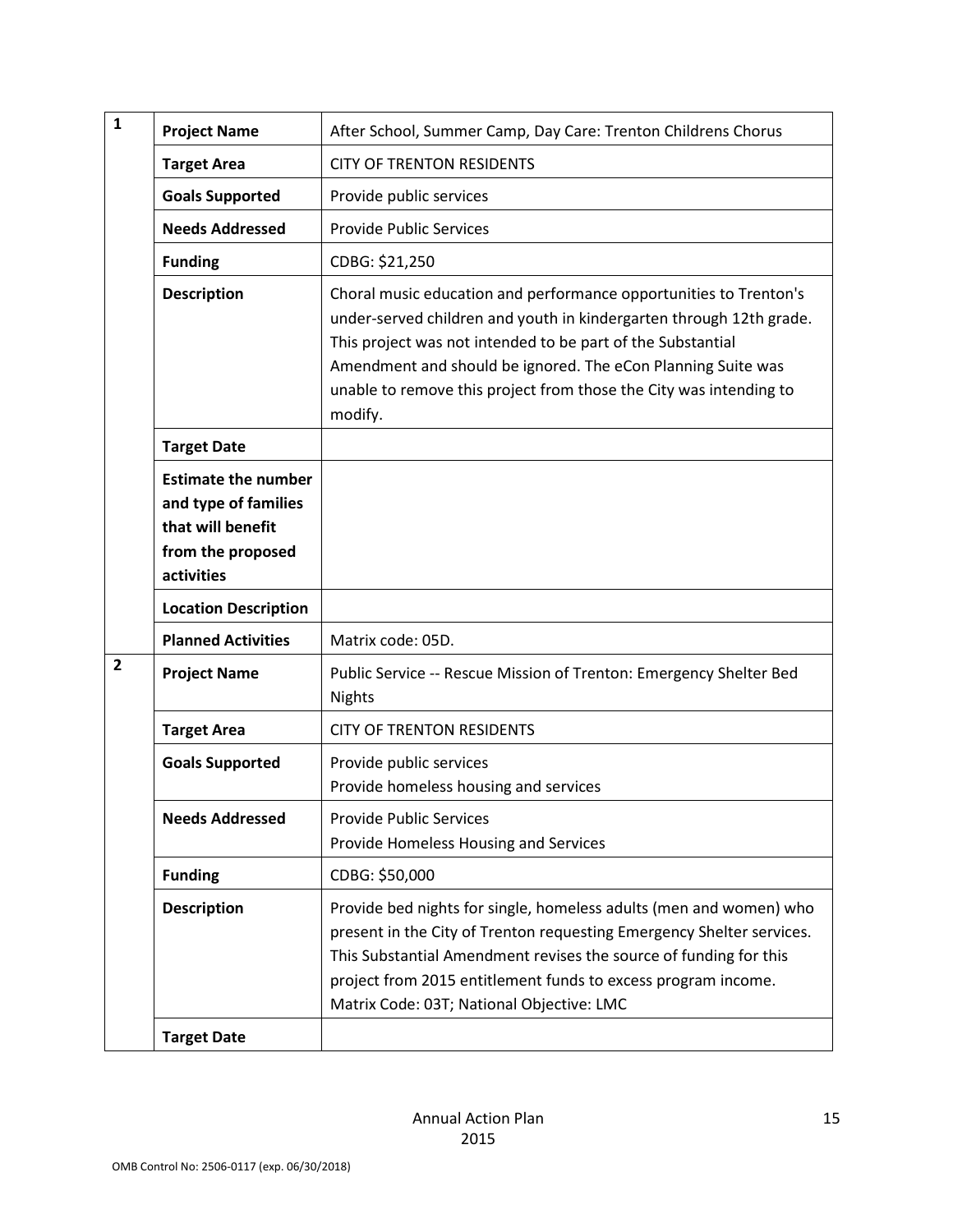|                         | <b>Estimate the number</b><br>and type of families<br>that will benefit<br>from the proposed<br>activities |                                                                                                                                                                                                                                                                             |
|-------------------------|------------------------------------------------------------------------------------------------------------|-----------------------------------------------------------------------------------------------------------------------------------------------------------------------------------------------------------------------------------------------------------------------------|
|                         | <b>Location Description</b>                                                                                |                                                                                                                                                                                                                                                                             |
|                         | <b>Planned Activities</b>                                                                                  | Provide bed nights for single, homeless adults (men and women) who<br>present in the City of Trenton requesting Emergency Shelter services.                                                                                                                                 |
| $\overline{\mathbf{3}}$ | <b>Project Name</b>                                                                                        | <b>Public Infrastructure: Road Reconstruction</b>                                                                                                                                                                                                                           |
|                         | <b>Target Area</b>                                                                                         | <b>CITY OF TRENTON RESIDENTS</b>                                                                                                                                                                                                                                            |
|                         | <b>Goals Supported</b>                                                                                     | Improve public infrastructure                                                                                                                                                                                                                                               |
|                         | <b>Needs Addressed</b>                                                                                     | Improve Public Infrastructure                                                                                                                                                                                                                                               |
|                         | <b>Funding</b>                                                                                             | CDBG: 1,879,479.91                                                                                                                                                                                                                                                          |
|                         | <b>Description</b>                                                                                         | Funds will be used to reconstruct local roads that serve primarily LMI<br>areas of the City.                                                                                                                                                                                |
|                         | <b>Target Date</b>                                                                                         |                                                                                                                                                                                                                                                                             |
|                         | <b>Estimate the number</b><br>and type of families<br>that will benefit<br>from the proposed<br>activities |                                                                                                                                                                                                                                                                             |
|                         | <b>Location Description</b>                                                                                |                                                                                                                                                                                                                                                                             |
|                         | <b>Planned Activities</b>                                                                                  | See above. Matrix code: 03K.                                                                                                                                                                                                                                                |
| 4                       | <b>Project Name</b>                                                                                        | First-Time Homebuyer Program (Closing Cost Assistance & Mortgage<br>Write-Down)                                                                                                                                                                                             |
|                         | <b>Target Area</b>                                                                                         | <b>CITY OF TRENTON RESIDENTS</b>                                                                                                                                                                                                                                            |
|                         | <b>Goals Supported</b>                                                                                     | Increase the number of affordable units                                                                                                                                                                                                                                     |
|                         | <b>Needs Addressed</b>                                                                                     | Create and Maintain Affordable Housing                                                                                                                                                                                                                                      |
|                         | <b>Funding</b>                                                                                             | CDBG: \$324,205.79                                                                                                                                                                                                                                                          |
|                         | <b>Description</b>                                                                                         | The program will provide assistance to first-time homebuyers in the<br>City. Closing Cost Assistance and Mortgage Write-Downs will be<br>provided to bring housing expenses within 30% of the participating<br>household's income. Matrix Code: 13; National Objective: LMH |
|                         | <b>Target Date</b>                                                                                         |                                                                                                                                                                                                                                                                             |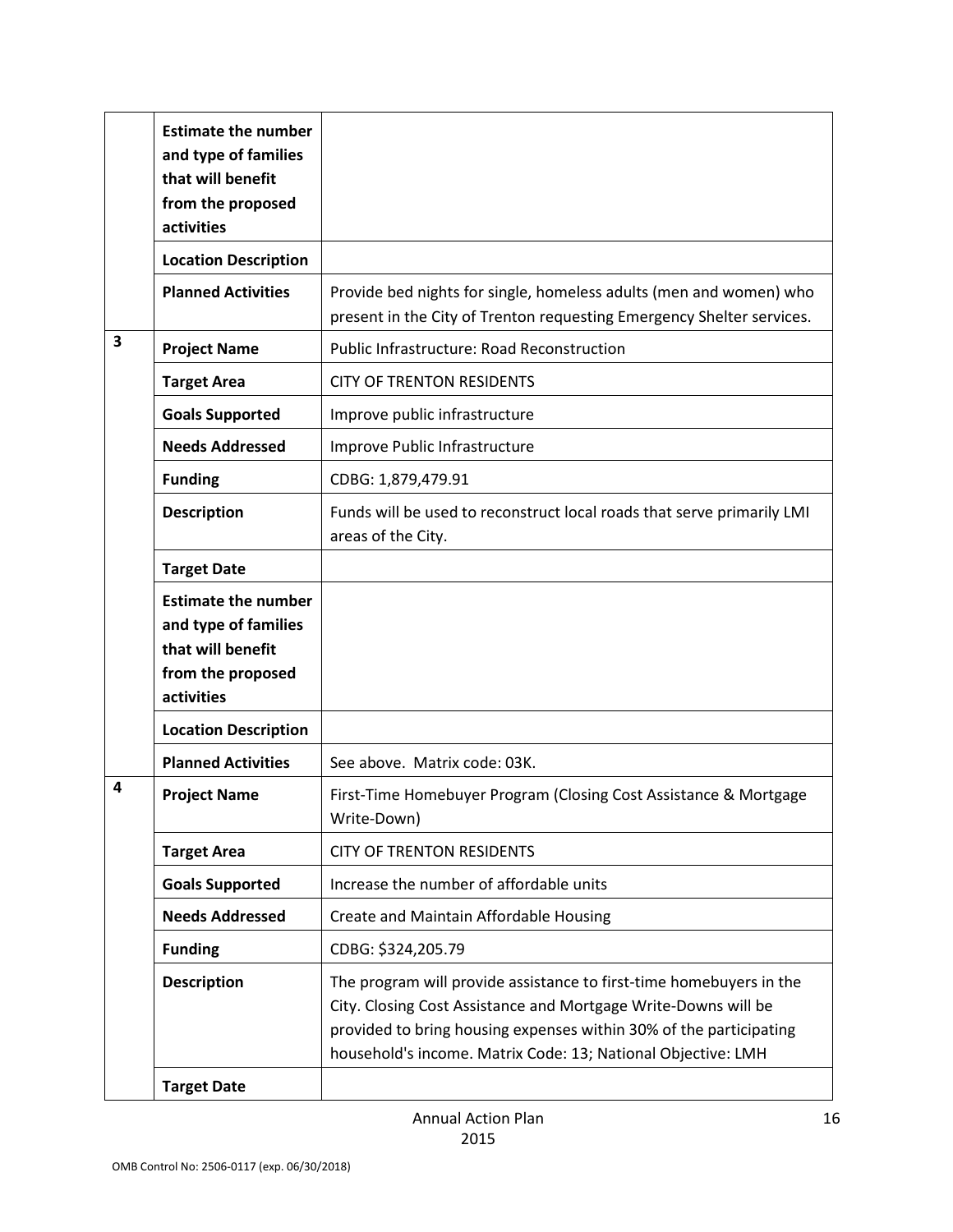|   | <b>Estimate the number</b><br>and type of families<br>that will benefit<br>from the proposed<br>activities | <b>TBD</b>                                                                                                                                                                                                                                                                         |
|---|------------------------------------------------------------------------------------------------------------|------------------------------------------------------------------------------------------------------------------------------------------------------------------------------------------------------------------------------------------------------------------------------------|
|   | <b>Location Description</b>                                                                                | City-wide.                                                                                                                                                                                                                                                                         |
|   | <b>Planned Activities</b>                                                                                  | The program will provide assistance to first-time homebuyers in the<br>City. Closing Cost Assistance and Mortgage Write-Downs will be<br>provided to bring housing expenses within 30% of the participating<br>household's income.                                                 |
| 5 | <b>Project Name</b>                                                                                        | Economic Development Loans for Business Expansion & Startup                                                                                                                                                                                                                        |
|   | <b>Target Area</b>                                                                                         | <b>CITY OF TRENTON RESIDENTS</b>                                                                                                                                                                                                                                                   |
|   | <b>Goals Supported</b>                                                                                     | Improve public infrastructure                                                                                                                                                                                                                                                      |
|   | <b>Needs Addressed</b>                                                                                     | Job Creation & Retention                                                                                                                                                                                                                                                           |
|   | <b>Funding</b>                                                                                             | CDBG: \$950,000                                                                                                                                                                                                                                                                    |
|   | <b>Description</b>                                                                                         | The activity will provide loans to local businesses for capital<br>improvements that create or retain jobs. This substantial amendment<br>adds this project. Funding will be provided from reallocated funds<br>from past program years. Matrix Code: 18A; National Objective LMJ. |
|   | <b>Target Date</b>                                                                                         |                                                                                                                                                                                                                                                                                    |
|   | <b>Estimate the number</b><br>and type of families<br>that will benefit<br>from the proposed<br>activities |                                                                                                                                                                                                                                                                                    |
|   | <b>Location Description</b>                                                                                |                                                                                                                                                                                                                                                                                    |
|   | <b>Planned Activities</b>                                                                                  | Loans for capital improvements at for-profit businesses that would<br>result in the creation or retention of jobs for City residents.                                                                                                                                              |
|   | <b>Project Name</b>                                                                                        | Public Service -- Job Training & Career Development; Boys and Girls<br>Club                                                                                                                                                                                                        |
|   | <b>Target Area</b>                                                                                         | <b>CITY OF TRENTON RESIDENTS</b>                                                                                                                                                                                                                                                   |
|   | <b>Goals Supported</b>                                                                                     | Provide public services                                                                                                                                                                                                                                                            |
|   | <b>Needs Addressed</b>                                                                                     | <b>Provide Public Services</b>                                                                                                                                                                                                                                                     |
|   | <b>Funding</b>                                                                                             | CDBG: \$25,112                                                                                                                                                                                                                                                                     |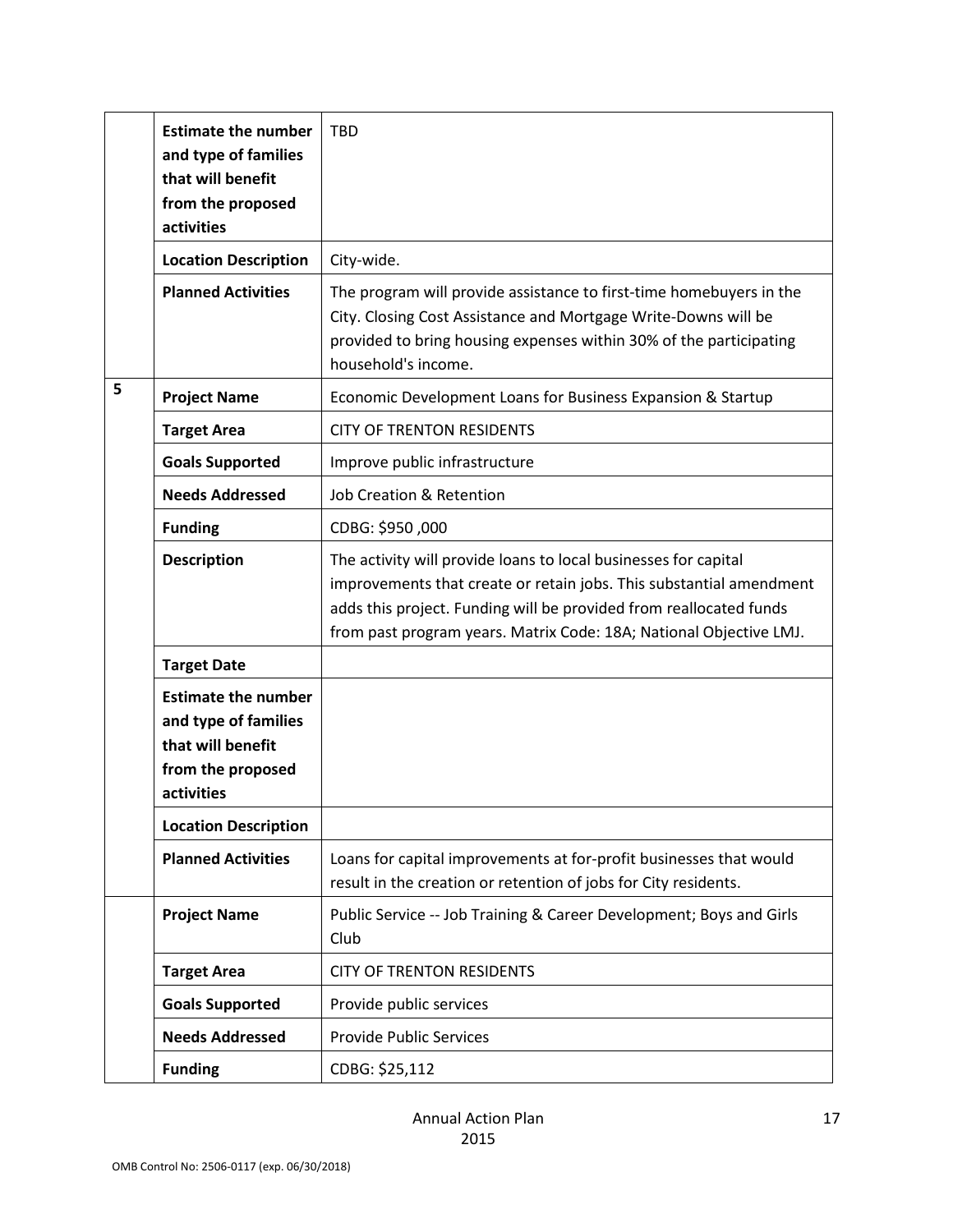| <b>Description</b>                                                                                         | Teen Summer Employment & Work Readiness through the Boys and<br>Girls Club of Trenton/Mercer County. This Substantial Amendment<br>revises the source of funding for this project from CDBG Entitlement<br>funds to Program Income. Matrix Code: 05D; National Objective: LMC |
|------------------------------------------------------------------------------------------------------------|-------------------------------------------------------------------------------------------------------------------------------------------------------------------------------------------------------------------------------------------------------------------------------|
| <b>Target Date</b>                                                                                         |                                                                                                                                                                                                                                                                               |
| <b>Estimate the number</b><br>and type of families<br>that will benefit<br>from the proposed<br>activities |                                                                                                                                                                                                                                                                               |
| <b>Location Description</b>                                                                                |                                                                                                                                                                                                                                                                               |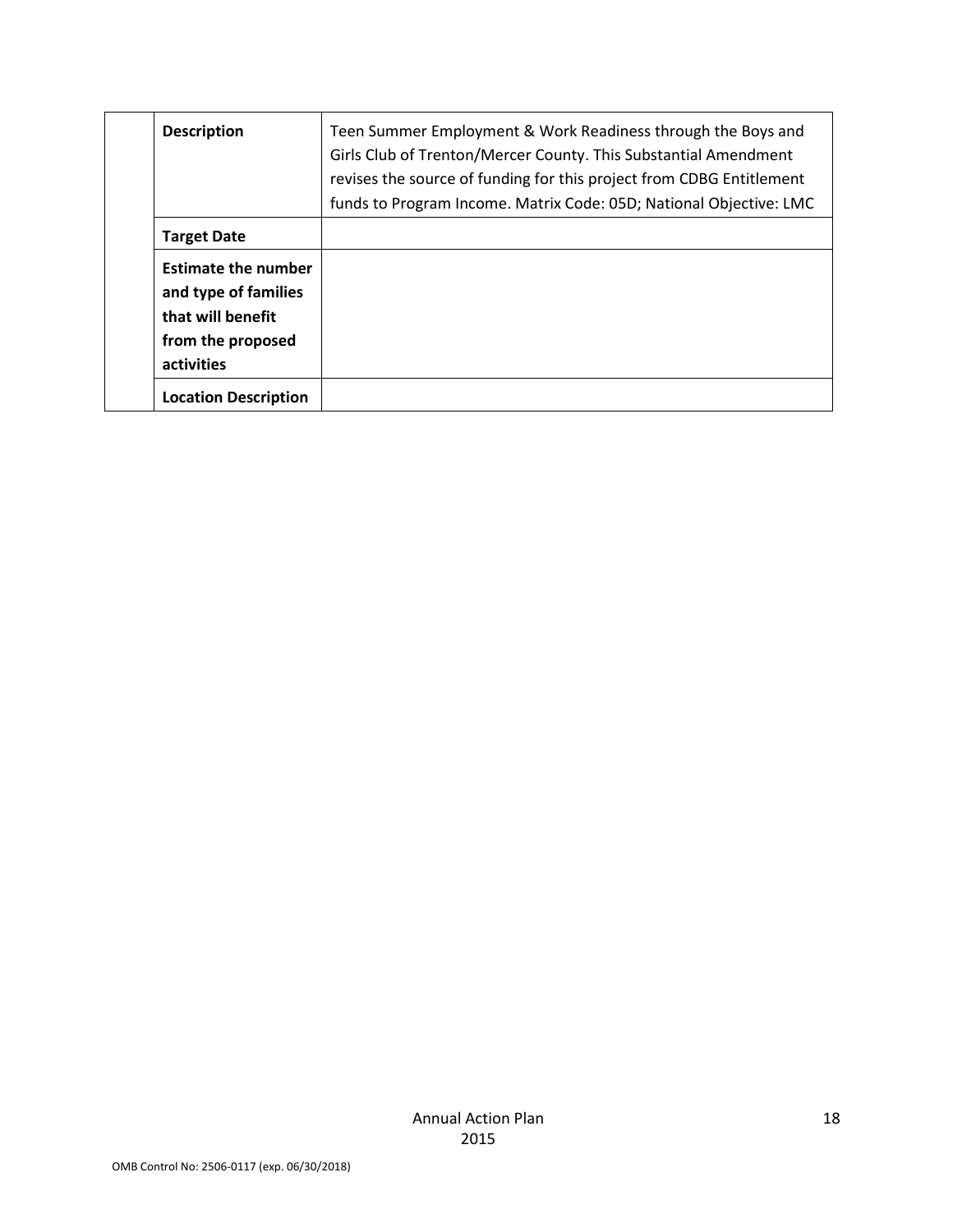| <b>Planned Activities</b> | The Boys & Girls Club Job-Ready program connects teens with the<br>importance of education, helps them develop career pathways, and<br>provides the support programs and staff guidance to help them attain<br>measurable results. The program is evidence-based and has<br>documented success. A study done in 2008 by The Academy of<br>Education Development showed that when Job-Ready is implemented<br>during the school year, it helped raise math and reading skills of<br>program participants, increasing their chances of graduating from high<br>school.                                                                                                                                                       |
|---------------------------|----------------------------------------------------------------------------------------------------------------------------------------------------------------------------------------------------------------------------------------------------------------------------------------------------------------------------------------------------------------------------------------------------------------------------------------------------------------------------------------------------------------------------------------------------------------------------------------------------------------------------------------------------------------------------------------------------------------------------|
|                           | Job-Ready prepares teens to find, keep, and excel in a job. It is taught<br>at various program locations in the city four times per year during<br>after school, evening and weekend hours. The CDBG funded program<br>will meet at 212 Centre Street in Trenton Monday through Thursday<br>during two four week program cycle over the summer to complete all<br>course requirements relating to the Department of Labor 24 work<br>readiness skills.                                                                                                                                                                                                                                                                     |
|                           | The curriculum includes work readiness and life skills topics such as<br>setting goals, resolving conflicts, responding to authority, college<br>searches and tours, filling out successful applications, making career<br>decisions, interpersonal skills, positive attitudes and behaviors,<br>interviewing skills, resuming writing, among others. At the beginning<br>of the program, members set goals to graduate from high school and<br>develop a post secondary path either at college, technical school or<br>employment. Through engaging demonstrations, role-playing and<br>practice sessions, participating teens learn by doing and develop an<br>understanding of what it takes to excel in the workplace. |
|                           | In addition to gaining valuable work experience, Job-Ready teaches<br>participants important skills such as getting to work on time,<br>impersonal communications, conflict resolution, and how to search,<br>apply, and maintain employment.                                                                                                                                                                                                                                                                                                                                                                                                                                                                              |
|                           | Job-Ready also provides access to social, recreational and life skills<br>support programs offered at the Boys & Girls Club including College<br>Prep 101, which coaches teens for the SAT, helps them choose the<br>right college, and guides them in the college application process.<br>Teens also have access to numerous Career Clubs which help students<br>determine their career pathway. If a teen is not entering college they<br>may explore career pathways.                                                                                                                                                                                                                                                   |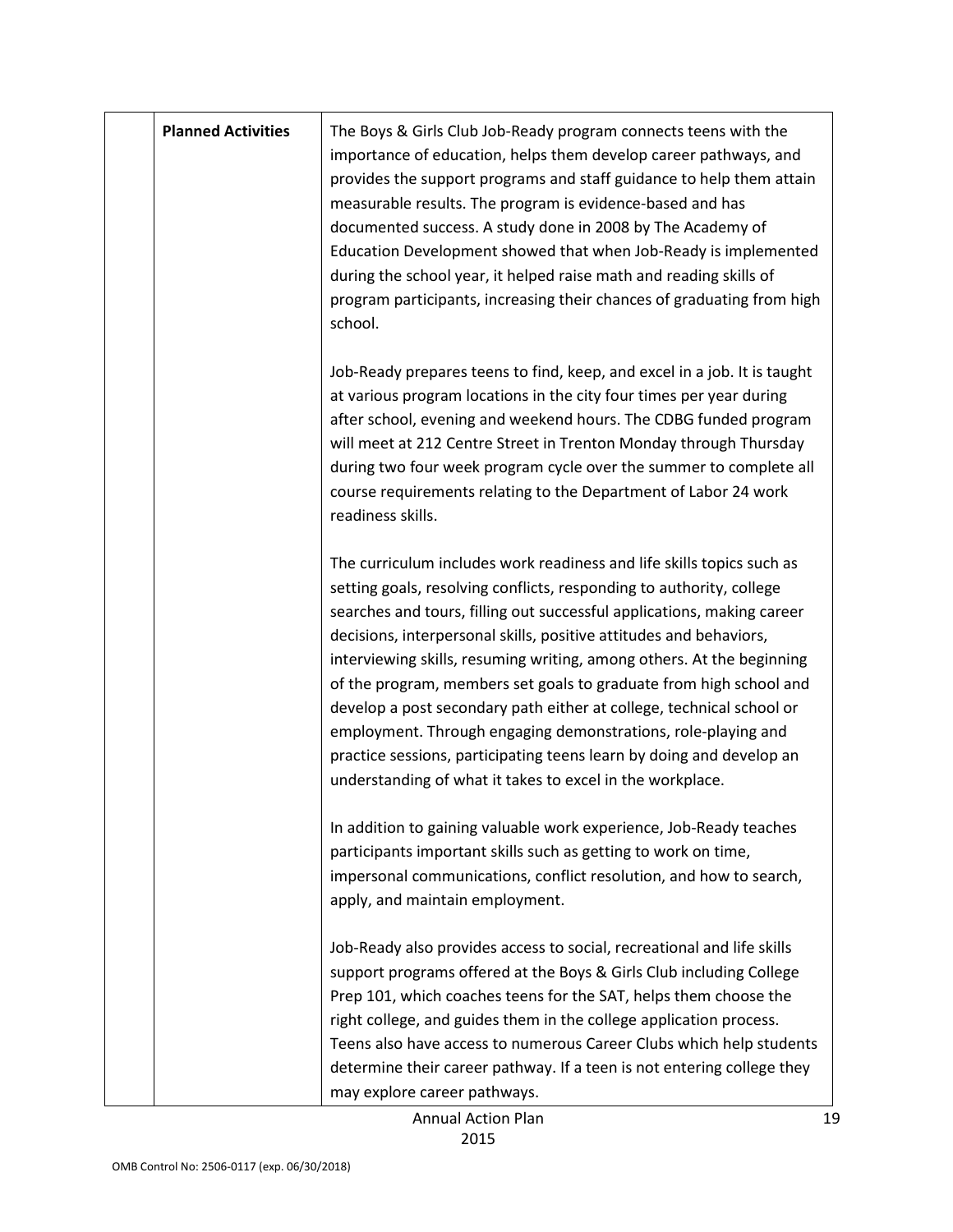|                         |                        | Upon completion of the classroom curriculum, Job-Ready graduates<br>are placed into a 100 hour work internship program. Student<br>internship experiences are matched with their career interests, which<br>may include business/office, youth work, sports, art, and technology.<br>Teens also have the opportunity to work in the Club's social<br>entrepreneurial ventures: the Bike Exchange, Computer Exchange, and<br>the Barber Shop. Upon completion of the internship program they are<br>awarded a \$500 educational award. |
|-------------------------|------------------------|---------------------------------------------------------------------------------------------------------------------------------------------------------------------------------------------------------------------------------------------------------------------------------------------------------------------------------------------------------------------------------------------------------------------------------------------------------------------------------------------------------------------------------------|
|                         |                        | During the 100-hour work experience, students are assigned to a Club<br>professional for mentorship, meeting regularly with their career<br>counselor. Mentors will be matched with youth based on youth's<br>strengths, program interests, career interests, and post secondary<br>plans and will receive ongoing training. The focus of the mentoring<br>experience will be on the importance of education, career pathways,<br>and making positive life choices.                                                                   |
|                         |                        | Students are recruited through school social workers, guidance<br>counselors, teachers and administrative staff. Our Teen Director also<br>visits the high schools during lunch periods to promote the program.<br>Lastly, the program is promoted through city community organization<br>or referrals.                                                                                                                                                                                                                               |
| $\overline{\mathbf{z}}$ | <b>Project Name</b>    | Public Service -- After School, Summer Camp or Day Care; Young<br>Scholars, Inc.                                                                                                                                                                                                                                                                                                                                                                                                                                                      |
|                         | <b>Target Area</b>     | <b>CITY OF TRENTON RESIDENTS</b>                                                                                                                                                                                                                                                                                                                                                                                                                                                                                                      |
|                         | <b>Goals Supported</b> | Provide public services                                                                                                                                                                                                                                                                                                                                                                                                                                                                                                               |
|                         | <b>Needs Addressed</b> | <b>Provide Public Services</b>                                                                                                                                                                                                                                                                                                                                                                                                                                                                                                        |
|                         | <b>Funding</b>         | CDBG: \$21,250                                                                                                                                                                                                                                                                                                                                                                                                                                                                                                                        |
|                         | <b>Description</b>     | College prep program. This Substantial Amendment revises the source<br>of funding for this project from CDBG Entitlement funds to Program<br>Income. This Substantial Amendment revises the source of funding for<br>this project from CDBG Entitlement funds to Program Income. Matrix<br>Code: 05D; National Objective: LMC                                                                                                                                                                                                         |
|                         | <b>Target Date</b>     |                                                                                                                                                                                                                                                                                                                                                                                                                                                                                                                                       |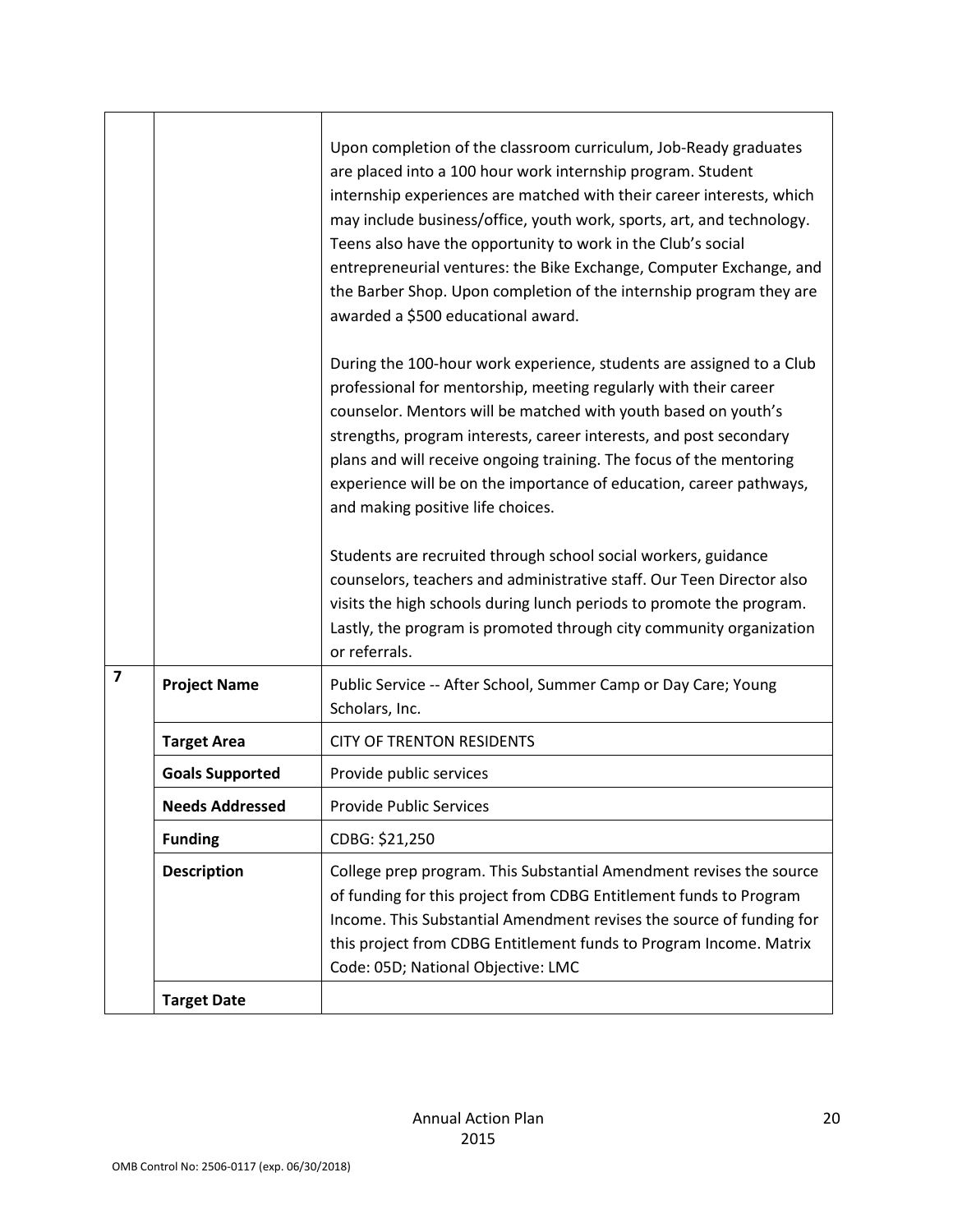|   | <b>Estimate the number</b><br>and type of families<br>that will benefit<br>from the proposed<br>activities |                                                                                                                                                                                                                                                                                                                                                                                                                                                                                                                              |
|---|------------------------------------------------------------------------------------------------------------|------------------------------------------------------------------------------------------------------------------------------------------------------------------------------------------------------------------------------------------------------------------------------------------------------------------------------------------------------------------------------------------------------------------------------------------------------------------------------------------------------------------------------|
|   | <b>Location Description</b>                                                                                |                                                                                                                                                                                                                                                                                                                                                                                                                                                                                                                              |
|   | <b>Planned Activities</b>                                                                                  | The Young Scholars' Institute (YSI) College Preparatory Program is an<br>assemblage of four programs designed to motivate, support, enrich<br>and de-mystify the college application process so that students are<br>prepared for a successful experience in higher education. The<br>programs are the College Admissions, Financial Aid and Career<br>Planning Workshop (CAW), the Scholastic Aptitude Test (SAT)<br>Preparation Course, College Tours and the College Application and<br>Scholarship Essay Writing Course. |
| 8 | <b>Project Name</b>                                                                                        | Public Service -- Crime Prevention, Gang Awareness, Prisoner Re-entry;<br><b>Big Brothers Big Sis</b>                                                                                                                                                                                                                                                                                                                                                                                                                        |
|   | <b>Target Area</b>                                                                                         | <b>CITY OF TRENTON RESIDENTS</b>                                                                                                                                                                                                                                                                                                                                                                                                                                                                                             |
|   | <b>Goals Supported</b>                                                                                     | Provide public services                                                                                                                                                                                                                                                                                                                                                                                                                                                                                                      |
|   | <b>Needs Addressed</b>                                                                                     | <b>Provide Public Services</b>                                                                                                                                                                                                                                                                                                                                                                                                                                                                                               |
|   | <b>Funding</b>                                                                                             | CDBG: \$25,500                                                                                                                                                                                                                                                                                                                                                                                                                                                                                                               |
|   | <b>Description</b>                                                                                         | Trenton-Based Youth Mentoring Programs. This Substantial<br>Amendment revises the source of funding for this project from CDBG<br>Entitlement funds to Program Income. This Substantial Amendment<br>revises the source of funding for this project from CDBG Entitlement<br>funds to Program Income. Matrix Code: 05D; National Objective: LMC                                                                                                                                                                              |
|   | Target Date                                                                                                |                                                                                                                                                                                                                                                                                                                                                                                                                                                                                                                              |
|   | <b>Estimate the number</b><br>and type of families<br>that will benefit<br>from the proposed<br>activities |                                                                                                                                                                                                                                                                                                                                                                                                                                                                                                                              |
|   | <b>Location Description</b>                                                                                |                                                                                                                                                                                                                                                                                                                                                                                                                                                                                                                              |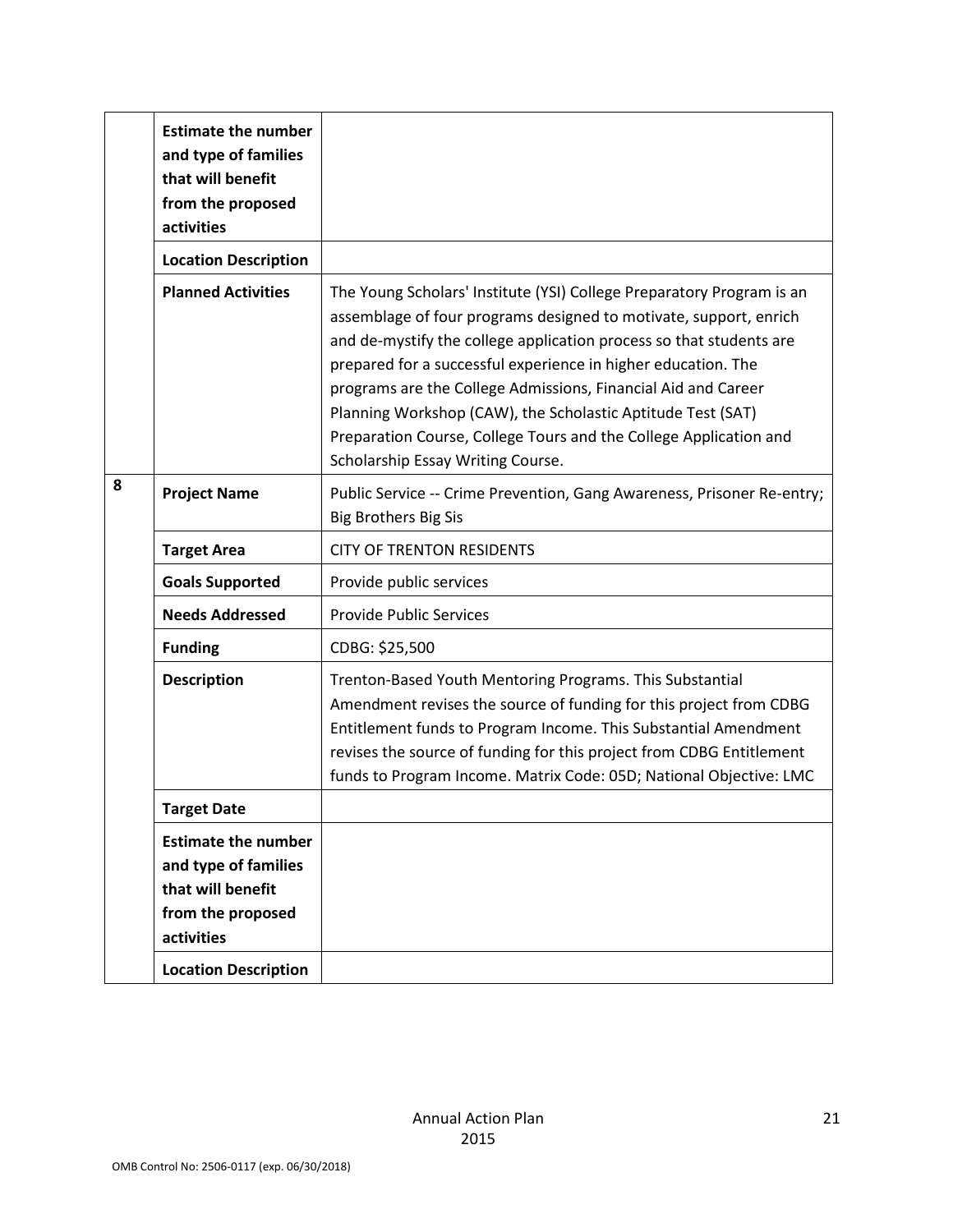|   | <b>Planned Activities</b> | Three basic types of programs are offered: traditional community-<br>based, school-based and our latest addition of workplace-based<br>mentoring programs.<br>The community-based program begins when a parent, guardian or<br>guidance counselor reaches out to us because a child is not thriving<br>and needs added support in his or her life. The parent and child fill out<br>application forms and then are brought in for a group training session,<br>which we hold once a month in the evening. After the session, if the<br>parent and child are willing to abide by the ground rules of the<br>mentoring process, intensive personal interviews of the parent and<br>child take place to determine what the child is like, their preferences<br>and challenges and what they are looking for in a mentoring<br>relationship. Meanwhile, men and women who want to be mentors<br>are being recruited on an ongoing basis. These interested people fill<br>out an application sheet and attend a mandatory two hour group<br>training session, which are also held on a monthly basis. Those that are<br>ready to make a commitment undergo intensive crime and character<br>checks and all references and family members are called. They are<br>then interviewed to find out what kind of child they would be<br>comfortable with and where they would be willing to go to pick up the<br>child. |
|---|---------------------------|--------------------------------------------------------------------------------------------------------------------------------------------------------------------------------------------------------------------------------------------------------------------------------------------------------------------------------------------------------------------------------------------------------------------------------------------------------------------------------------------------------------------------------------------------------------------------------------------------------------------------------------------------------------------------------------------------------------------------------------------------------------------------------------------------------------------------------------------------------------------------------------------------------------------------------------------------------------------------------------------------------------------------------------------------------------------------------------------------------------------------------------------------------------------------------------------------------------------------------------------------------------------------------------------------------------------------------------------------------------------------------------------------------------|
| 9 | <b>Project Name</b>       | Public Service -- After School, Summer Camp or Day Care; NJTLT                                                                                                                                                                                                                                                                                                                                                                                                                                                                                                                                                                                                                                                                                                                                                                                                                                                                                                                                                                                                                                                                                                                                                                                                                                                                                                                                               |
|   | <b>Target Area</b>        | <b>CITY OF TRENTON RESIDENTS</b>                                                                                                                                                                                                                                                                                                                                                                                                                                                                                                                                                                                                                                                                                                                                                                                                                                                                                                                                                                                                                                                                                                                                                                                                                                                                                                                                                                             |
|   | <b>Goals Supported</b>    | Provide public services                                                                                                                                                                                                                                                                                                                                                                                                                                                                                                                                                                                                                                                                                                                                                                                                                                                                                                                                                                                                                                                                                                                                                                                                                                                                                                                                                                                      |
|   | <b>Needs Addressed</b>    | <b>Provide Public Services</b>                                                                                                                                                                                                                                                                                                                                                                                                                                                                                                                                                                                                                                                                                                                                                                                                                                                                                                                                                                                                                                                                                                                                                                                                                                                                                                                                                                               |
|   | <b>Funding</b>            | CDBG: \$29,750                                                                                                                                                                                                                                                                                                                                                                                                                                                                                                                                                                                                                                                                                                                                                                                                                                                                                                                                                                                                                                                                                                                                                                                                                                                                                                                                                                                               |
|   | <b>Description</b>        | NJTLT ASHE And ACE Program Expansion. Unique learning and<br>recreational Education and Tennis opportunities for underserved<br>young people. Gets them involved in a healthy life sport that provides<br>both physical and personal development benefits. This Substantial<br>Amendment revises the source of funding for this project from CDBG<br>Entitlement funds to Program Income. Matrix Code: 05D; National<br>Objective: LMC                                                                                                                                                                                                                                                                                                                                                                                                                                                                                                                                                                                                                                                                                                                                                                                                                                                                                                                                                                       |
|   | <b>Target Date</b>        |                                                                                                                                                                                                                                                                                                                                                                                                                                                                                                                                                                                                                                                                                                                                                                                                                                                                                                                                                                                                                                                                                                                                                                                                                                                                                                                                                                                                              |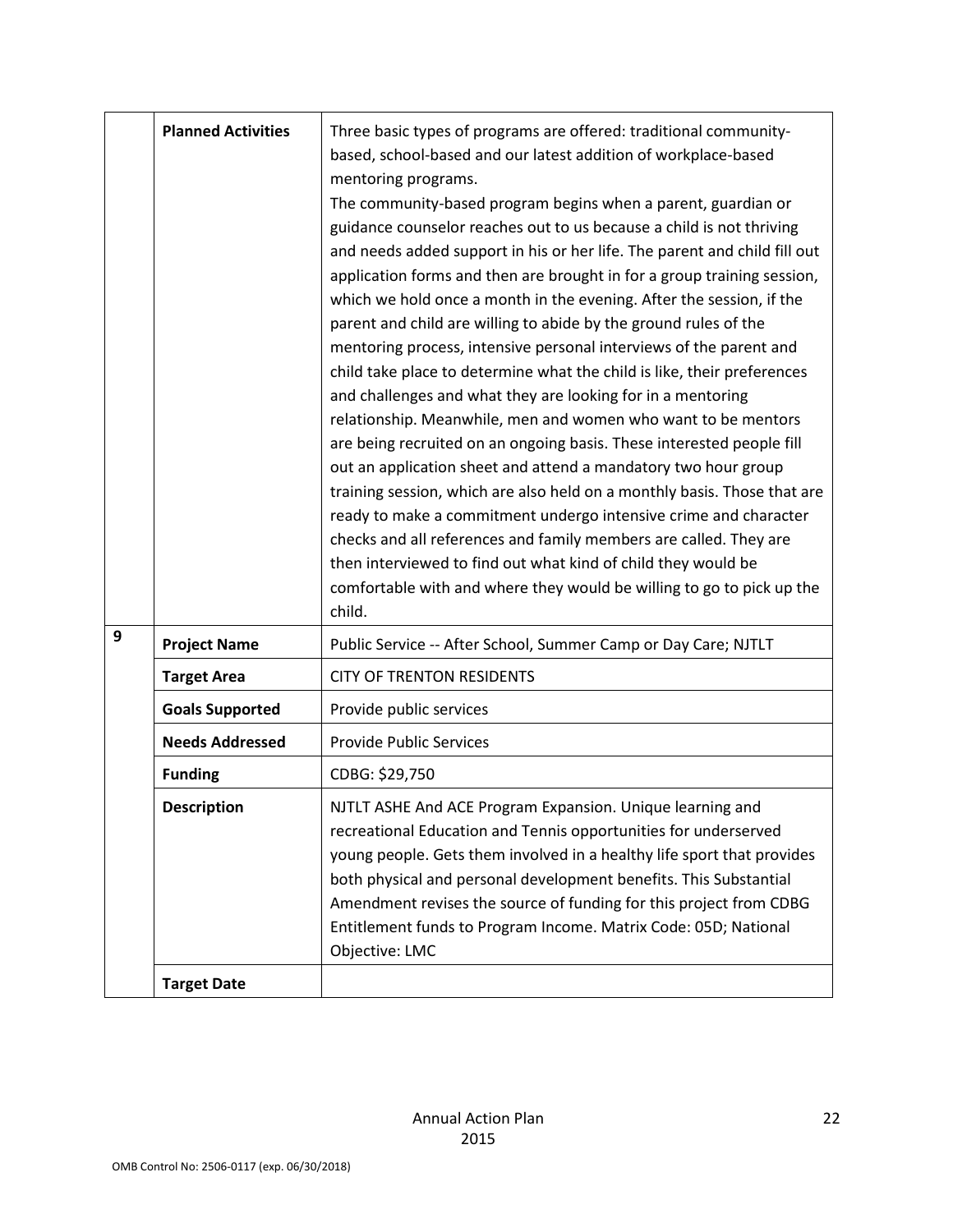|    | <b>Estimate the number</b><br>and type of families<br>that will benefit<br>from the proposed<br>activities |                                                                                                                                                                                                                                                                                                                                                                                                                                                                                                                                                                                                                                                                                                                                                                                                    |
|----|------------------------------------------------------------------------------------------------------------|----------------------------------------------------------------------------------------------------------------------------------------------------------------------------------------------------------------------------------------------------------------------------------------------------------------------------------------------------------------------------------------------------------------------------------------------------------------------------------------------------------------------------------------------------------------------------------------------------------------------------------------------------------------------------------------------------------------------------------------------------------------------------------------------------|
|    | <b>Location Description</b>                                                                                |                                                                                                                                                                                                                                                                                                                                                                                                                                                                                                                                                                                                                                                                                                                                                                                                    |
|    | <b>Planned Activities</b>                                                                                  | NJTLT provides Trenton children with year-round free access to its<br>award-winning tennis & education programs that often produce life-<br>changing experiences. Participants are rewarded with employment<br>opportunities, job training/tennis teacher certifications as well as<br>eligibility for \$15,000 in annual scholarship stipends. 20% of NJTLT's FT<br>staff and 60% of the teaching staff are former participants. This<br>reaffirms the vision of NJTL national founder Arthur Ashe - to promote<br>character and offer education, employment and other opportunities<br>for young people through tennis. These unique programs, OUTREACH,<br>ACE/PACE and ASHE, described below, use tennis as the hook but give<br>participants the tools and training to be successful in life. |
| 10 | <b>Project Name</b>                                                                                        | Public Service -- Job Training and Career Development: Shiloh CDC                                                                                                                                                                                                                                                                                                                                                                                                                                                                                                                                                                                                                                                                                                                                  |
|    | <b>Target Area</b>                                                                                         | <b>CITY OF TRENTON RESIDENTS</b>                                                                                                                                                                                                                                                                                                                                                                                                                                                                                                                                                                                                                                                                                                                                                                   |
|    | <b>Goals Supported</b>                                                                                     | Provide public services                                                                                                                                                                                                                                                                                                                                                                                                                                                                                                                                                                                                                                                                                                                                                                            |
|    | <b>Needs Addressed</b>                                                                                     | <b>Provide Public Services</b>                                                                                                                                                                                                                                                                                                                                                                                                                                                                                                                                                                                                                                                                                                                                                                     |
|    | <b>Funding</b>                                                                                             | CDBG: \$23,617                                                                                                                                                                                                                                                                                                                                                                                                                                                                                                                                                                                                                                                                                                                                                                                     |
|    | <b>Description</b>                                                                                         | Ready to Launch" Work Readiness Program." This Substantial<br>Amendment revises the source of funding for this project from CDBG<br>Entitlement funds to Program Income.                                                                                                                                                                                                                                                                                                                                                                                                                                                                                                                                                                                                                           |
|    | <b>Target Date</b>                                                                                         |                                                                                                                                                                                                                                                                                                                                                                                                                                                                                                                                                                                                                                                                                                                                                                                                    |
|    | <b>Estimate the number</b><br>and type of families<br>that will benefit<br>from the proposed<br>activities |                                                                                                                                                                                                                                                                                                                                                                                                                                                                                                                                                                                                                                                                                                                                                                                                    |
|    | <b>Location Description</b>                                                                                |                                                                                                                                                                                                                                                                                                                                                                                                                                                                                                                                                                                                                                                                                                                                                                                                    |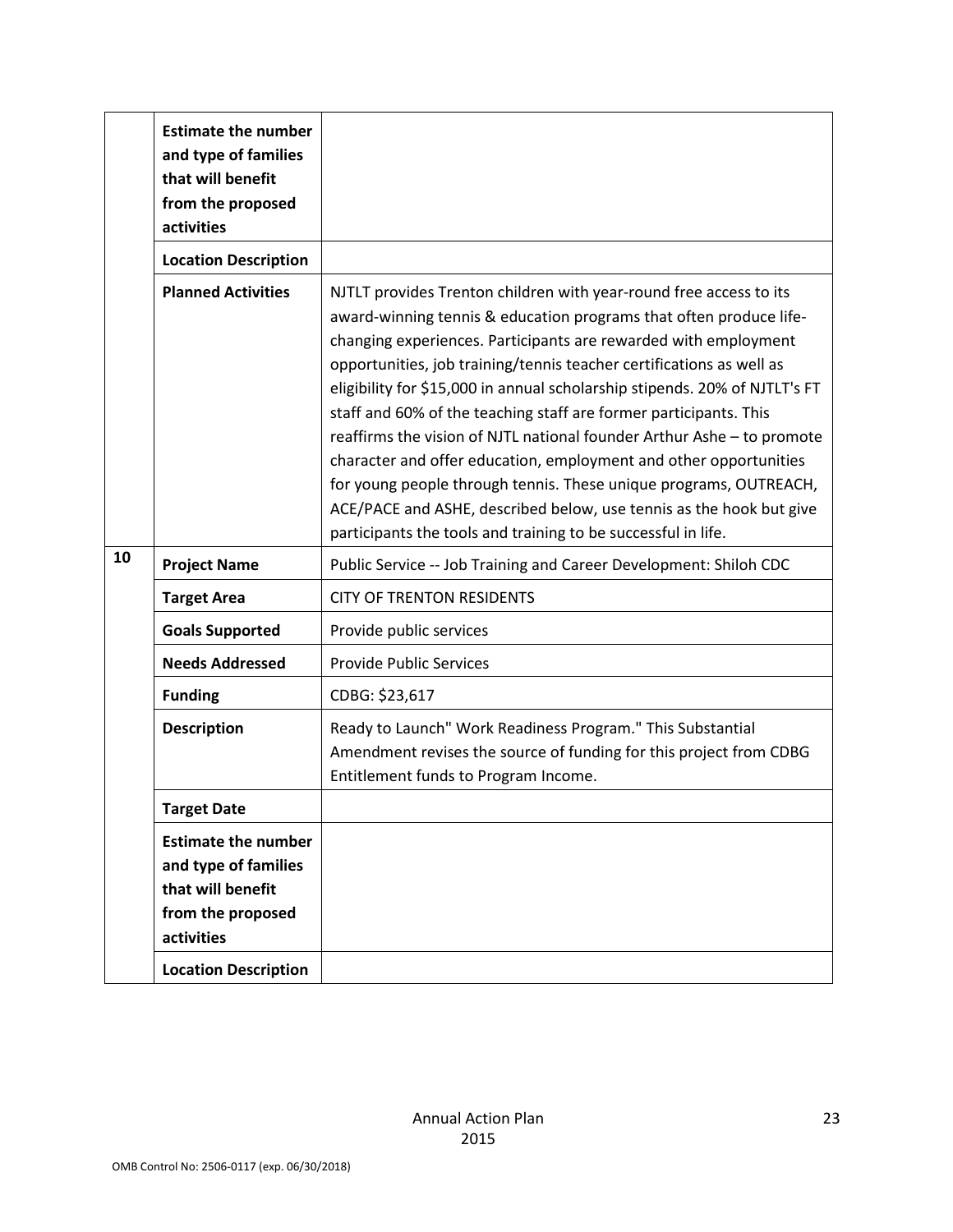|    | <b>Planned Activities</b>                                                                                  | Shiloh CDC operates a social venture that places men and women in<br>projects in the technology industry; this is an initiative that started less<br>than 12 months ago. Individuals are placed in computer, appliance,<br>and printer repair positions at the requests of local businesses-<br>warranty companies, refurbishing companies, and retail stores.<br>Requests come from companies such as financial institutions seeking<br>computer repair services, KFC seeking terminal repair services, and<br>Samsung seeking appliance repair technicians. We train everyone who<br>is seeking to enter the technology service industry through specialized<br>training, coaching, and our Ready to Launch career readiness training. |
|----|------------------------------------------------------------------------------------------------------------|------------------------------------------------------------------------------------------------------------------------------------------------------------------------------------------------------------------------------------------------------------------------------------------------------------------------------------------------------------------------------------------------------------------------------------------------------------------------------------------------------------------------------------------------------------------------------------------------------------------------------------------------------------------------------------------------------------------------------------------|
| 11 | <b>Project Name</b>                                                                                        | Public Service -- CANCELLED - Hispanic Center                                                                                                                                                                                                                                                                                                                                                                                                                                                                                                                                                                                                                                                                                            |
|    | <b>Target Area</b>                                                                                         | <b>CITY OF TRENTON RESIDENTS</b>                                                                                                                                                                                                                                                                                                                                                                                                                                                                                                                                                                                                                                                                                                         |
|    | <b>Goals Supported</b>                                                                                     | Provide public services                                                                                                                                                                                                                                                                                                                                                                                                                                                                                                                                                                                                                                                                                                                  |
|    | <b>Needs Addressed</b>                                                                                     | <b>Provide Public Services</b>                                                                                                                                                                                                                                                                                                                                                                                                                                                                                                                                                                                                                                                                                                           |
|    | <b>Funding</b>                                                                                             |                                                                                                                                                                                                                                                                                                                                                                                                                                                                                                                                                                                                                                                                                                                                          |
|    | <b>Description</b>                                                                                         | Choose to Live in Trenton Program. This Substantial Amendment<br>revises the source of funding for this project from CDBG Entitlement<br>funds to Program Income.                                                                                                                                                                                                                                                                                                                                                                                                                                                                                                                                                                        |
|    | <b>Target Date</b>                                                                                         |                                                                                                                                                                                                                                                                                                                                                                                                                                                                                                                                                                                                                                                                                                                                          |
|    | <b>Estimate the number</b><br>and type of families<br>that will benefit<br>from the proposed<br>activities |                                                                                                                                                                                                                                                                                                                                                                                                                                                                                                                                                                                                                                                                                                                                          |
|    | <b>Location Description</b>                                                                                |                                                                                                                                                                                                                                                                                                                                                                                                                                                                                                                                                                                                                                                                                                                                          |
|    | <b>Planned Activities</b>                                                                                  | The Choose to Live in Trenton program will offer bilingual counseling<br>(English and Spanish), information and referral, mediation services<br>between landlord and tenant, housing support, education, foreclosure<br>prevention services to help manage financially vulnerable situations.<br>MECHA's programs will also provide culturally appropriate home<br>mentorship and support.                                                                                                                                                                                                                                                                                                                                               |
| 12 | <b>Project Name</b>                                                                                        | Public Service Projects -- Job Training & Career Dev., Vocational Arts<br><b>Science and Training Center</b>                                                                                                                                                                                                                                                                                                                                                                                                                                                                                                                                                                                                                             |
|    | <b>Target Area</b>                                                                                         | <b>CITY OF TRENTON RESIDENTS</b>                                                                                                                                                                                                                                                                                                                                                                                                                                                                                                                                                                                                                                                                                                         |
|    | <b>Goals Supported</b>                                                                                     | Provide public services                                                                                                                                                                                                                                                                                                                                                                                                                                                                                                                                                                                                                                                                                                                  |
|    | <b>Needs Addressed</b>                                                                                     | <b>Provide Public Services</b>                                                                                                                                                                                                                                                                                                                                                                                                                                                                                                                                                                                                                                                                                                           |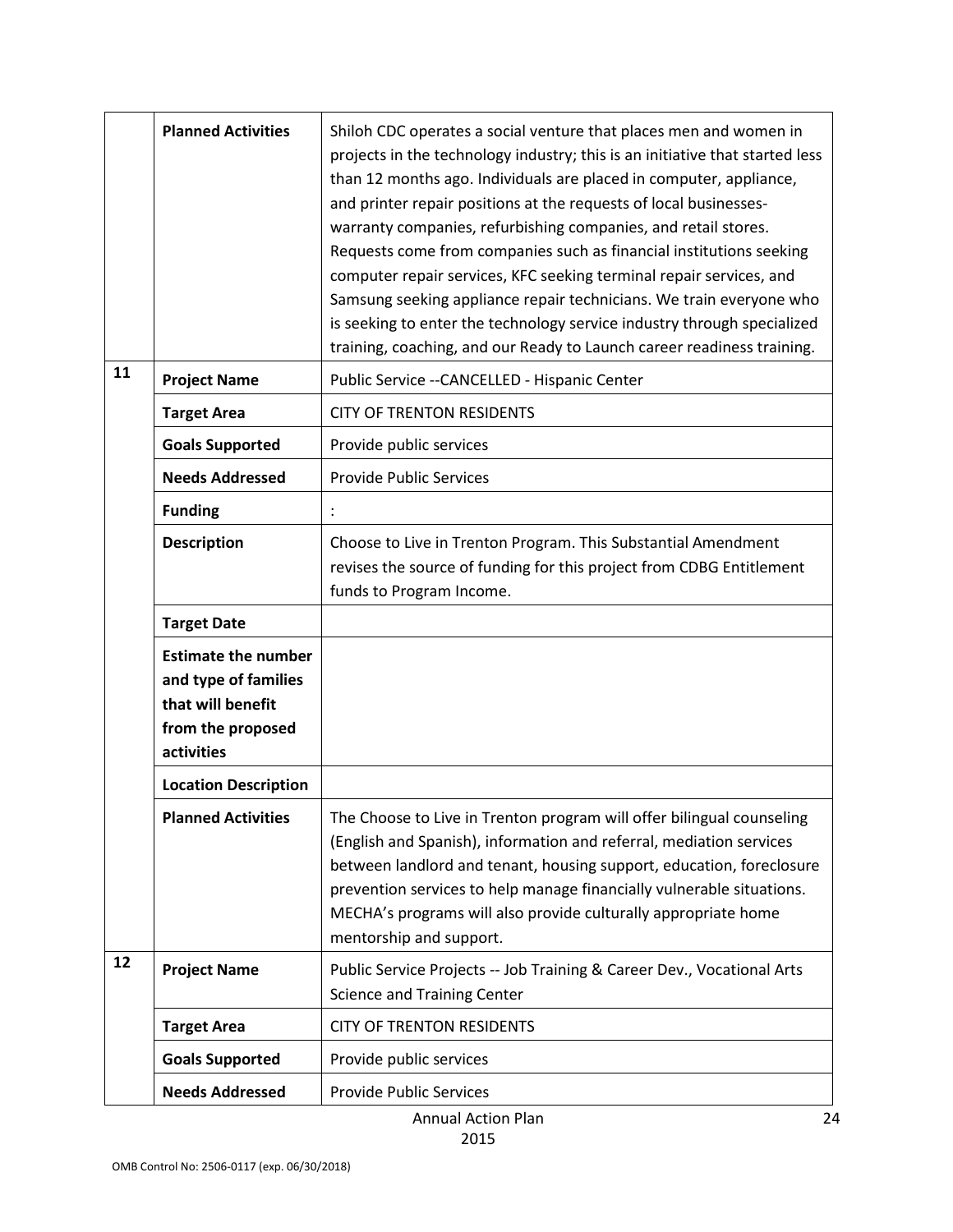|    | <b>Funding</b>                                                                                                                            | CDBG: \$6,719                                                                                                                                                                                                                                                                                                                                                                                                                                          |
|----|-------------------------------------------------------------------------------------------------------------------------------------------|--------------------------------------------------------------------------------------------------------------------------------------------------------------------------------------------------------------------------------------------------------------------------------------------------------------------------------------------------------------------------------------------------------------------------------------------------------|
|    | <b>Description</b>                                                                                                                        | GED/Employability Training and Community Service Project. This<br>Substantial Amendment revises the source of funding for this project<br>from CDBG Entitlement funds to Program Income. Matrix Code: 05D;<br>National Objective: LMC                                                                                                                                                                                                                  |
|    | <b>Target Date</b>                                                                                                                        |                                                                                                                                                                                                                                                                                                                                                                                                                                                        |
|    | <b>Estimate the number</b><br>and type of families<br>that will benefit<br>from the proposed<br>activities                                |                                                                                                                                                                                                                                                                                                                                                                                                                                                        |
|    | <b>Location Description</b>                                                                                                               |                                                                                                                                                                                                                                                                                                                                                                                                                                                        |
|    | <b>Planned Activities</b>                                                                                                                 | Unemployed and under-employed individuals lack skills and training in<br>employability, access to the Internet and computer technology,<br>educational programs, as well as supportive services and programs<br>designed to promote economic self-sufficiency. This project will<br>address the need for economic development by preparing residents<br>for living wage employment and public park facility improvement<br>through community services. |
| 13 | <b>Project Name</b>                                                                                                                       | Public Service - Homefront, Inc.: Hire Expectations                                                                                                                                                                                                                                                                                                                                                                                                    |
|    | <b>Target Area</b>                                                                                                                        | <b>CITY OF TRENTON RESIDENTS</b>                                                                                                                                                                                                                                                                                                                                                                                                                       |
|    | <b>Goals Supported</b>                                                                                                                    | Provide public services                                                                                                                                                                                                                                                                                                                                                                                                                                |
|    | <b>Needs Addressed</b>                                                                                                                    | <b>Provide Public Services</b>                                                                                                                                                                                                                                                                                                                                                                                                                         |
|    | <b>Funding</b>                                                                                                                            | CDBG: \$34,000                                                                                                                                                                                                                                                                                                                                                                                                                                         |
|    | <b>Description</b>                                                                                                                        | Projects that help individuals become employed or better employed.<br>This Substantial Amendment revises the source of funding for this<br>project from CDBG entitlement funds to Program Income. Matrix<br>Code: 05H; National Objective LMC                                                                                                                                                                                                          |
|    | <b>Target Date</b>                                                                                                                        |                                                                                                                                                                                                                                                                                                                                                                                                                                                        |
|    | <b>Estimate the number</b><br>and type of families<br>that will benefit<br>from the proposed<br>activities<br><b>Location Description</b> |                                                                                                                                                                                                                                                                                                                                                                                                                                                        |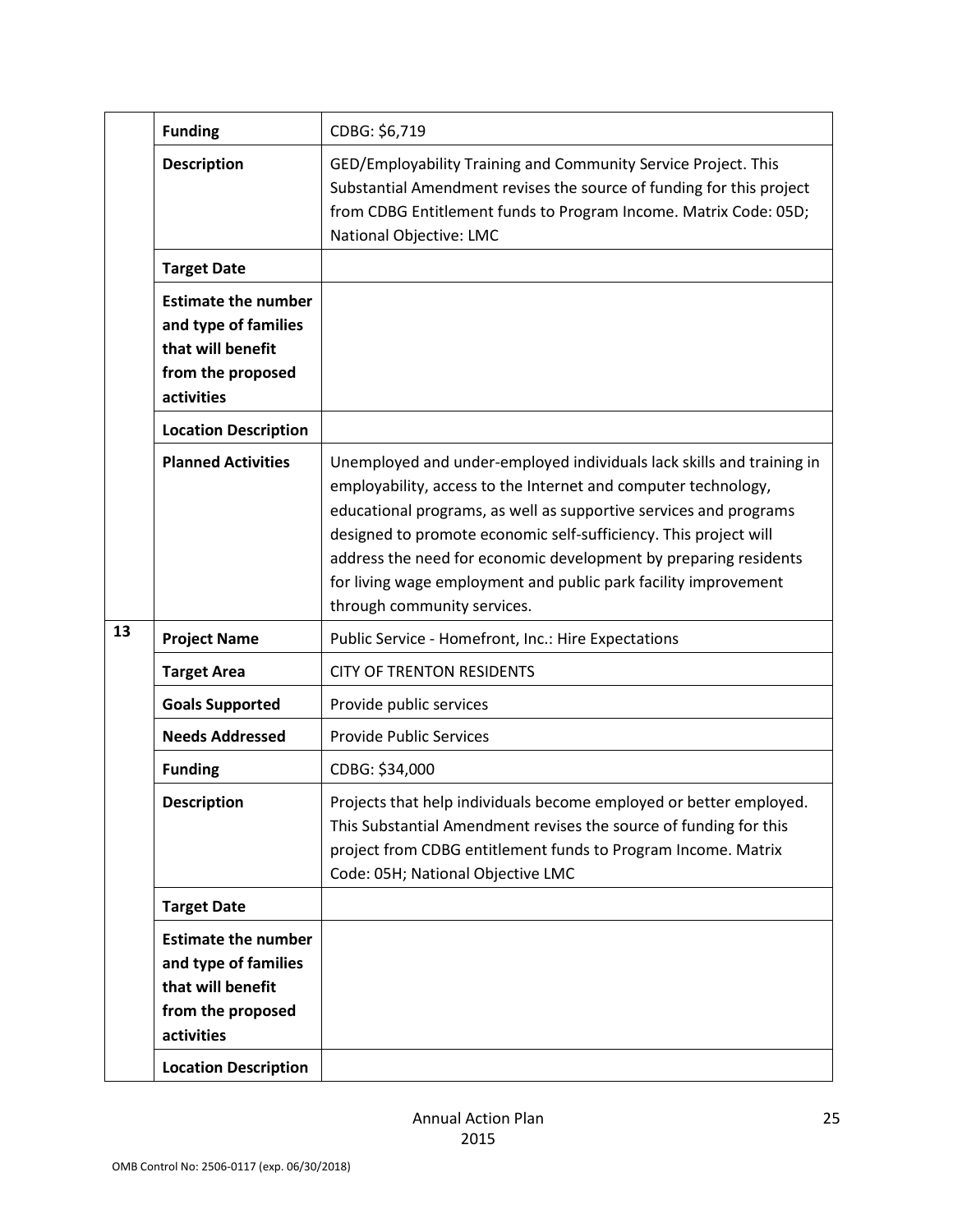|    | <b>Planned Activities</b>                                                                                  | Provides clients with the supportive services they need to secure<br>employment and become independent. Provides Job Placement,<br>Building Literacy Skills, Assessment, Individual Case<br>Management/Eliminating Barriers and Work Experience Skills Building<br>training. Hire Expectations clients spend up to 35 hours/week in these<br>skills building activities, for up to 16 weeks.                                                                                                                                                                                                                                                                                                                                                |
|----|------------------------------------------------------------------------------------------------------------|---------------------------------------------------------------------------------------------------------------------------------------------------------------------------------------------------------------------------------------------------------------------------------------------------------------------------------------------------------------------------------------------------------------------------------------------------------------------------------------------------------------------------------------------------------------------------------------------------------------------------------------------------------------------------------------------------------------------------------------------|
| 14 | <b>Project Name</b>                                                                                        | Public Service PEI Kids: Comprehensive Juvenile Offender Outreach<br>Services                                                                                                                                                                                                                                                                                                                                                                                                                                                                                                                                                                                                                                                               |
|    | <b>Target Area</b>                                                                                         | <b>CITY OF TRENTON RESIDENTS</b>                                                                                                                                                                                                                                                                                                                                                                                                                                                                                                                                                                                                                                                                                                            |
|    | <b>Goals Supported</b>                                                                                     | Provide public services                                                                                                                                                                                                                                                                                                                                                                                                                                                                                                                                                                                                                                                                                                                     |
|    | <b>Needs Addressed</b>                                                                                     | <b>Provide Public Services</b>                                                                                                                                                                                                                                                                                                                                                                                                                                                                                                                                                                                                                                                                                                              |
|    | <b>Funding</b>                                                                                             | CDBG: \$34,000                                                                                                                                                                                                                                                                                                                                                                                                                                                                                                                                                                                                                                                                                                                              |
|    | <b>Description</b>                                                                                         | Delinquency prevention program through the CJOOS program (t/a PEI<br>Kids). This Substantial Amendment revises the source of funding for<br>this project from CDBG Entitlement funds to Program Income. Matrix<br>Code: 05D; National Objective: LMC                                                                                                                                                                                                                                                                                                                                                                                                                                                                                        |
|    | <b>Target Date</b>                                                                                         |                                                                                                                                                                                                                                                                                                                                                                                                                                                                                                                                                                                                                                                                                                                                             |
|    | <b>Estimate the number</b><br>and type of families<br>that will benefit<br>from the proposed<br>activities |                                                                                                                                                                                                                                                                                                                                                                                                                                                                                                                                                                                                                                                                                                                                             |
|    | <b>Location Description</b>                                                                                |                                                                                                                                                                                                                                                                                                                                                                                                                                                                                                                                                                                                                                                                                                                                             |
|    | <b>Planned Activities</b>                                                                                  | Provides juvenile offenders on probation with violence prevention and<br>conflict resolution skills % gang culture education <sup>[34</sup> computer and job<br>preparation skills <sup>[34</sup> academic support <sup>[34</sup> training in respect for<br>authority and critical/strategic thinking. Through personalized<br>mentoring, a proven<br>curriculum, and recreational/educational excursions, CJOOS helps<br>youth aged 11-17 improve communication, interpersonal and job<br>readiness skills <sup>[3</sup> /4]<br>recognize risk factors for gang involvement <sup>[34</sup> reduce future<br>involvement with the juvenile justice system <sup>[34</sup> and develop links to<br>protective resources in<br>the community. |
|    | <b>Project Name</b>                                                                                        | Public Service Trenton Community Music School: El Sistema                                                                                                                                                                                                                                                                                                                                                                                                                                                                                                                                                                                                                                                                                   |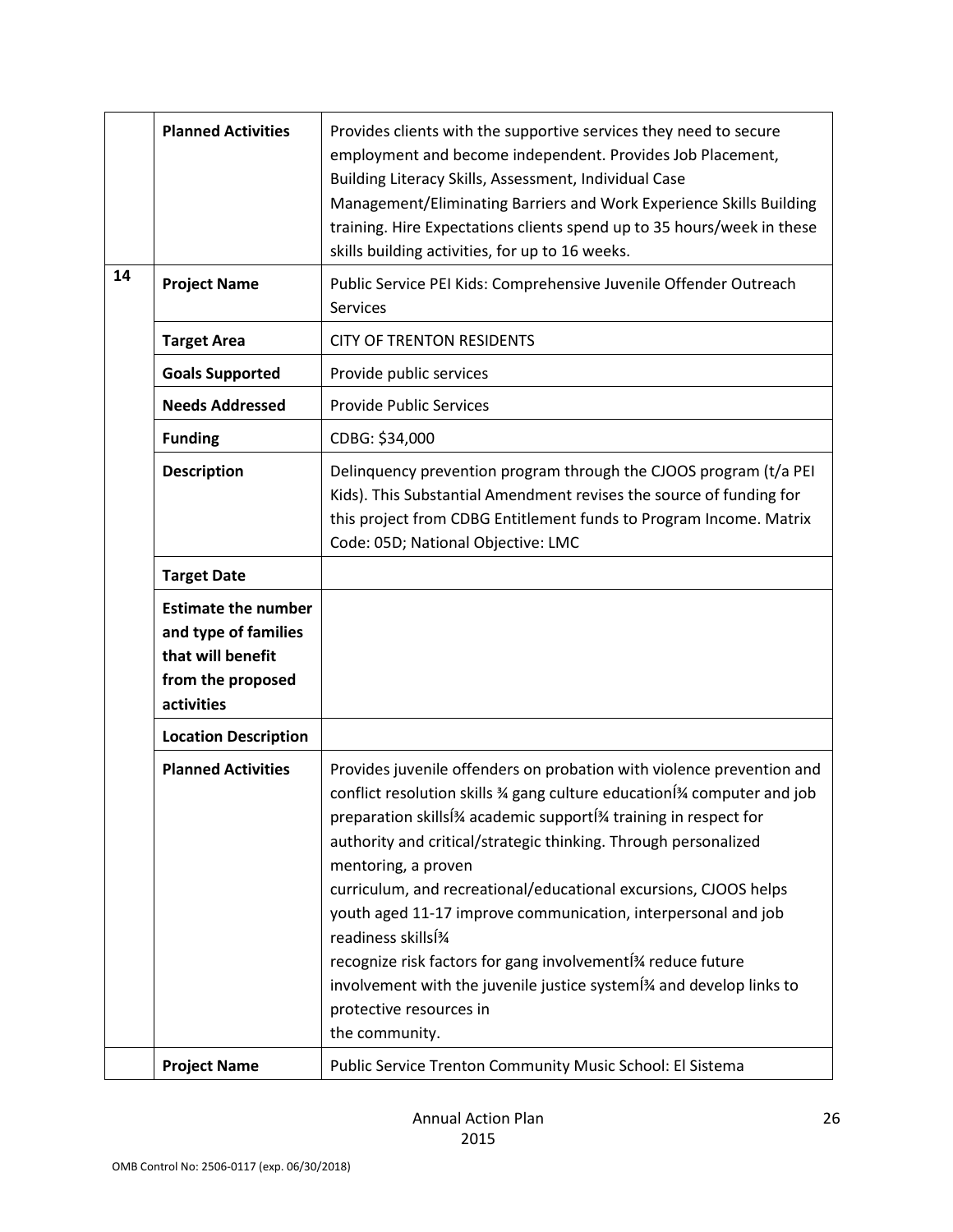| 15 |                                                                                                            |                                                                                                                                                                                                                                                                         |
|----|------------------------------------------------------------------------------------------------------------|-------------------------------------------------------------------------------------------------------------------------------------------------------------------------------------------------------------------------------------------------------------------------|
|    | <b>Target Area</b>                                                                                         | <b>CITY OF TRENTON RESIDENTS</b>                                                                                                                                                                                                                                        |
|    | <b>Goals Supported</b>                                                                                     | Provide public services                                                                                                                                                                                                                                                 |
|    | <b>Needs Addressed</b>                                                                                     | <b>Provide Public Services</b>                                                                                                                                                                                                                                          |
|    | <b>Funding</b>                                                                                             | CDBG: \$21,250                                                                                                                                                                                                                                                          |
|    | <b>Description</b>                                                                                         | Trenton Music Makers an El Sistema inspired Community Youth<br>Orchestra. This Substantial Amendment revises the source of funding<br>for this project from CDBG entitlement funds to Program Income.<br>Matrix Code: 05D; National Objective: LMC                      |
|    | <b>Target Date</b>                                                                                         |                                                                                                                                                                                                                                                                         |
|    | <b>Estimate the number</b><br>and type of families<br>that will benefit<br>from the proposed<br>activities |                                                                                                                                                                                                                                                                         |
|    | <b>Location Description</b>                                                                                |                                                                                                                                                                                                                                                                         |
|    | <b>Planned Activities</b>                                                                                  | After School, Summer Camp, Day care. Matrix code: 05D.                                                                                                                                                                                                                  |
| 16 | <b>Project Name</b>                                                                                        | Public Service Court Appointed Special Advocates of Mercer: Youth<br><b>Advocacy and Mentoring</b>                                                                                                                                                                      |
|    | <b>Target Area</b>                                                                                         | <b>CITY OF TRENTON RESIDENTS</b>                                                                                                                                                                                                                                        |
|    | <b>Goals Supported</b>                                                                                     | Provide public services<br>Provide homeless housing and services                                                                                                                                                                                                        |
|    | <b>Needs Addressed</b>                                                                                     | <b>Provide Public Services</b><br>Provide Homeless Housing and Services                                                                                                                                                                                                 |
|    | <b>Funding</b>                                                                                             | CDBG: \$14,450                                                                                                                                                                                                                                                          |
|    | <b>Description</b>                                                                                         | Youth Advocacy and Mentoring Services for Adolescents Aging out of<br>the Child Welfare System. This Substantial Amendment revises the<br>source of funding for this project from CDBG Entitlement funds to<br>Program Income. Matrix Code: 05D National Objective: LMC |
|    | <b>Target Date</b>                                                                                         |                                                                                                                                                                                                                                                                         |
|    | <b>Estimate the number</b><br>and type of families<br>that will benefit<br>from the proposed<br>activities |                                                                                                                                                                                                                                                                         |
|    |                                                                                                            |                                                                                                                                                                                                                                                                         |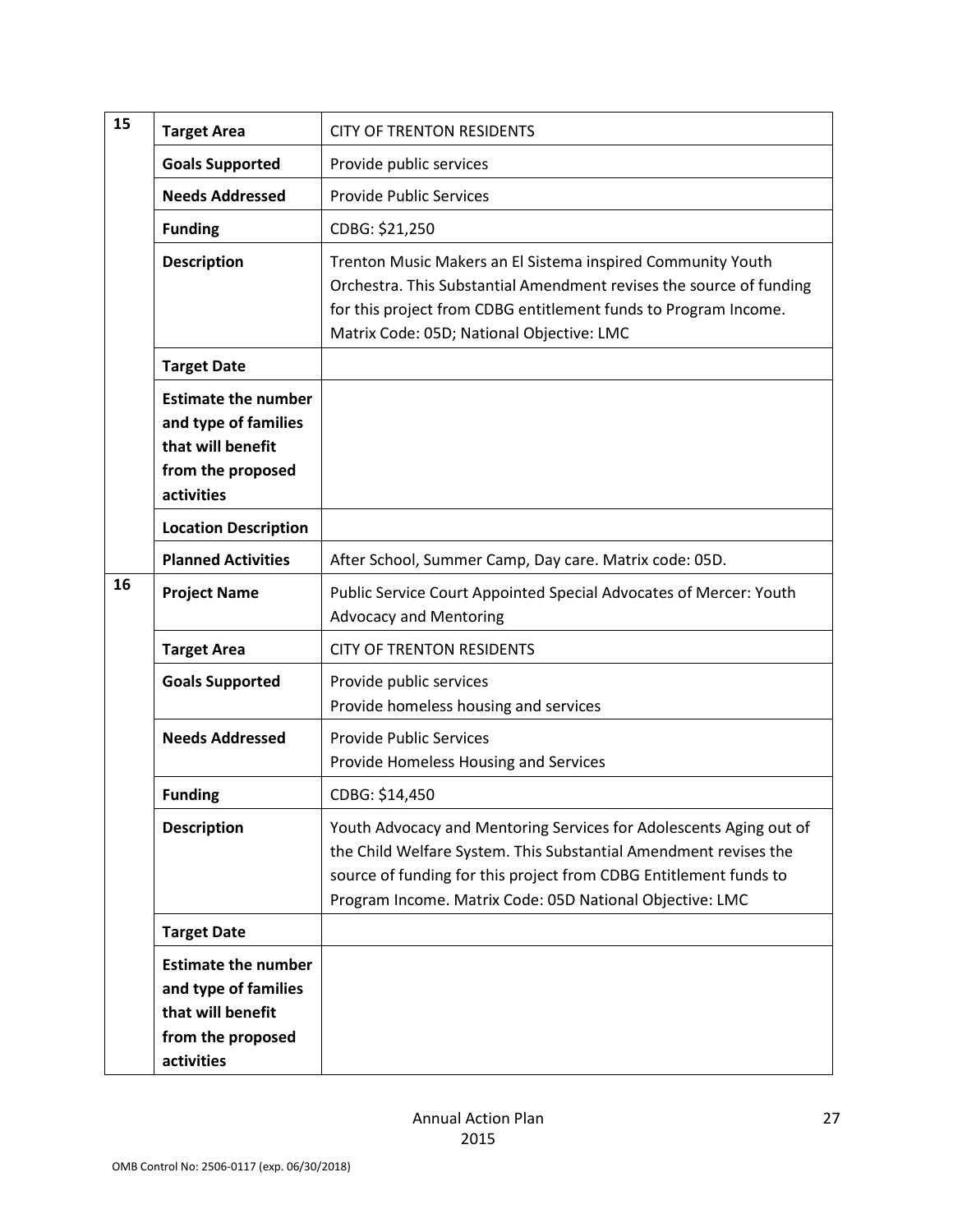|    | <b>Location Description</b>                                                                                |                                                                                                                                                                                                                                                                             |
|----|------------------------------------------------------------------------------------------------------------|-----------------------------------------------------------------------------------------------------------------------------------------------------------------------------------------------------------------------------------------------------------------------------|
|    | <b>Planned Activities</b>                                                                                  | Volunteers work to identify support systems and gaps that youth need<br>to address in order to be<br>successful when they leave the child welfare system.                                                                                                                   |
| 17 | <b>Project Name</b>                                                                                        | Public Services: LALDEF Welcome House                                                                                                                                                                                                                                       |
|    | <b>Target Area</b>                                                                                         | <b>CITY OF TRENTON RESIDENTS</b>                                                                                                                                                                                                                                            |
|    | <b>Goals Supported</b>                                                                                     | Provide public services                                                                                                                                                                                                                                                     |
|    | <b>Needs Addressed</b>                                                                                     | <b>Provide Public Services</b>                                                                                                                                                                                                                                              |
|    | <b>Funding</b>                                                                                             | CDBG: \$33,944.87                                                                                                                                                                                                                                                           |
|    | <b>Description</b>                                                                                         | Projects that provide housing counseling or life skills training. This<br>Substantial Amendment revises the source of funding for this project<br>from CDBG Entitlement funds to Program Income. Matrix Code: 05C;<br>National Objective: LMC                               |
|    | <b>Target Date</b>                                                                                         |                                                                                                                                                                                                                                                                             |
|    | <b>Estimate the number</b><br>and type of families<br>that will benefit<br>from the proposed<br>activities |                                                                                                                                                                                                                                                                             |
|    | <b>Location Description</b>                                                                                |                                                                                                                                                                                                                                                                             |
|    | <b>Planned Activities</b>                                                                                  | Provides resources for the large immigrant population to facilitate<br>their integration, increase their human capital and promote cross<br>cultural<br>understanding between native and foreign born, thus contributing to a<br>more thriving, fair and diverse community. |
| 18 | <b>Project Name</b>                                                                                        | Public Service -- After School, Summer Camp, Day Care: Millhill Child &<br>Fam Dev, Trenton Peers                                                                                                                                                                           |
|    | <b>Target Area</b>                                                                                         | <b>CITY OF TRENTON RESIDENTS</b>                                                                                                                                                                                                                                            |
|    | <b>Goals Supported</b>                                                                                     | Provide public services                                                                                                                                                                                                                                                     |
|    | <b>Needs Addressed</b>                                                                                     | <b>Provide Public Services</b>                                                                                                                                                                                                                                              |
|    | <b>Funding</b>                                                                                             | CDBG: \$40,496                                                                                                                                                                                                                                                              |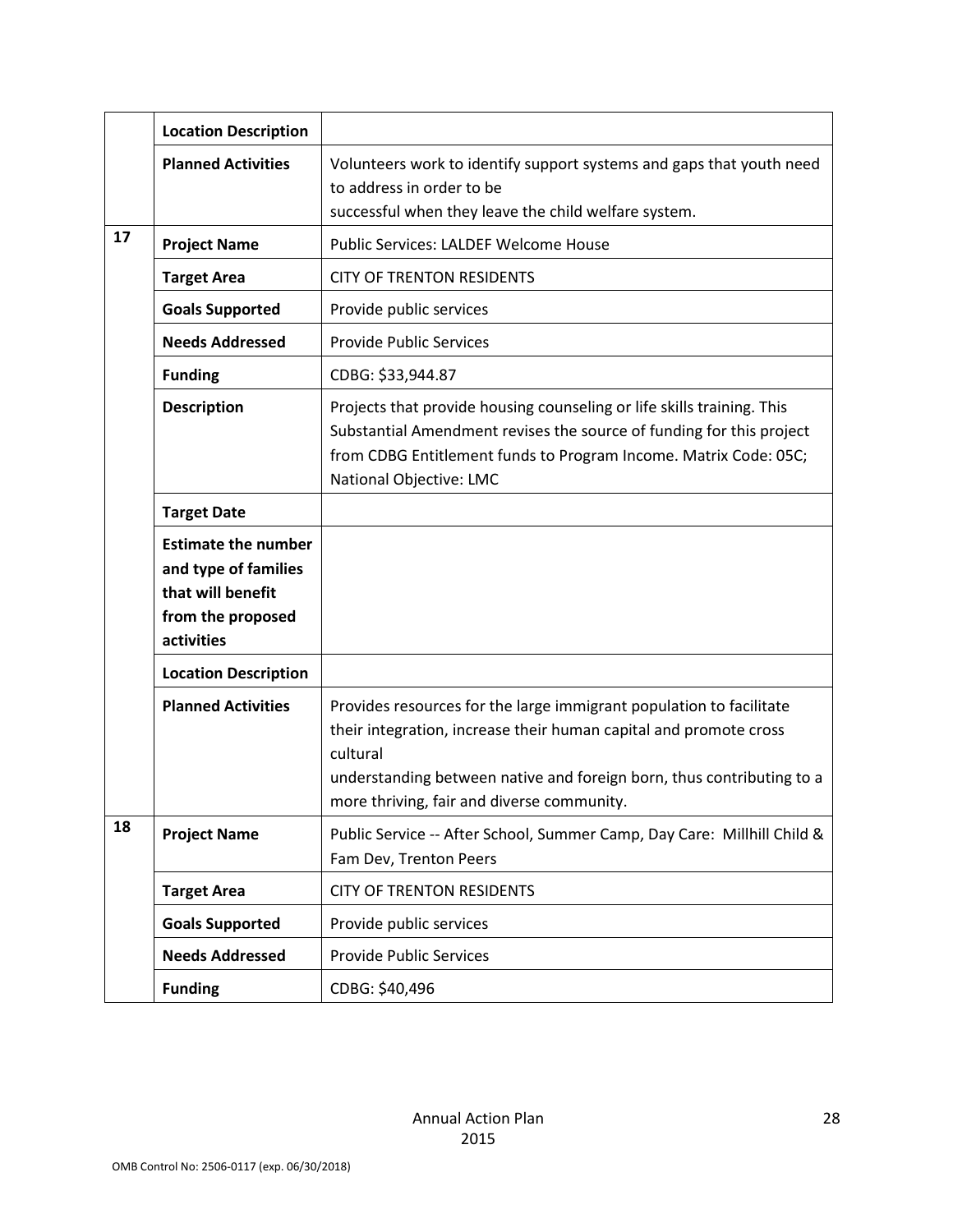|    | <b>Description</b>                                                                                         | Trenton PEERS Gang Prevention. Provides minority at-risk youth (both<br>male and female) with the tools, information, skills, and support they<br>need to successfully increase their ability to avoid violence, violent<br>situations, and poor choices. Trenton PEERS currently includes 24 peer<br>educators (12 male and 12 female students, 13-18 years of age). This<br>substantial amendment revises the source of funds from CDBG EN to<br>Excess Program Income. Matrix Code: 05D; National Objective: LMC |
|----|------------------------------------------------------------------------------------------------------------|---------------------------------------------------------------------------------------------------------------------------------------------------------------------------------------------------------------------------------------------------------------------------------------------------------------------------------------------------------------------------------------------------------------------------------------------------------------------------------------------------------------------|
|    | <b>Target Date</b>                                                                                         |                                                                                                                                                                                                                                                                                                                                                                                                                                                                                                                     |
|    | <b>Estimate the number</b><br>and type of families<br>that will benefit<br>from the proposed<br>activities |                                                                                                                                                                                                                                                                                                                                                                                                                                                                                                                     |
|    | <b>Location Description</b>                                                                                |                                                                                                                                                                                                                                                                                                                                                                                                                                                                                                                     |
|    | <b>Planned Activities</b>                                                                                  | Provides intensive leadership development, life skills training,<br>assistance with educational goals, mentoring and support to Trenton<br>teens.                                                                                                                                                                                                                                                                                                                                                                   |
| 19 | <b>Project Name</b>                                                                                        | Public Service -- Crisis Ministry: Homelessness Prevention                                                                                                                                                                                                                                                                                                                                                                                                                                                          |
|    | <b>Target Area</b>                                                                                         | <b>CITY OF TRENTON RESIDENTS</b>                                                                                                                                                                                                                                                                                                                                                                                                                                                                                    |
|    | <b>Goals Supported</b>                                                                                     | Provide public services<br>Provide homeless housing and services                                                                                                                                                                                                                                                                                                                                                                                                                                                    |
|    | <b>Needs Addressed</b>                                                                                     | <b>Provide Public Services</b><br>Provide Homeless Housing and Services                                                                                                                                                                                                                                                                                                                                                                                                                                             |
|    | <b>Funding</b>                                                                                             | CDBG: \$42,500                                                                                                                                                                                                                                                                                                                                                                                                                                                                                                      |
|    | <b>Description</b>                                                                                         | Provide one-time emergency financial assistance to prevent<br>homelessness through payment of overdue rent, mortgage, or utilities,<br>or to restore housing after an episode of homelessness through<br>payment of a security deposit. This Substantial Amendment revises the<br>source of funding for this project from CDBG Entitlement funds to<br>Program Income. Matrix Code: 05Q, National Objective: LMC                                                                                                    |
|    | <b>Target Date</b>                                                                                         |                                                                                                                                                                                                                                                                                                                                                                                                                                                                                                                     |
|    | <b>Estimate the number</b><br>and type of families<br>that will benefit<br>from the proposed<br>activities |                                                                                                                                                                                                                                                                                                                                                                                                                                                                                                                     |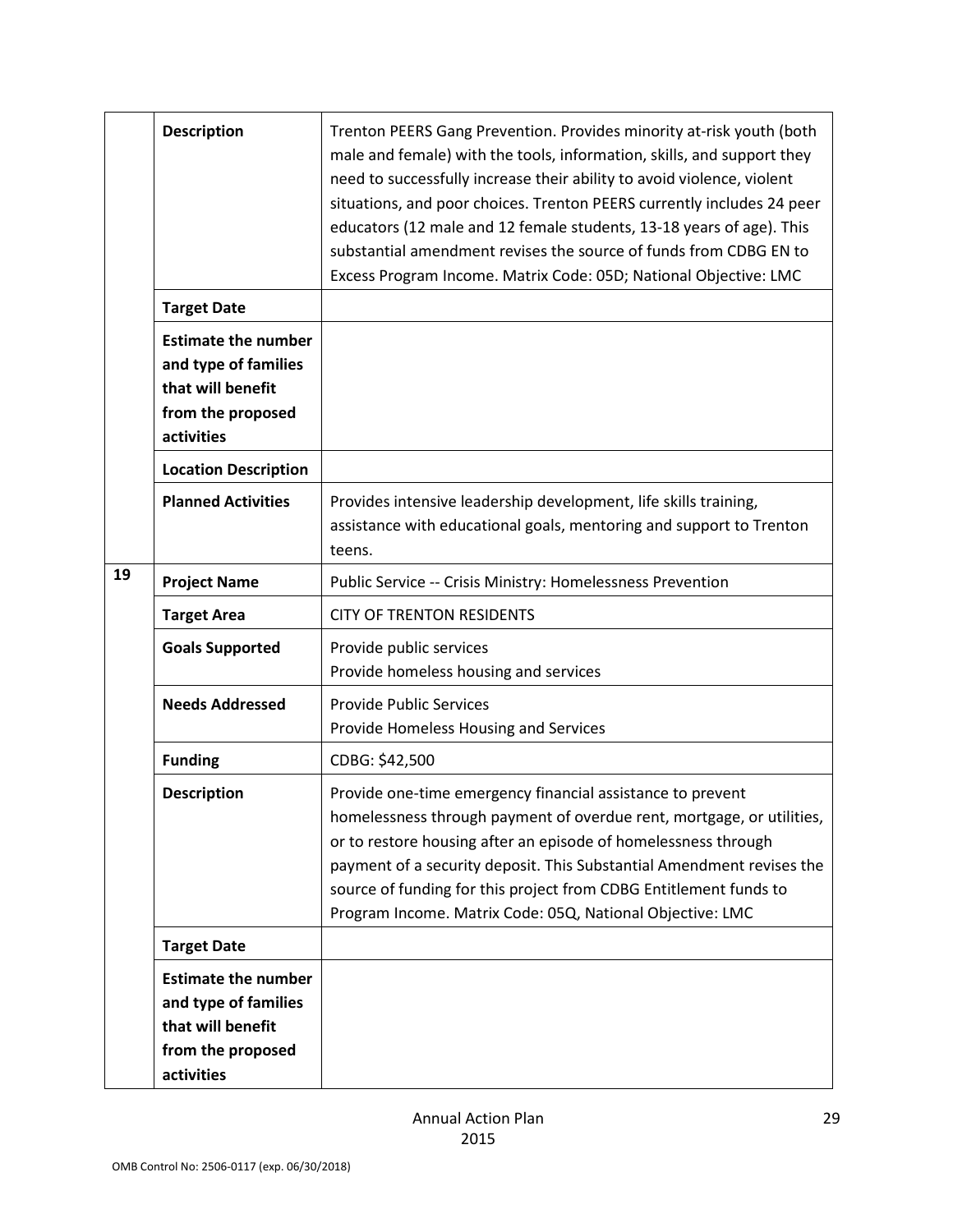|    | <b>Location Description</b>                                                                                |                                                                                                                                                                                                                                            |
|----|------------------------------------------------------------------------------------------------------------|--------------------------------------------------------------------------------------------------------------------------------------------------------------------------------------------------------------------------------------------|
|    | <b>Planned Activities</b>                                                                                  | Provide one-time emergency financial assistance to prevent<br>homelessness through payment of overdue rent, mortgage, or utilities,<br>or to restore housing<br>after an episode of homelessness through payment of a security<br>deposit. |
| 20 | <b>Project Name</b>                                                                                        | Public Service -- TASK: Meals Services                                                                                                                                                                                                     |
|    | <b>Target Area</b>                                                                                         | <b>CITY OF TRENTON RESIDENTS</b>                                                                                                                                                                                                           |
|    | <b>Goals Supported</b>                                                                                     | Provide public services                                                                                                                                                                                                                    |
|    | <b>Needs Addressed</b>                                                                                     | <b>Provide Public Services</b>                                                                                                                                                                                                             |
|    | <b>Funding</b>                                                                                             | CDBG: \$8,500                                                                                                                                                                                                                              |
|    | <b>Description</b>                                                                                         | TASK provides meal services. This Substantial Amendment revises the<br>source of funding for this project from CDBG Entitlement funds to<br>Program Income. Matrix Code: 05W; National Objective: LMC                                      |
|    | <b>Target Date</b>                                                                                         |                                                                                                                                                                                                                                            |
|    | <b>Estimate the number</b><br>and type of families<br>that will benefit<br>from the proposed<br>activities |                                                                                                                                                                                                                                            |
|    | <b>Location Description</b>                                                                                |                                                                                                                                                                                                                                            |
|    | <b>Planned Activities</b>                                                                                  | Provides daily sustenance in the form of a hot, nutritious lunch<br>Monday through Friday and dinner Monday through Thursday from<br>our Escher Street<br>location in Trenton's North Ward.                                                |
| 21 | <b>Project Name</b>                                                                                        | Public Service -- Catholic Youth Organization: Summer Camp                                                                                                                                                                                 |
|    | <b>Target Area</b>                                                                                         | <b>CITY OF TRENTON RESIDENTS</b>                                                                                                                                                                                                           |
|    | <b>Goals Supported</b>                                                                                     | Provide public services                                                                                                                                                                                                                    |
|    | <b>Needs Addressed</b>                                                                                     | <b>Provide Public Services</b>                                                                                                                                                                                                             |
|    | <b>Funding</b>                                                                                             | CDBG: \$17,000                                                                                                                                                                                                                             |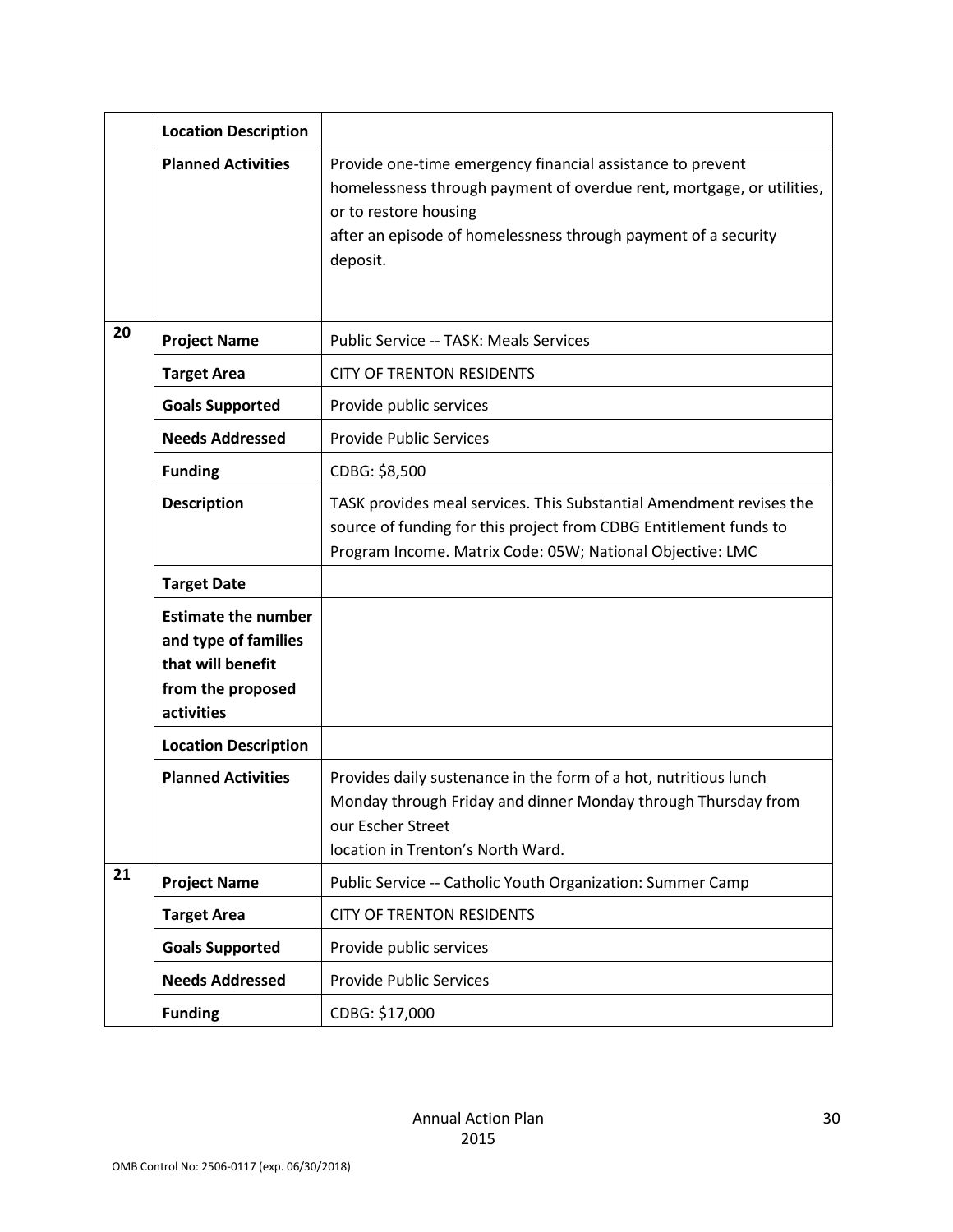|    | <b>Description</b>                                                                                         | CYO's Broad St. Center Recreational/Educational Summer Day Camp<br>Program (REC). This Substantial Amendment revises the source of<br>funding for this project from CDBG Entitlement funds to Program<br>Income. Matrix Code: 05D; National Objective: LMC |
|----|------------------------------------------------------------------------------------------------------------|------------------------------------------------------------------------------------------------------------------------------------------------------------------------------------------------------------------------------------------------------------|
|    | <b>Target Date</b>                                                                                         |                                                                                                                                                                                                                                                            |
|    | <b>Estimate the number</b><br>and type of families<br>that will benefit<br>from the proposed<br>activities |                                                                                                                                                                                                                                                            |
|    | <b>Location Description</b>                                                                                |                                                                                                                                                                                                                                                            |
|    | <b>Planned Activities</b>                                                                                  | Provides a Summer Day Camp for Trenton children, ages 5-12, &<br>operates M-F, 7:30am-5:30pm, for 9 weeks, mid-June through August.                                                                                                                        |
| 22 | <b>Project Name</b>                                                                                        | <b>HOME Housing Development</b>                                                                                                                                                                                                                            |
|    | <b>Target Area</b>                                                                                         | <b>CITY OF TRENTON RESIDENTS</b>                                                                                                                                                                                                                           |
|    | <b>Goals Supported</b>                                                                                     | Increase the number of affordable units                                                                                                                                                                                                                    |
|    | <b>Needs Addressed</b>                                                                                     | Create and Maintain Affordable Housing                                                                                                                                                                                                                     |
|    | <b>Funding</b>                                                                                             | HOME: \$336,043                                                                                                                                                                                                                                            |
|    | <b>Description</b>                                                                                         | The City of Trenton will use HOME funds to develop affordable<br>housing in the City of Trenton.                                                                                                                                                           |
|    | <b>Target Date</b>                                                                                         | 6/30/2022                                                                                                                                                                                                                                                  |
|    | <b>Estimate the number</b><br>and type of families<br>that will benefit<br>from the proposed<br>activities | Funds will be used to support development of renta units.                                                                                                                                                                                                  |
|    | <b>Location Description</b>                                                                                | Citywide.                                                                                                                                                                                                                                                  |
|    | <b>Planned Activities</b>                                                                                  | Development of affordable housing in the City of Trenton.                                                                                                                                                                                                  |
| 23 | <b>Project Name</b>                                                                                        | Pool Fencing - added by amendment 4-18                                                                                                                                                                                                                     |
|    | <b>Target Area</b>                                                                                         | <b>CITY OF TRENTON RESIDENTS</b>                                                                                                                                                                                                                           |
|    | <b>Goals Supported</b>                                                                                     | Improve public facilities                                                                                                                                                                                                                                  |
|    | <b>Needs Addressed</b>                                                                                     | <b>Improve Public Facilities</b>                                                                                                                                                                                                                           |
|    | <b>Funding</b>                                                                                             | CDBG: \$338,133                                                                                                                                                                                                                                            |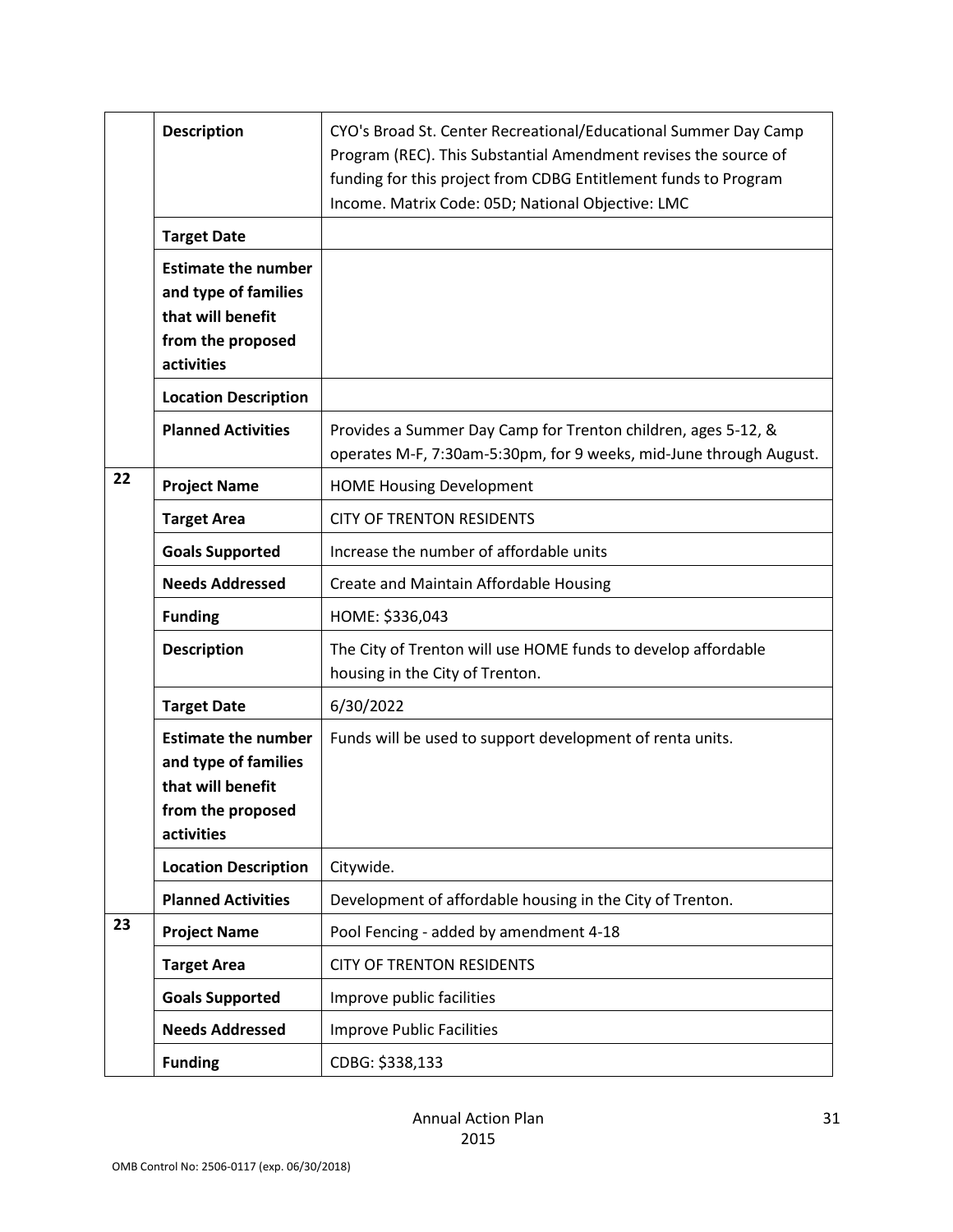|    | <b>Description</b>                                                                                         | Replace deteriorated fencing at City swimming pools to improve public<br>safety. Added                                                                 |
|----|------------------------------------------------------------------------------------------------------------|--------------------------------------------------------------------------------------------------------------------------------------------------------|
|    | <b>Target Date</b>                                                                                         | 7/31/2018                                                                                                                                              |
|    | <b>Estimate the number</b><br>and type of families<br>that will benefit<br>from the proposed<br>activities |                                                                                                                                                        |
|    | <b>Location Description</b>                                                                                | Perry St. Pool - 324 Academy St. Calhoun St. Pool - 1424 New Willow<br>St. Cooper Pool - 392 Union St.<br>Added additional funding for Calhoun in 2020 |
|    |                                                                                                            |                                                                                                                                                        |
|    | <b>Planned Activities</b>                                                                                  | Replace fencing                                                                                                                                        |
| 24 | <b>Project Name</b>                                                                                        | Reading Senior Center Interior Improvements                                                                                                            |
|    | <b>Target Area</b>                                                                                         | <b>CITY OF TRENTON RESIDENTS</b>                                                                                                                       |
|    | <b>Goals Supported</b>                                                                                     | Improve public facilities                                                                                                                              |
|    | <b>Needs Addressed</b>                                                                                     | <b>Improve Public Facilities</b>                                                                                                                       |
|    | <b>Funding</b>                                                                                             | CDBG: \$143,593.40                                                                                                                                     |
|    | <b>Description</b>                                                                                         | Interior improvements to the Reading Senior Center                                                                                                     |
|    | <b>Target Date</b>                                                                                         | 11/15/2019                                                                                                                                             |
|    | <b>Estimate the number</b><br>and type of families<br>that will benefit<br>from the proposed<br>activities | Senior citizens of the City of Trenton will benefit                                                                                                    |
|    | <b>Location Description</b>                                                                                |                                                                                                                                                        |
|    | <b>Planned Activities</b>                                                                                  |                                                                                                                                                        |
| 25 | <b>Project Name</b>                                                                                        | <b>Public Housing modernization</b>                                                                                                                    |
|    | <b>Target Area</b>                                                                                         | <b>CITY OF TRENTON RESIDENTS</b>                                                                                                                       |
|    | <b>Goals Supported</b>                                                                                     | Increase the number of affordable units                                                                                                                |
|    | <b>Needs Addressed</b>                                                                                     | Create and Maintain Affordable Housing                                                                                                                 |
|    | <b>Funding</b>                                                                                             | CDBG: \$318,378                                                                                                                                        |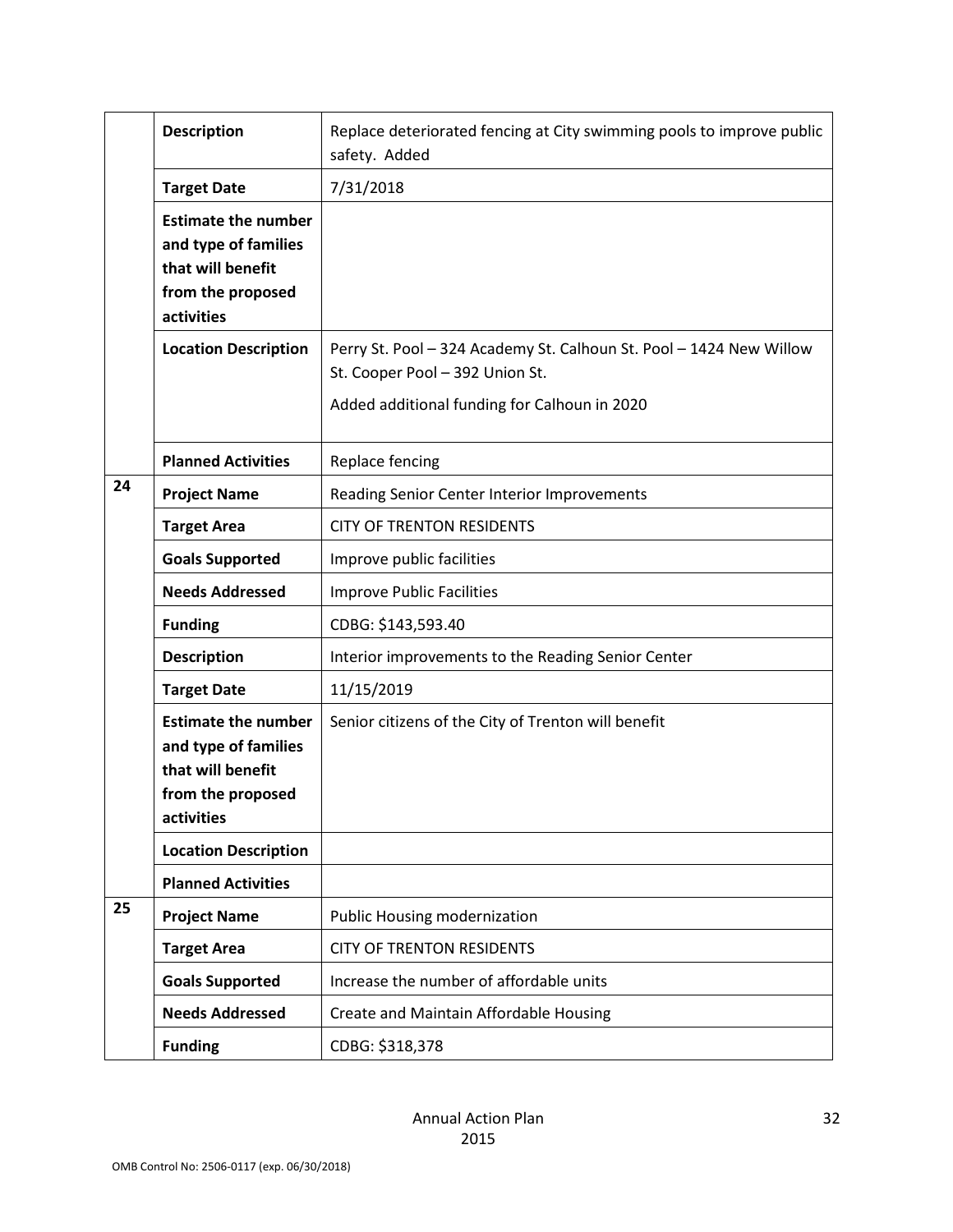|    | <b>Description</b>                                                                                         | The Trenton Housing Authority has 11 units that are vacant and<br>require substantial rehabilitation to be available for occupancy. CDBG<br>funds will be used to rehabilitate these units. |
|----|------------------------------------------------------------------------------------------------------------|---------------------------------------------------------------------------------------------------------------------------------------------------------------------------------------------|
|    | <b>Target Date</b>                                                                                         | 12/24/2019                                                                                                                                                                                  |
|    | <b>Estimate the number</b><br>and type of families<br>that will benefit<br>from the proposed<br>activities | Eleven housing units                                                                                                                                                                        |
|    | <b>Location Description</b>                                                                                | Scattered site - Donnelly - Southard St (5). Apts; Wilson units (4);<br>Haverstick units (2)                                                                                                |
|    | <b>Planned Activities</b>                                                                                  | Substantial Rehabilitation of vacant blighted units.                                                                                                                                        |
| 26 | <b>Project Name</b>                                                                                        | Housing Rehabilitation Administration                                                                                                                                                       |
|    | <b>Target Area</b>                                                                                         | <b>CITY OF TRENTON RESIDENTS</b>                                                                                                                                                            |
|    | <b>Goals Supported</b>                                                                                     | Increase the number of affordable units                                                                                                                                                     |
|    | <b>Needs Addressed</b>                                                                                     | Create and Maintain Affordable Housing                                                                                                                                                      |
|    | <b>Funding</b>                                                                                             | CDBG: \$145,929.47                                                                                                                                                                          |
|    | <b>Description</b>                                                                                         | Funds will be used to pay personnel and consultant costs directly<br>related to implementing the City's Housing Rehabilitation Program.                                                     |
|    | <b>Target Date</b>                                                                                         |                                                                                                                                                                                             |
|    | <b>Estimate the number</b><br>and type of families<br>that will benefit<br>from the proposed<br>activities |                                                                                                                                                                                             |
|    | <b>Location Description</b>                                                                                |                                                                                                                                                                                             |
|    | <b>Planned Activities</b>                                                                                  |                                                                                                                                                                                             |
| 27 | <b>Project Name</b>                                                                                        | Public Service Projects -- After School, Summer Camp or Day Care;<br>Boys and Girls Club                                                                                                    |
|    | <b>Target Area</b>                                                                                         | <b>CITY OF TRENTON RESIDENTS</b>                                                                                                                                                            |
|    | <b>Goals Supported</b>                                                                                     | Provide public services                                                                                                                                                                     |
|    | <b>Needs Addressed</b>                                                                                     | <b>Provide Public Services</b>                                                                                                                                                              |
|    | <b>Funding</b>                                                                                             | CDBG: \$25,189                                                                                                                                                                              |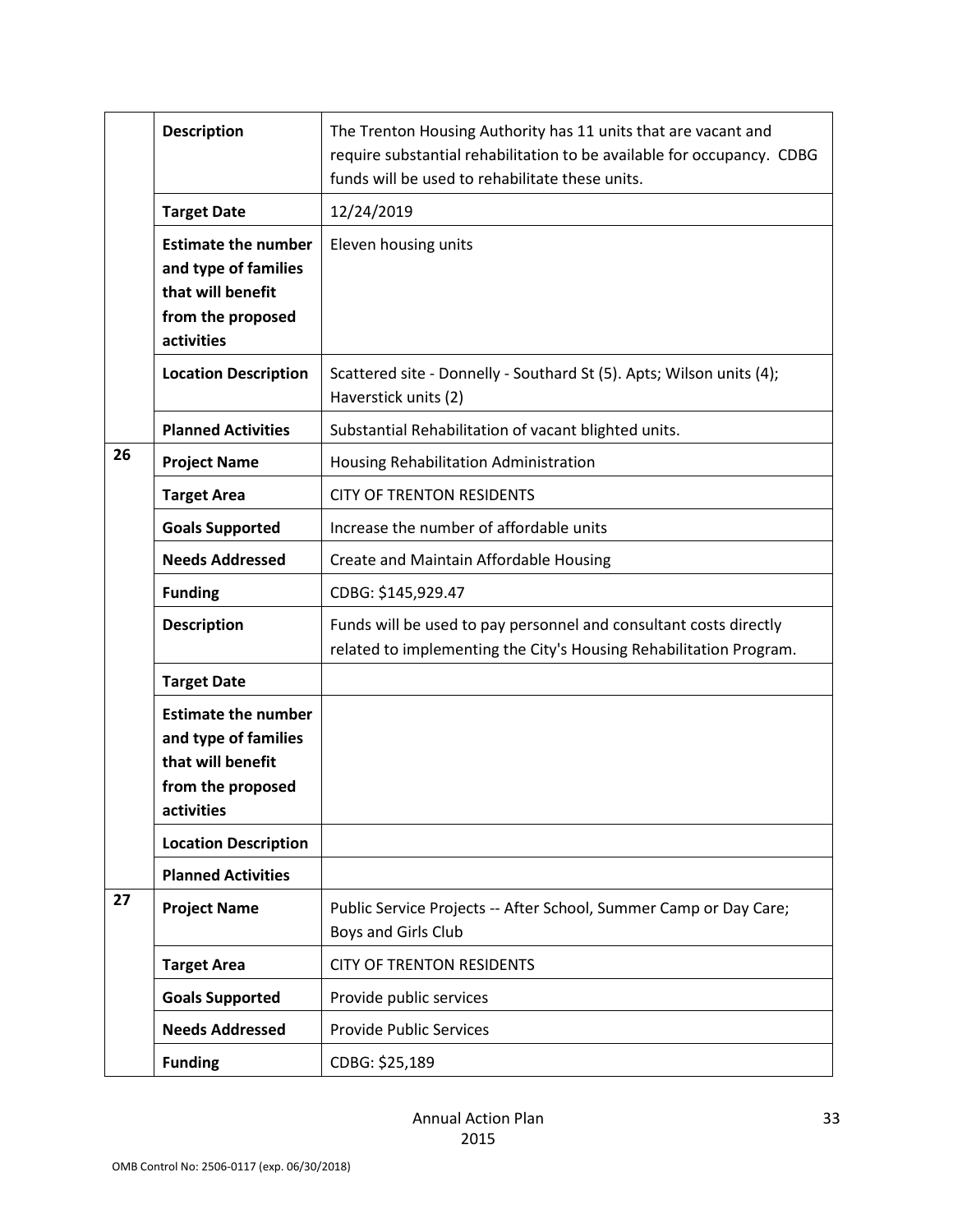|    | <b>Description</b>                                                                                         | School Age Childcare: After-School and Summer Program. This<br>Substantial Amendment revises the source of funding for this project<br>from CDBG Entitlement funds to Program Income.                    |
|----|------------------------------------------------------------------------------------------------------------|----------------------------------------------------------------------------------------------------------------------------------------------------------------------------------------------------------|
|    | <b>Target Date</b>                                                                                         |                                                                                                                                                                                                          |
|    | <b>Estimate the number</b><br>and type of families<br>that will benefit<br>from the proposed<br>activities |                                                                                                                                                                                                          |
|    | <b>Location Description</b>                                                                                |                                                                                                                                                                                                          |
|    | <b>Planned Activities</b>                                                                                  |                                                                                                                                                                                                          |
| 28 | <b>Project Name</b>                                                                                        | Public Service Projects -- Home Improvements, Isles                                                                                                                                                      |
|    | <b>Target Area</b>                                                                                         | <b>CITY OF TRENTON RESIDENTS</b>                                                                                                                                                                         |
|    | <b>Goals Supported</b>                                                                                     | Increase the number of affordable units                                                                                                                                                                  |
|    | <b>Needs Addressed</b>                                                                                     | Create and Maintain Affordable Housing                                                                                                                                                                   |
|    | <b>Funding</b>                                                                                             | CDBG: \$68,000                                                                                                                                                                                           |
|    | <b>Description</b>                                                                                         | Trenton Residential Healthy, Energy, and Environmental<br>Transformation. This Substantial Amendment revises the source of<br>funding for this project from CDBG Entitlement funds to Program<br>Income. |
|    | <b>Target Date</b>                                                                                         |                                                                                                                                                                                                          |
|    | <b>Estimate the number</b><br>and type of families<br>that will benefit<br>from the proposed<br>activities |                                                                                                                                                                                                          |
|    | <b>Location Description</b>                                                                                |                                                                                                                                                                                                          |
|    | <b>Planned Activities</b>                                                                                  |                                                                                                                                                                                                          |
| 29 | <b>Project Name</b>                                                                                        | Public Service Project -- After School, Summer Camp or Day Care;<br><b>Family Guidance Center Corp</b>                                                                                                   |
|    | <b>Target Area</b>                                                                                         | <b>CITY OF TRENTON RESIDENTS</b>                                                                                                                                                                         |
|    | <b>Goals Supported</b>                                                                                     | Provide public services                                                                                                                                                                                  |
|    | <b>Needs Addressed</b>                                                                                     | <b>Provide Public Services</b>                                                                                                                                                                           |
|    | <b>Funding</b>                                                                                             | CDBG: \$21,250                                                                                                                                                                                           |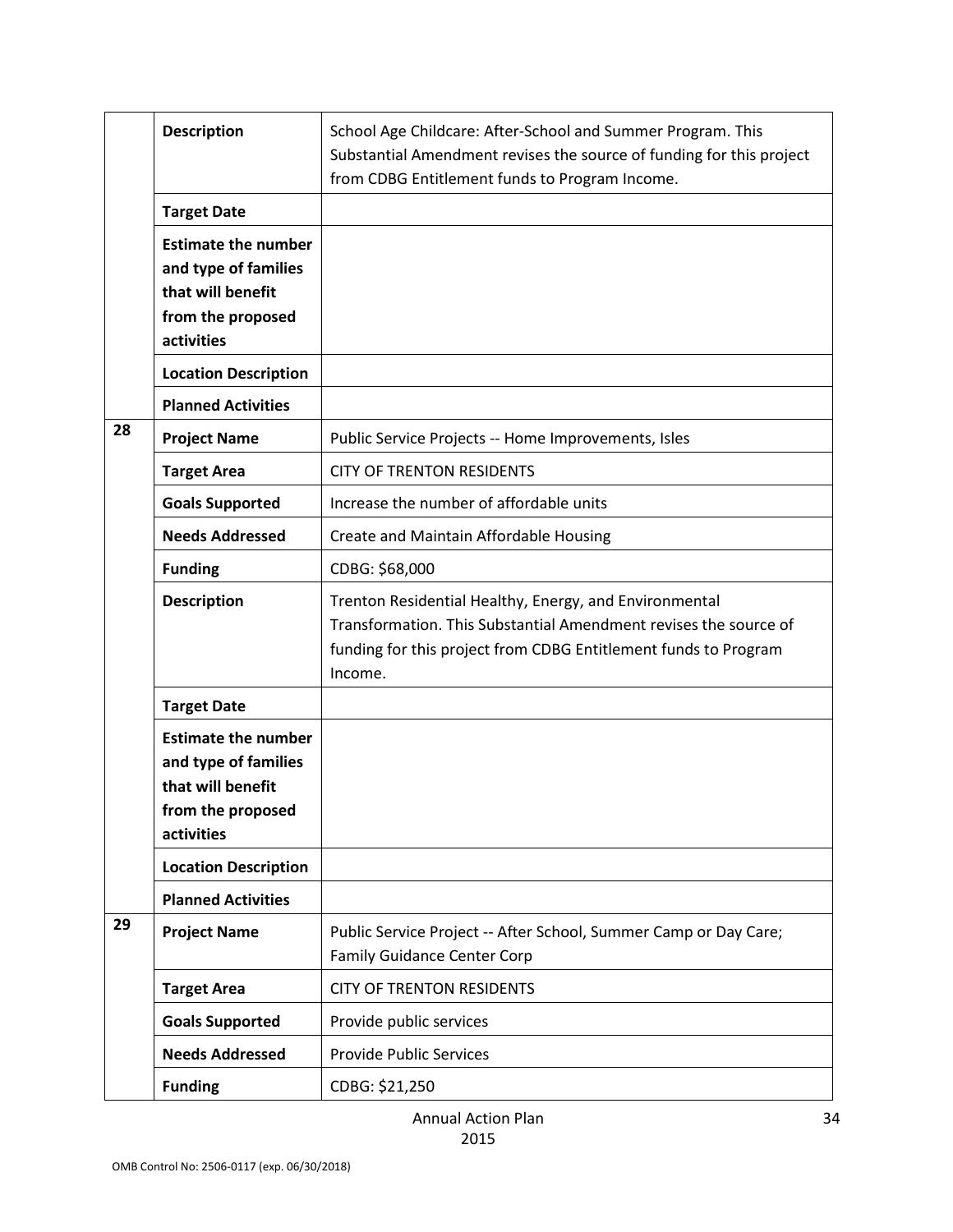|    | <b>Description</b>                                                                                         | Children's Day Treatment. This Substantial Amendment revises the<br>source of funding for this project from CDBG Entitlement funds to<br>Program Income. |
|----|------------------------------------------------------------------------------------------------------------|----------------------------------------------------------------------------------------------------------------------------------------------------------|
|    | <b>Target Date</b>                                                                                         |                                                                                                                                                          |
|    | <b>Estimate the number</b><br>and type of families<br>that will benefit<br>from the proposed<br>activities |                                                                                                                                                          |
|    | <b>Location Description</b>                                                                                |                                                                                                                                                          |
|    | <b>Planned Activities</b>                                                                                  |                                                                                                                                                          |
| 30 | <b>Project Name</b>                                                                                        | Public Service Projects -- Homeless Services & Prevention; Mercer<br><b>Alliance to End Homelessness</b>                                                 |
|    | <b>Target Area</b>                                                                                         | <b>CITY OF TRENTON RESIDENTS</b>                                                                                                                         |
|    | <b>Goals Supported</b>                                                                                     |                                                                                                                                                          |
|    | <b>Needs Addressed</b>                                                                                     |                                                                                                                                                          |
|    | <b>Funding</b>                                                                                             | CDBG: \$12,325                                                                                                                                           |
|    | <b>Description</b>                                                                                         | Homeless ID Project. This Substantial Amendment revises the source<br>of funding for this project from CDBG Entitlement funds to Program<br>Income.      |
|    | <b>Target Date</b>                                                                                         |                                                                                                                                                          |
|    | <b>Estimate the number</b><br>and type of families<br>that will benefit<br>from the proposed<br>activities |                                                                                                                                                          |
|    | <b>Location Description</b>                                                                                |                                                                                                                                                          |
|    | <b>Planned Activities</b>                                                                                  |                                                                                                                                                          |
| 31 | <b>Project Name</b>                                                                                        | Public Service Project: After School, Summer Camp or Day Care;<br>Bonner Center for Civic and Community                                                  |
|    | <b>Target Area</b>                                                                                         | <b>CITY OF TRENTON RESIDENTS</b>                                                                                                                         |
|    | <b>Goals Supported</b>                                                                                     | Provide public services                                                                                                                                  |
|    | <b>Needs Addressed</b>                                                                                     | <b>Provide Public Services</b>                                                                                                                           |
|    | <b>Funding</b>                                                                                             | CDBG: \$39,780                                                                                                                                           |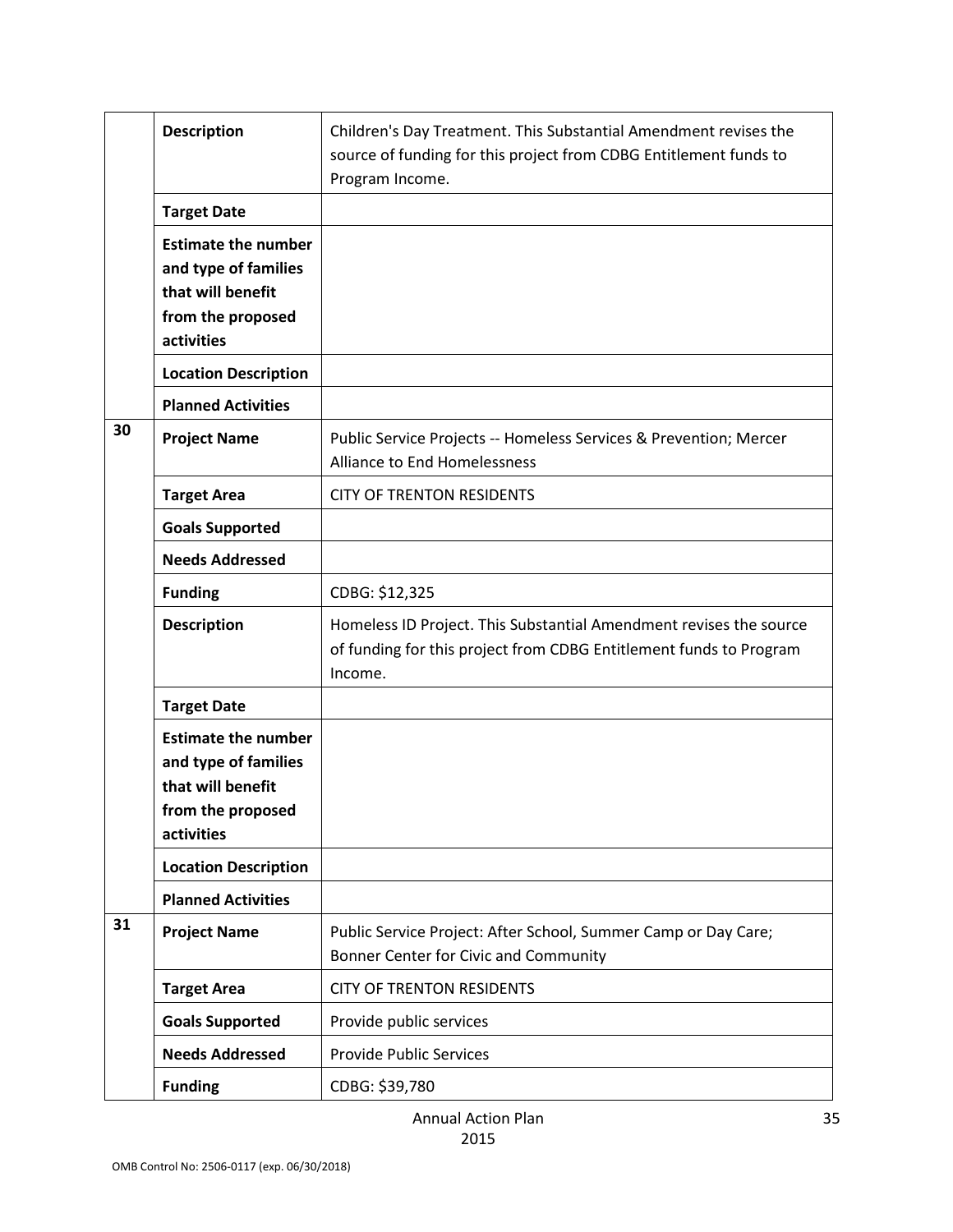|    | <b>Description</b>                                                                                         | Trenton Youth Empowerment Project.                                                                                                                              |
|----|------------------------------------------------------------------------------------------------------------|-----------------------------------------------------------------------------------------------------------------------------------------------------------------|
|    | <b>Target Date</b>                                                                                         |                                                                                                                                                                 |
|    | <b>Estimate the number</b><br>and type of families<br>that will benefit<br>from the proposed<br>activities |                                                                                                                                                                 |
|    | <b>Location Description</b>                                                                                |                                                                                                                                                                 |
|    | <b>Planned Activities</b>                                                                                  |                                                                                                                                                                 |
| 32 | <b>Project Name</b>                                                                                        | Public Service Projects -- Summer Camp; Catholic Youth Organization<br>(CYO) of Mercer Co                                                                       |
|    | <b>Target Area</b>                                                                                         | <b>CITY OF TRENTON RESIDENTS</b>                                                                                                                                |
|    | <b>Goals Supported</b>                                                                                     |                                                                                                                                                                 |
|    | <b>Needs Addressed</b>                                                                                     |                                                                                                                                                                 |
|    | <b>Funding</b>                                                                                             | CDBG: \$25,500                                                                                                                                                  |
|    | <b>Description</b>                                                                                         | CYO's REC Summer Camps (25,500). This Substantial Amendment<br>revises the source of funding for this project from CDBG Entitlement<br>funds to Program Income. |
|    | <b>Target Date</b>                                                                                         |                                                                                                                                                                 |
|    | <b>Estimate the number</b><br>and type of families<br>that will benefit<br>from the proposed<br>activities |                                                                                                                                                                 |
|    | <b>Location Description</b>                                                                                |                                                                                                                                                                 |
|    | <b>Planned Activities</b>                                                                                  |                                                                                                                                                                 |
| 33 | <b>Project Name</b>                                                                                        | Public Service Projects -- Health Care, Nutrition, Mental Health: Isles,<br>Inc.                                                                                |
|    | <b>Target Area</b>                                                                                         | <b>CITY OF TRENTON RESIDENTS</b>                                                                                                                                |
|    | <b>Goals Supported</b>                                                                                     |                                                                                                                                                                 |
|    | <b>Needs Addressed</b>                                                                                     |                                                                                                                                                                 |
|    | <b>Funding</b>                                                                                             | CDBG: \$34,000                                                                                                                                                  |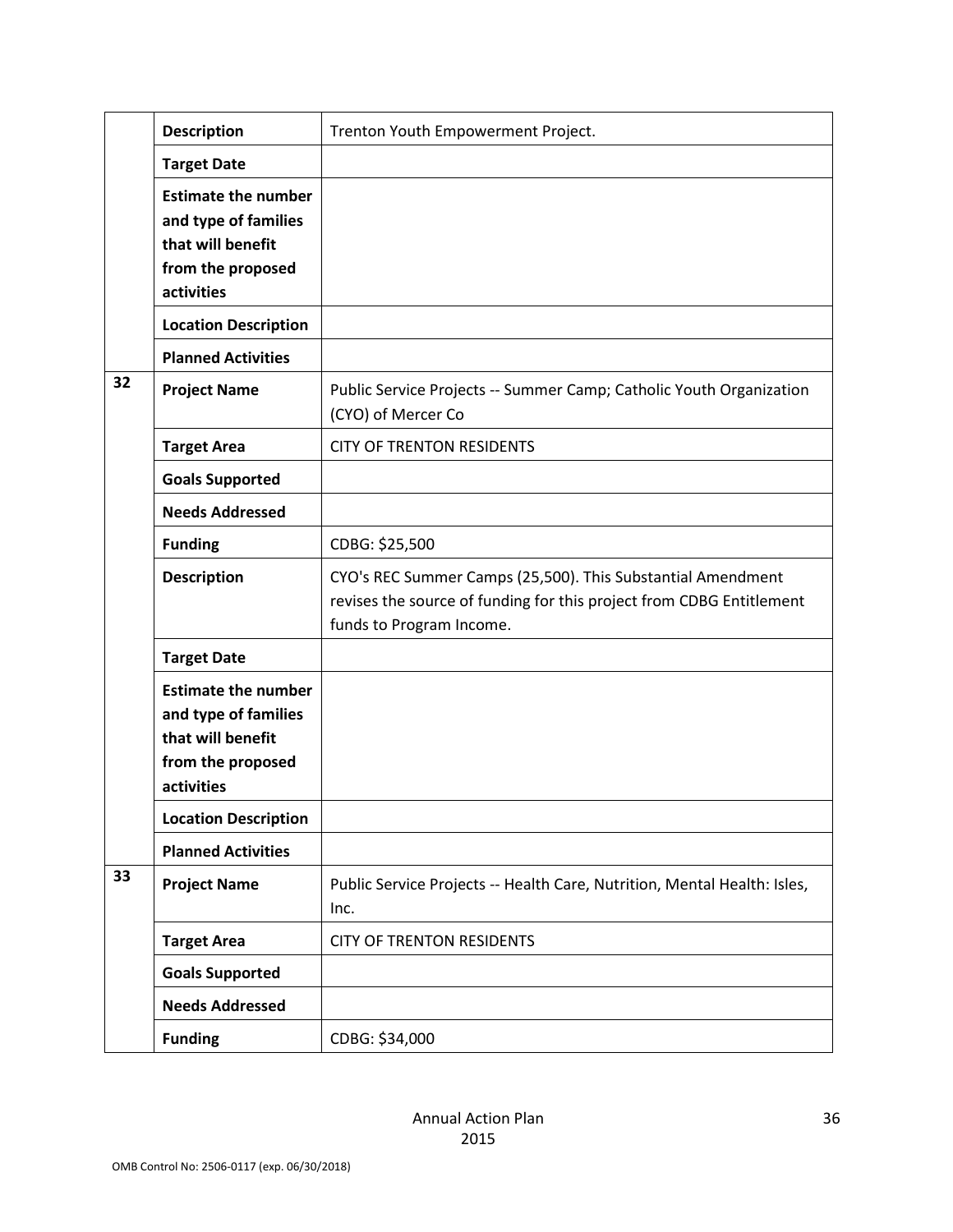|    | <b>Description</b>                                                                                         | Urban Agriculture in Trenton. This Substantial Amendment revises the<br>source of funding for this project from CDBG Entitlement funds to<br>Program Income.             |
|----|------------------------------------------------------------------------------------------------------------|--------------------------------------------------------------------------------------------------------------------------------------------------------------------------|
|    | <b>Target Date</b>                                                                                         |                                                                                                                                                                          |
|    | <b>Estimate the number</b><br>and type of families<br>that will benefit<br>from the proposed<br>activities |                                                                                                                                                                          |
|    | <b>Location Description</b>                                                                                |                                                                                                                                                                          |
|    | <b>Planned Activities</b>                                                                                  |                                                                                                                                                                          |
| 34 | <b>Project Name</b>                                                                                        | Public Service -- Health Care, Nutrition, Mental Health: Interfaith<br>Caregivers                                                                                        |
|    | <b>Target Area</b>                                                                                         | <b>CITY OF TRENTON RESIDENTS</b>                                                                                                                                         |
|    | <b>Goals Supported</b>                                                                                     |                                                                                                                                                                          |
|    | <b>Needs Addressed</b>                                                                                     |                                                                                                                                                                          |
|    | <b>Funding</b>                                                                                             | CDBG: \$21,250                                                                                                                                                           |
|    | <b>Description</b>                                                                                         | Neighbors Helping Neighbors Stay Healthy. This Substantial<br>Amendment revises the source of funding for this project from CDBG<br>Entitlement funds to Program Income. |
|    | <b>Target Date</b>                                                                                         |                                                                                                                                                                          |
|    | <b>Estimate the number</b><br>and type of families<br>that will benefit<br>from the proposed<br>activities |                                                                                                                                                                          |
|    | <b>Location Description</b>                                                                                |                                                                                                                                                                          |
|    | <b>Planned Activities</b>                                                                                  |                                                                                                                                                                          |
| 35 | <b>Project Name</b>                                                                                        | Public Service -- After School, Summer Camp or Day Care: YMCA of<br>Trenton                                                                                              |
|    | <b>Target Area</b>                                                                                         | <b>CITY OF TRENTON RESIDENTS</b>                                                                                                                                         |
|    | <b>Goals Supported</b>                                                                                     |                                                                                                                                                                          |
|    | <b>Needs Addressed</b>                                                                                     |                                                                                                                                                                          |
|    | <b>Funding</b>                                                                                             | CDBG: \$34,000                                                                                                                                                           |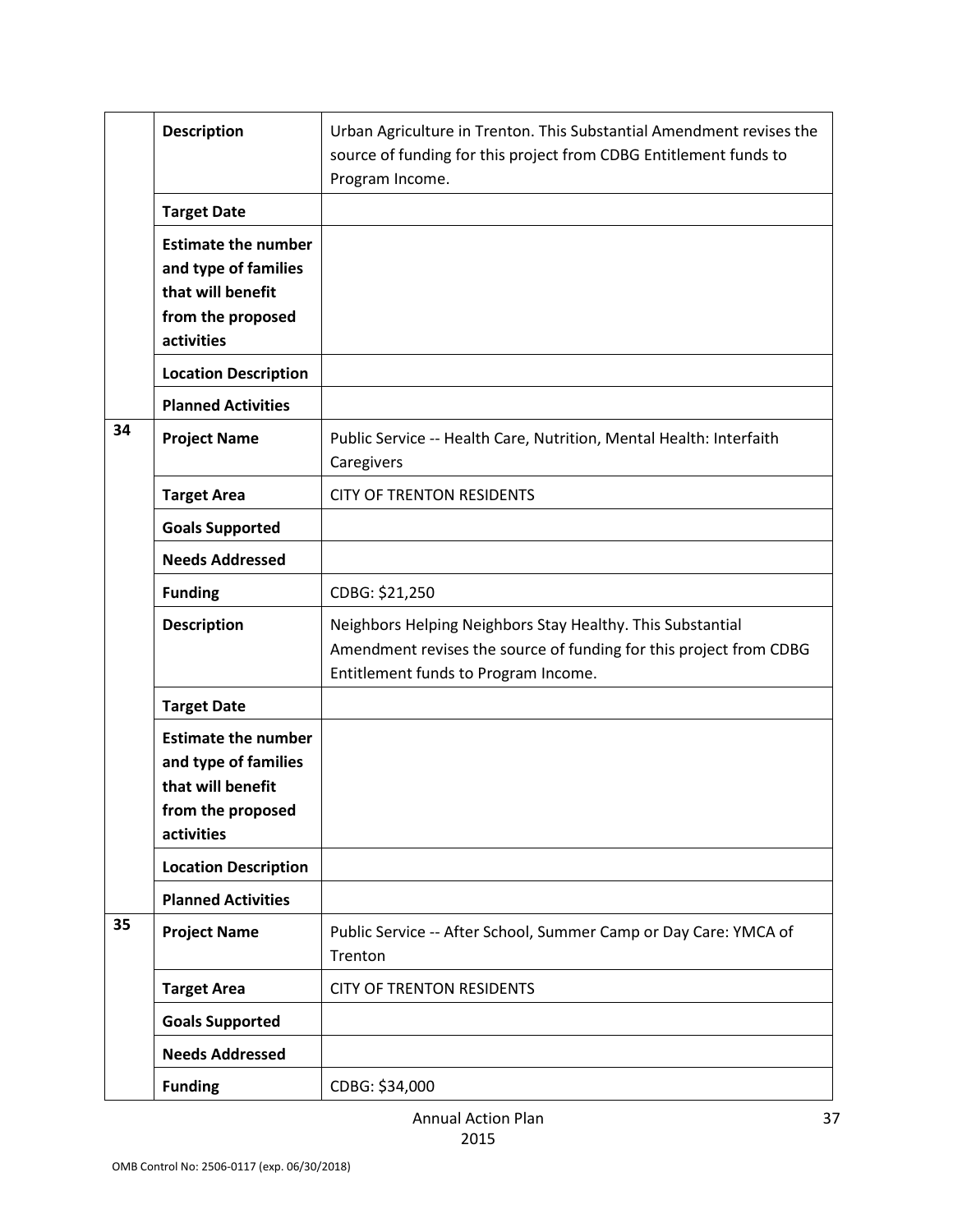|    | <b>Description</b>                                                                                         | After School Academic Success. This Substantial Amendment revises<br>the source of funding for this project from CDBG Entitlement funds to<br>Program Income.        |
|----|------------------------------------------------------------------------------------------------------------|----------------------------------------------------------------------------------------------------------------------------------------------------------------------|
|    | <b>Target Date</b>                                                                                         |                                                                                                                                                                      |
|    | <b>Estimate the number</b><br>and type of families<br>that will benefit<br>from the proposed<br>activities |                                                                                                                                                                      |
|    | <b>Location Description</b>                                                                                |                                                                                                                                                                      |
|    | <b>Planned Activities</b>                                                                                  |                                                                                                                                                                      |
| 36 | <b>Project Name</b>                                                                                        | Public Service -- After School, Summer Camp or Day Care: Play Soccer<br>Nonprofit International                                                                      |
|    | <b>Target Area</b>                                                                                         | <b>CITY OF TRENTON RESIDENTS</b>                                                                                                                                     |
|    | <b>Goals Supported</b>                                                                                     | Provide public services                                                                                                                                              |
|    | <b>Needs Addressed</b>                                                                                     | <b>Provide Public Services</b>                                                                                                                                       |
|    | <b>Funding</b>                                                                                             | CDBG: \$19,649                                                                                                                                                       |
|    | <b>Description</b>                                                                                         | Play for Fun, Learn for Life Trenton. This Substantial Amendment<br>revises the source of funding for this project from CDBG Entitlement<br>funds to Program Income. |
|    | <b>Target Date</b>                                                                                         |                                                                                                                                                                      |
|    | <b>Estimate the number</b><br>and type of families<br>that will benefit<br>from the proposed<br>activities |                                                                                                                                                                      |
|    | <b>Location Description</b>                                                                                |                                                                                                                                                                      |
|    | <b>Planned Activities</b>                                                                                  |                                                                                                                                                                      |
| 37 | <b>Project Name</b>                                                                                        | Public Service -- Home Improvements: Enable, Inc.                                                                                                                    |
|    | <b>Target Area</b>                                                                                         | <b>CITY OF TRENTON RESIDENTS</b>                                                                                                                                     |
|    | <b>Goals Supported</b>                                                                                     | Provide public services                                                                                                                                              |
|    | <b>Needs Addressed</b>                                                                                     | <b>Provide Public Services</b>                                                                                                                                       |
|    | <b>Funding</b>                                                                                             | CDBG: \$12,207                                                                                                                                                       |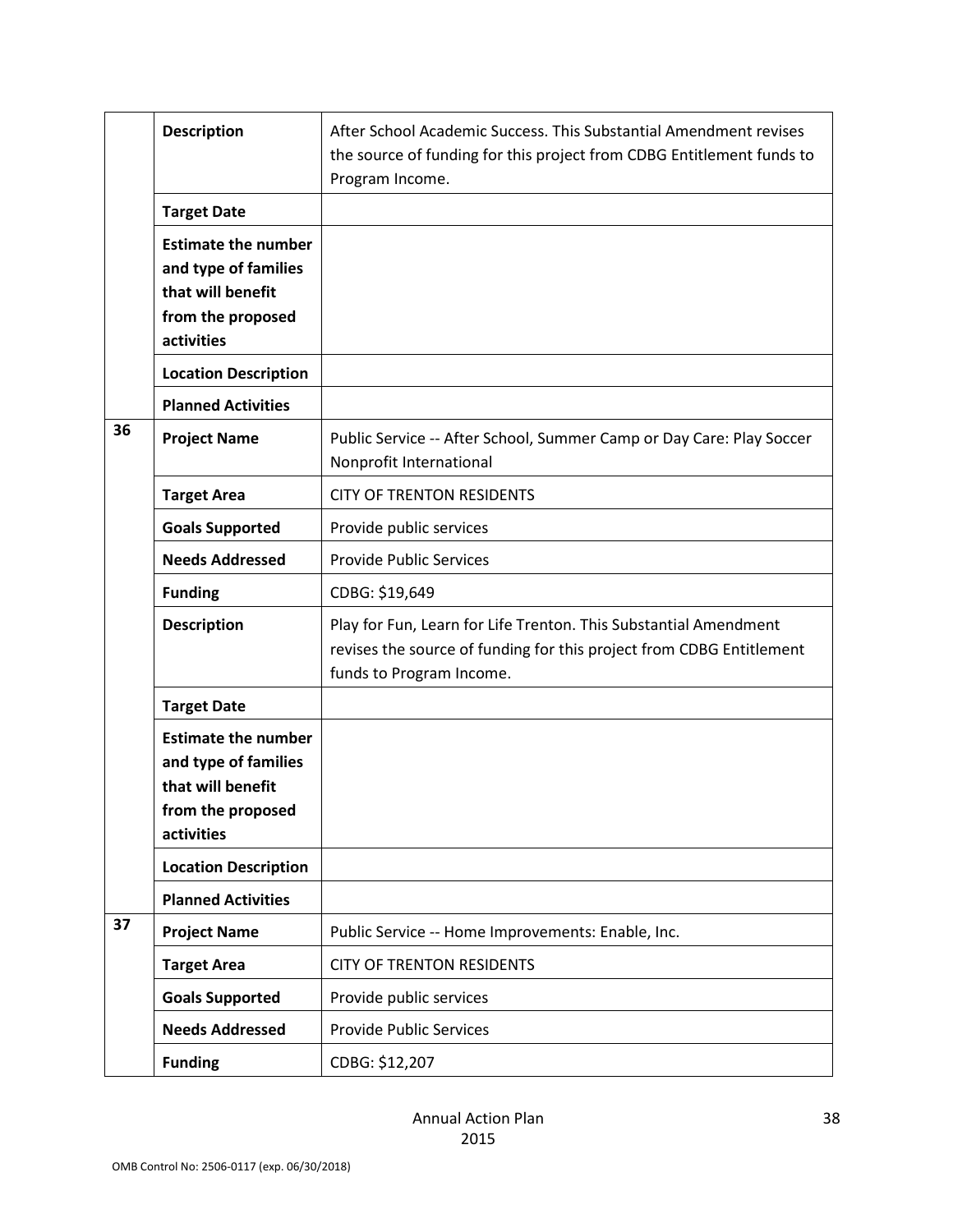|    | <b>Description</b>                                                                                         | Home Modifications/ Accessibilities Projects for Trenton Residents.<br>This Substantial Amendment revises the source of funding for this<br>project from CDBG Entitlement funds to Program Income. |
|----|------------------------------------------------------------------------------------------------------------|----------------------------------------------------------------------------------------------------------------------------------------------------------------------------------------------------|
|    | <b>Target Date</b>                                                                                         |                                                                                                                                                                                                    |
|    | <b>Estimate the number</b><br>and type of families<br>that will benefit<br>from the proposed<br>activities |                                                                                                                                                                                                    |
|    | <b>Location Description</b>                                                                                |                                                                                                                                                                                                    |
|    | <b>Planned Activities</b>                                                                                  |                                                                                                                                                                                                    |
| 38 | <b>Project Name</b>                                                                                        | Public Service - CANCELED - After School, Summer Camp or Day Care:<br>YWCA of Trenton                                                                                                              |
|    | <b>Target Area</b>                                                                                         | <b>CITY OF TRENTON RESIDENTS</b>                                                                                                                                                                   |
|    | <b>Goals Supported</b>                                                                                     | Provide public services                                                                                                                                                                            |
|    | <b>Needs Addressed</b>                                                                                     | <b>Provide Public Services</b>                                                                                                                                                                     |
|    | <b>Funding</b>                                                                                             |                                                                                                                                                                                                    |
|    | <b>Description</b>                                                                                         | YWCA Trenton After School Program. This Substantial Amendment<br>revises the source of funding for this project from CDBG Entitlement<br>funds to Program Income.                                  |
|    | <b>Target Date</b>                                                                                         |                                                                                                                                                                                                    |
|    | <b>Estimate the number</b><br>and type of families<br>that will benefit<br>from the proposed<br>activities |                                                                                                                                                                                                    |
|    | <b>Location Description</b>                                                                                |                                                                                                                                                                                                    |
|    | <b>Planned Activities</b>                                                                                  |                                                                                                                                                                                                    |
| 39 | <b>Project Name</b>                                                                                        | <b>Public Facilities-Improvements</b>                                                                                                                                                              |
|    | <b>Target Area</b>                                                                                         | <b>CITY OF TRENTON RESIDENTS</b>                                                                                                                                                                   |
|    | <b>Goals Supported</b>                                                                                     | Improve public facilities                                                                                                                                                                          |
|    | <b>Needs Addressed</b>                                                                                     | <b>Improve Public Facilities</b>                                                                                                                                                                   |
|    | <b>Funding</b>                                                                                             | CDBG: \$197,806.81                                                                                                                                                                                 |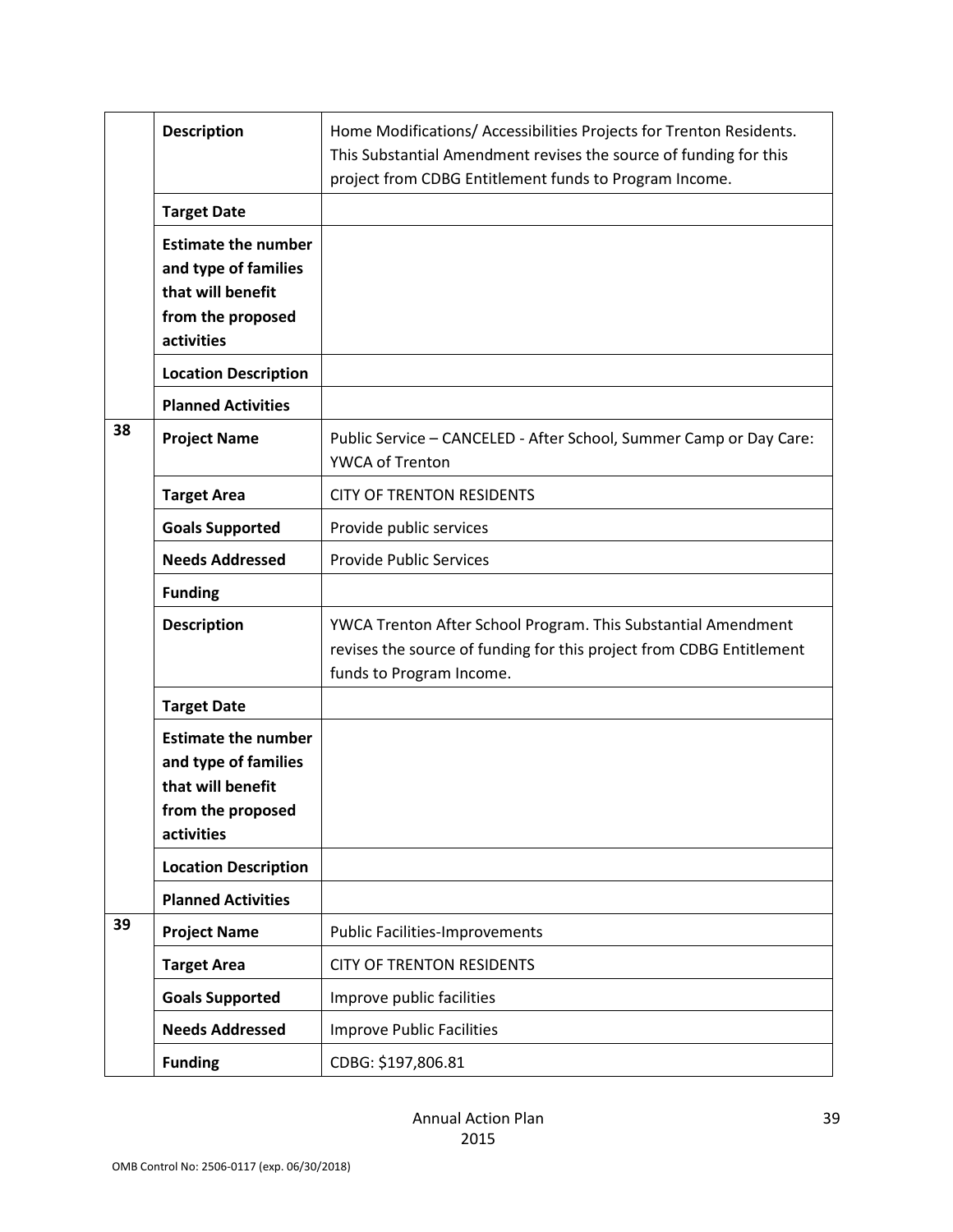|    | <b>Description</b>                                                                                         | Funds will be used to make improvements to the City's senior and<br>recreational centers. Improvements include the repair or replacement<br>of major systems and the removal of architectural barriers. Includes<br>Architectural and Engineering expenses for bid specs. A separate<br>activity for each public facility will be created. |
|----|------------------------------------------------------------------------------------------------------------|--------------------------------------------------------------------------------------------------------------------------------------------------------------------------------------------------------------------------------------------------------------------------------------------------------------------------------------------|
|    | <b>Target Date</b>                                                                                         |                                                                                                                                                                                                                                                                                                                                            |
|    | <b>Estimate the number</b><br>and type of families<br>that will benefit<br>from the proposed<br>activities |                                                                                                                                                                                                                                                                                                                                            |
|    | <b>Location Description</b>                                                                                |                                                                                                                                                                                                                                                                                                                                            |
|    | <b>Planned Activities</b>                                                                                  |                                                                                                                                                                                                                                                                                                                                            |
| 40 | <b>Project Name</b>                                                                                        | City Run Public Service Projects: Operation of Senior Centers                                                                                                                                                                                                                                                                              |
|    | <b>Target Area</b>                                                                                         | <b>CITY OF TRENTON RESIDENTS</b>                                                                                                                                                                                                                                                                                                           |
|    | <b>Goals Supported</b>                                                                                     | Provide public services                                                                                                                                                                                                                                                                                                                    |
|    | <b>Needs Addressed</b>                                                                                     | <b>Provide Public Services</b>                                                                                                                                                                                                                                                                                                             |
|    | <b>Funding</b>                                                                                             | CDBG: \$140,975.70                                                                                                                                                                                                                                                                                                                         |
|    | <b>Description</b>                                                                                         | These funds will be used for operations and staffing of the City's senior<br>centers. Services include health screening, counseling, physical<br>examinations, immunizations, STD screening, testing and treatment.                                                                                                                        |
|    | <b>Target Date</b>                                                                                         |                                                                                                                                                                                                                                                                                                                                            |
|    | <b>Estimate the number</b><br>and type of families<br>that will benefit<br>from the proposed<br>activities |                                                                                                                                                                                                                                                                                                                                            |
|    | <b>Location Description</b>                                                                                |                                                                                                                                                                                                                                                                                                                                            |
|    | <b>Planned Activities</b>                                                                                  |                                                                                                                                                                                                                                                                                                                                            |
| 41 | <b>Project Name</b>                                                                                        | <b>ESG15 Trenton</b>                                                                                                                                                                                                                                                                                                                       |
|    | <b>Target Area</b>                                                                                         | <b>CITY OF TRENTON RESIDENTS</b>                                                                                                                                                                                                                                                                                                           |
|    | <b>Goals Supported</b>                                                                                     | Provide homeless housing and services                                                                                                                                                                                                                                                                                                      |
|    | <b>Needs Addressed</b>                                                                                     | Provide Homeless Housing and Services                                                                                                                                                                                                                                                                                                      |
|    | <b>Funding</b>                                                                                             | ESG: \$219,357                                                                                                                                                                                                                                                                                                                             |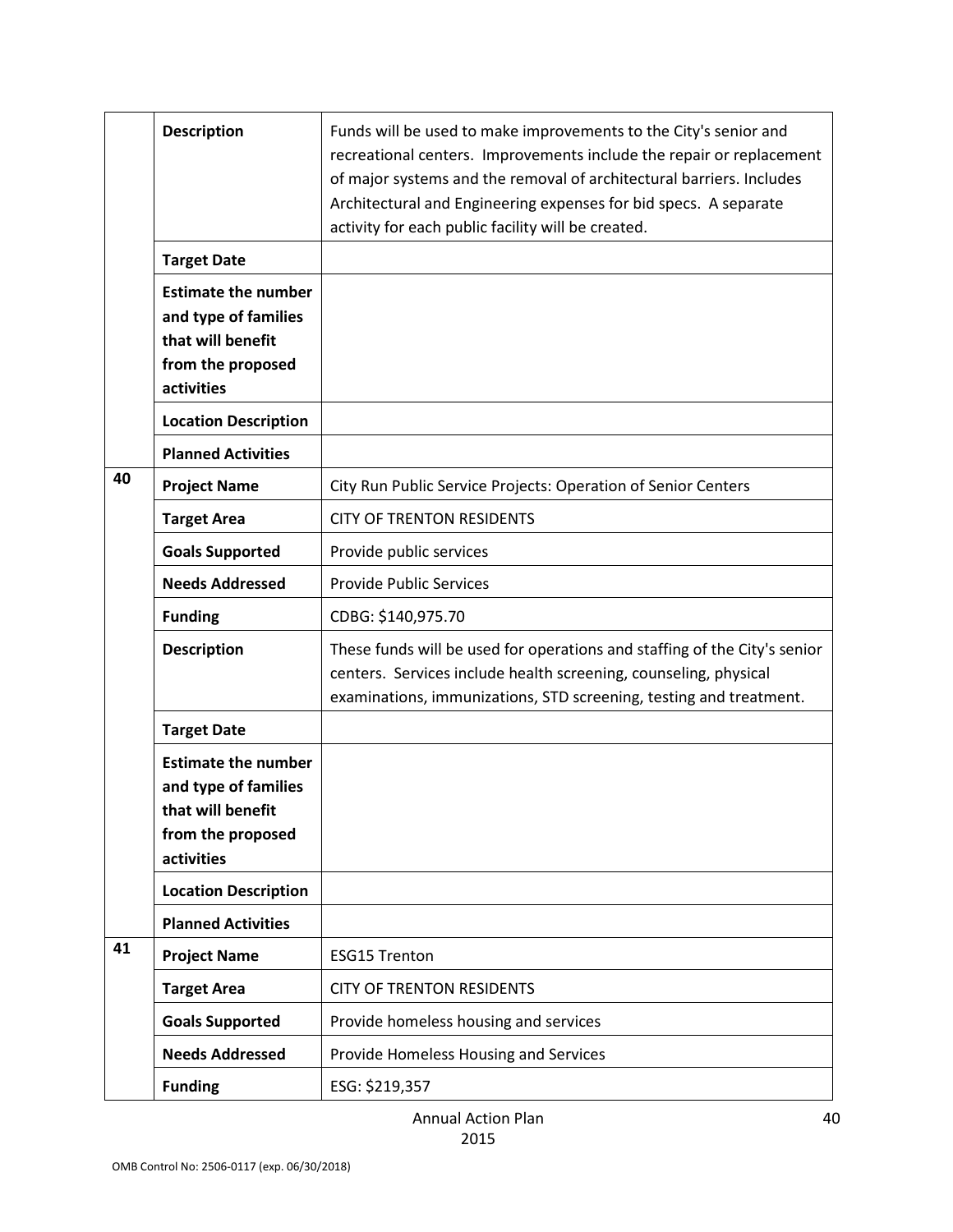|    | <b>Description</b>                                                                                         | ESG funds will provide funds for Rapid Rehousing and Street Outreach,<br>administration of the ESG program, emergency shelter repairs to the<br>following facilities: Womanspace (\$20,000) and Anchor House<br>(\$18,000). In addition, ESG funds will be used to support the HMIS<br>system (\$15,000). Also, funds will be supplied to the Rescue Mission<br>for shelter operations (\$15,000). ESG funds will also be provided for<br>street outreach and rapid rehousing activities to Catholic Charities<br>( \$129, 512). |
|----|------------------------------------------------------------------------------------------------------------|----------------------------------------------------------------------------------------------------------------------------------------------------------------------------------------------------------------------------------------------------------------------------------------------------------------------------------------------------------------------------------------------------------------------------------------------------------------------------------------------------------------------------------|
|    | <b>Target Date</b>                                                                                         |                                                                                                                                                                                                                                                                                                                                                                                                                                                                                                                                  |
|    | <b>Estimate the number</b><br>and type of families<br>that will benefit<br>from the proposed<br>activities |                                                                                                                                                                                                                                                                                                                                                                                                                                                                                                                                  |
|    | <b>Location Description</b>                                                                                |                                                                                                                                                                                                                                                                                                                                                                                                                                                                                                                                  |
|    | <b>Planned Activities</b>                                                                                  |                                                                                                                                                                                                                                                                                                                                                                                                                                                                                                                                  |
| 42 | <b>Project Name</b>                                                                                        | Public Facility Improvements - Trenton Free Public Library                                                                                                                                                                                                                                                                                                                                                                                                                                                                       |
|    | <b>Target Area</b>                                                                                         |                                                                                                                                                                                                                                                                                                                                                                                                                                                                                                                                  |
|    | <b>Goals Supported</b>                                                                                     | Improve public facilities                                                                                                                                                                                                                                                                                                                                                                                                                                                                                                        |
|    | <b>Needs Addressed</b>                                                                                     | <b>Improve Public Facilities</b>                                                                                                                                                                                                                                                                                                                                                                                                                                                                                                 |
|    | <b>Funding</b>                                                                                             | CDBG: \$325,000                                                                                                                                                                                                                                                                                                                                                                                                                                                                                                                  |
|    | <b>Description</b>                                                                                         | Created by Substantial amendment 2020 from unobligated 2015<br>funds. Removal of architectural barriers at the doors and bathrooms<br>in the library. Substantial amendment adds \$200,000 to the Library                                                                                                                                                                                                                                                                                                                        |
|    | <b>Target Date</b>                                                                                         | 6/30/2021                                                                                                                                                                                                                                                                                                                                                                                                                                                                                                                        |
|    | <b>Estimate the number</b><br>and type of families<br>that will benefit<br>from the proposed<br>activities | 1 public facility                                                                                                                                                                                                                                                                                                                                                                                                                                                                                                                |
|    | <b>Location Description</b>                                                                                | 120 Academy Street, Trenton, New Jersey                                                                                                                                                                                                                                                                                                                                                                                                                                                                                          |
|    | <b>Planned Activities</b>                                                                                  | Handicap barrier removal                                                                                                                                                                                                                                                                                                                                                                                                                                                                                                         |
| 43 | <b>Project Name</b>                                                                                        | Playground improvements at various City Parks                                                                                                                                                                                                                                                                                                                                                                                                                                                                                    |
|    | <b>Target Area</b>                                                                                         | <b>CITY OF TRENTON RESIDENTS</b>                                                                                                                                                                                                                                                                                                                                                                                                                                                                                                 |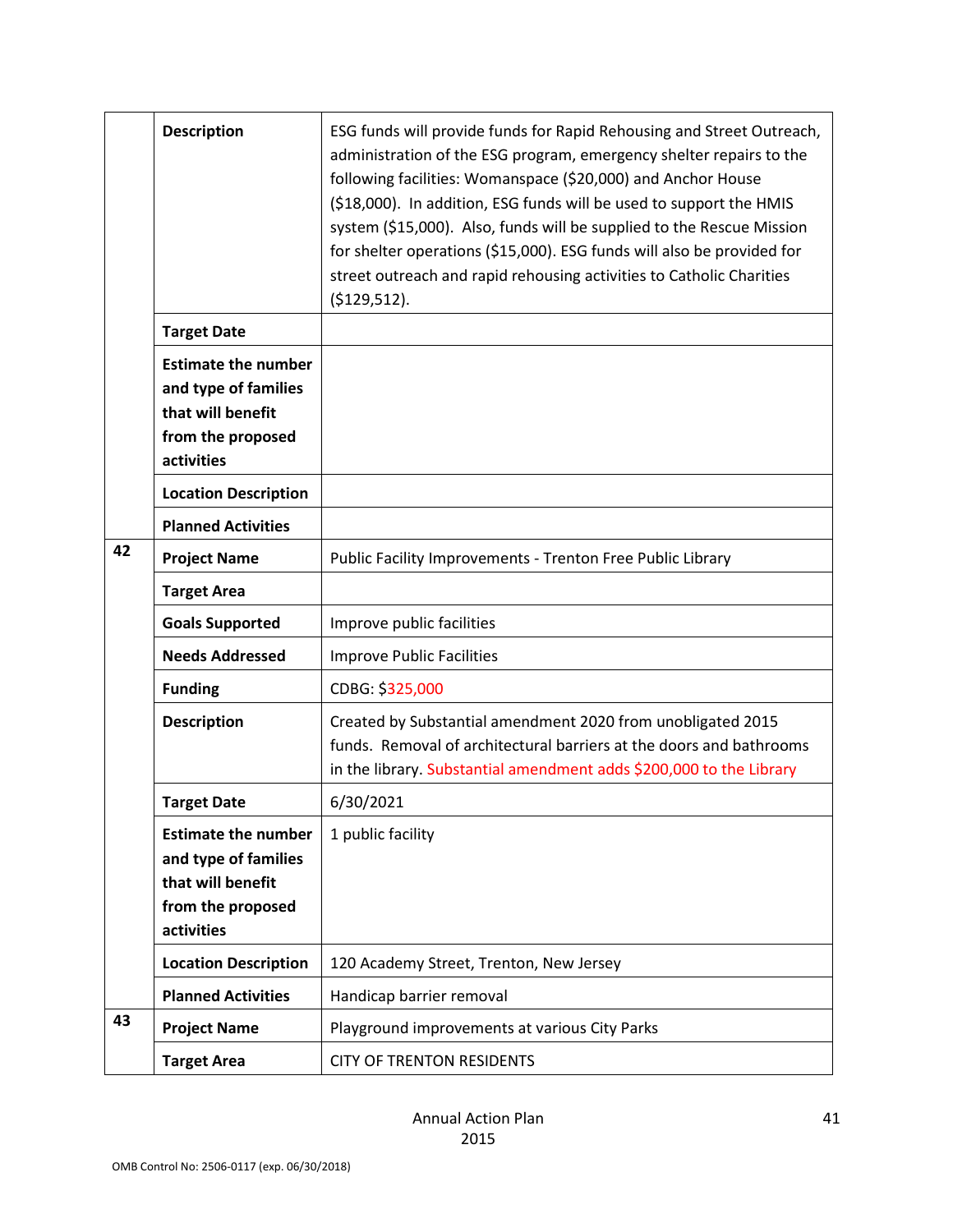|    | <b>Goals Supported</b>                                                                                     | Improve public facilities                                                                                                   |
|----|------------------------------------------------------------------------------------------------------------|-----------------------------------------------------------------------------------------------------------------------------|
|    | <b>Needs Addressed</b>                                                                                     | <b>Improve Public Facilities</b>                                                                                            |
|    | <b>Funding</b>                                                                                             | CDBG: \$450,000 \$0 Amendment reallocates funds to Public Facilities<br>projects.                                           |
|    | <b>Description</b>                                                                                         | Replacement of broken and obsolete play equipment and installation<br>of handicap accessible wood carpet in the fall zones. |
|    | <b>Target Date</b>                                                                                         | 6/30/2022                                                                                                                   |
|    | <b>Estimate the number</b><br>and type of families<br>that will benefit<br>from the proposed<br>activities | Playground locations to be determined                                                                                       |
|    | <b>Location Description</b>                                                                                | Playground locations to be determined                                                                                       |
|    | <b>Planned Activities</b>                                                                                  | Rehabilitation of community parks                                                                                           |
| 44 | <b>Project Name</b>                                                                                        | Grant Ave. Park Improvements                                                                                                |
|    | <b>Target Area</b>                                                                                         | <b>CITY OF TRENTON RESIDENTS</b>                                                                                            |
|    | <b>Goals Supported</b>                                                                                     | Improve public facilities                                                                                                   |
|    | <b>Needs Addressed</b>                                                                                     | <b>Improve Public Facilities</b>                                                                                            |
|    | <b>Funding</b>                                                                                             | CDBG: \$200,000                                                                                                             |
|    | <b>Description</b>                                                                                         | Rehabilitation of the Grant Avenue Park in coordination with the<br>Choice Neighborhood planning and implementation program |
|    | <b>Target Date</b>                                                                                         |                                                                                                                             |
|    | <b>Estimate the number</b><br>and type of families<br>that will benefit<br>from the proposed<br>activities |                                                                                                                             |
|    | <b>Location Description</b>                                                                                |                                                                                                                             |
|    | <b>Planned Activities</b>                                                                                  | Rehabilitation of the Grant Ave Park                                                                                        |
| 45 | <b>Project Name</b>                                                                                        | <b>Acquisition - Carver Y Center</b>                                                                                        |
|    | <b>Target Area</b>                                                                                         | <b>CITY OF TRENTON RESIDENTS</b>                                                                                            |
|    | <b>Goals Supported</b>                                                                                     | Improve public facilities                                                                                                   |
|    | <b>Needs Addressed</b>                                                                                     | <b>Improve Public Facilities</b>                                                                                            |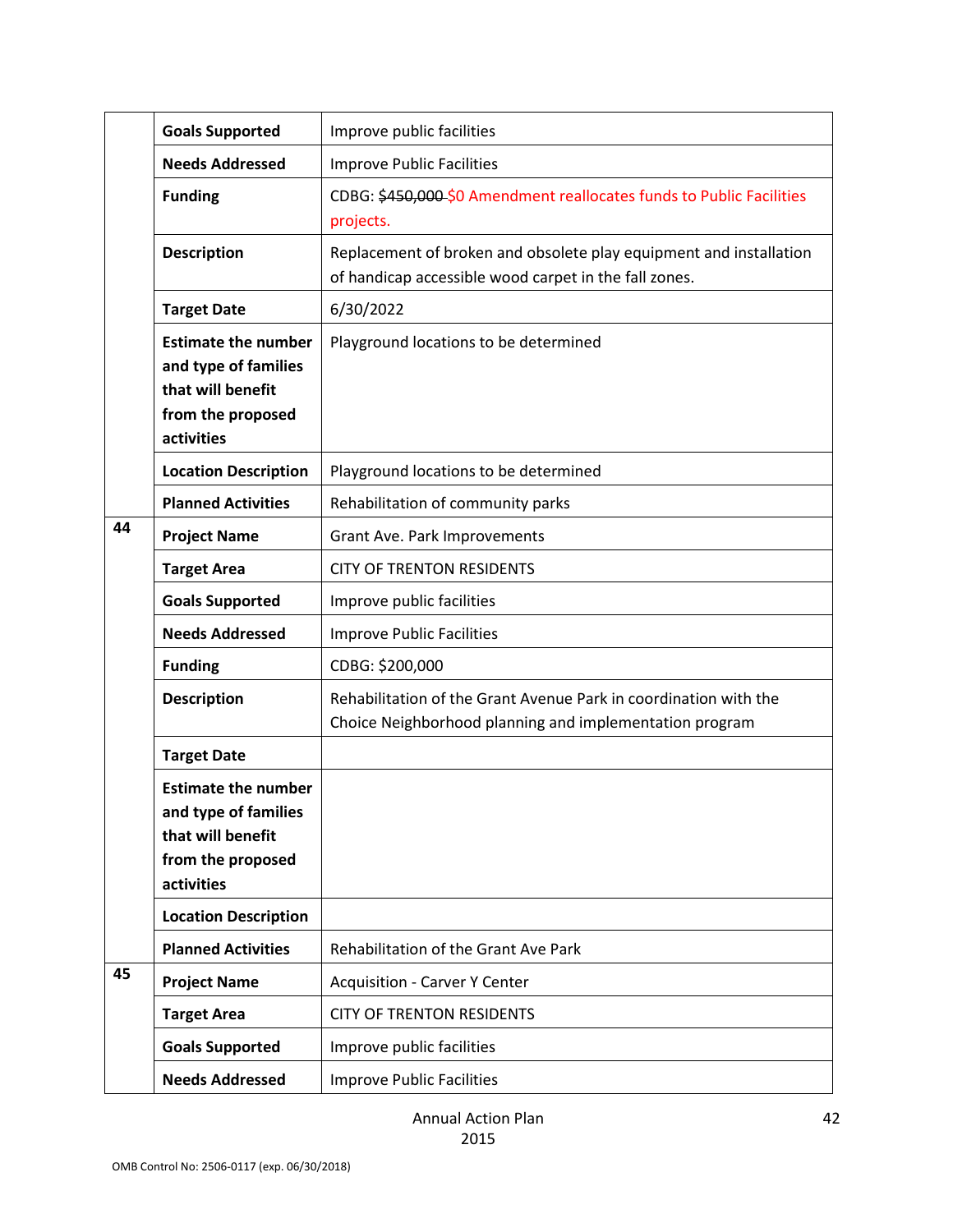|    | <b>Funding</b>                                                                                             | CDBG: \$495,104                                                                                                                                                      |
|----|------------------------------------------------------------------------------------------------------------|----------------------------------------------------------------------------------------------------------------------------------------------------------------------|
|    | <b>Description</b>                                                                                         | Acquisition of the Carver Center to provide youth and elderly<br>recreation center in a low income neighborhood. Substantial<br>amendment adds \$245,104 to project. |
|    | <b>Target Date</b>                                                                                         | 6/30/2022                                                                                                                                                            |
|    | <b>Estimate the number</b><br>and type of families<br>that will benefit<br>from the proposed<br>activities |                                                                                                                                                                      |
|    | <b>Location Description</b>                                                                                | 40 Fowler Street                                                                                                                                                     |
|    | <b>Planned Activities</b>                                                                                  | Acquisition of the building to meet City Recreation needs                                                                                                            |
| 46 | <b>Project Name</b>                                                                                        | <b>Public Facility Improvements Roebling Wire Works</b>                                                                                                              |
|    | <b>Target Area</b>                                                                                         |                                                                                                                                                                      |
|    | <b>Goals Supported</b>                                                                                     | Improve public facilities                                                                                                                                            |
|    | <b>Needs Addressed</b>                                                                                     | <b>Improve Public Facilities</b>                                                                                                                                     |
|    | <b>Funding</b>                                                                                             | CDBG: \$500,000                                                                                                                                                      |
|    | <b>Description</b>                                                                                         | Rehabilitation of the community facility. Substantial amendment adds<br>\$4,896 to project.                                                                          |
|    | <b>Target Date</b>                                                                                         | 6/30/2022                                                                                                                                                            |
|    | <b>Estimate the number</b><br>and type of families<br>that will benefit<br>from the proposed<br>activities |                                                                                                                                                                      |
|    | <b>Location Description</b>                                                                                | Bound by Canal Street, Elmer Street, Clark Street and Hamilton<br>Avenue - Block 3                                                                                   |
|    | <b>Planned Activities</b>                                                                                  | Rehabilitation of the community facility for recreation programming                                                                                                  |
| 47 | <b>Project Name</b>                                                                                        | <b>Administration PI</b>                                                                                                                                             |
|    | <b>Target Area</b>                                                                                         |                                                                                                                                                                      |
|    | <b>Goals Supported</b>                                                                                     | Administration                                                                                                                                                       |
|    | <b>Needs Addressed</b>                                                                                     | Administration                                                                                                                                                       |
|    | <b>Funding</b>                                                                                             | CDBG: \$104,014.68                                                                                                                                                   |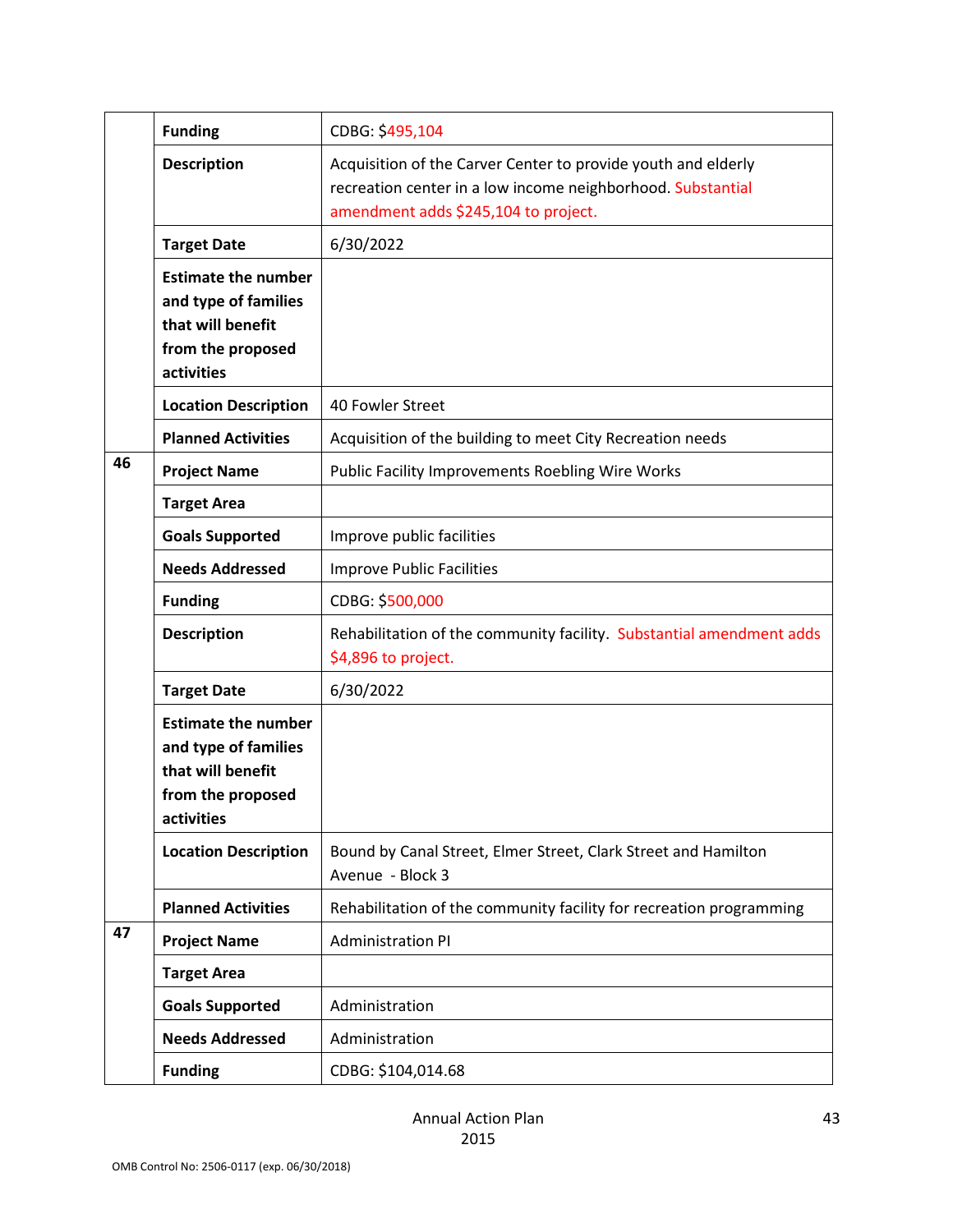|    | <b>Description</b>                                                                                         | Administration                                      |
|----|------------------------------------------------------------------------------------------------------------|-----------------------------------------------------|
|    | <b>Target Date</b>                                                                                         | 6/30/2016                                           |
|    | <b>Estimate the number</b><br>and type of families<br>that will benefit<br>from the proposed<br>activities |                                                     |
|    | <b>Location Description</b>                                                                                |                                                     |
|    | <b>Planned Activities</b>                                                                                  |                                                     |
| 48 | <b>Project Name</b>                                                                                        | <b>Rehab Hard Costs</b>                             |
|    | <b>Target Area</b>                                                                                         |                                                     |
|    | <b>Goals Supported</b>                                                                                     | Housing                                             |
|    | <b>Needs Addressed</b>                                                                                     | Housing                                             |
|    | <b>Funding</b>                                                                                             | CDBG: \$321,630                                     |
|    | <b>Description</b>                                                                                         | Housing Rehabilitation; \$75,000 added by amendment |
|    | <b>Target Date</b>                                                                                         | 6/30/2022                                           |
|    | <b>Estimate the number</b><br>and type of families<br>that will benefit<br>from the proposed<br>activities | 25                                                  |
|    | <b>Location Description</b>                                                                                |                                                     |
|    | <b>Planned Activities</b>                                                                                  | Housing rehabilitation                              |
| 49 | <b>Project Name</b>                                                                                        | Administration                                      |
|    | <b>Target Area</b>                                                                                         |                                                     |
|    | <b>Goals Supported</b>                                                                                     | Administration                                      |
|    | <b>Needs Addressed</b>                                                                                     | Administration                                      |
|    | <b>Funding</b>                                                                                             | CDBG: \$310,221.54                                  |
|    | <b>Description</b>                                                                                         | Administration                                      |
|    | <b>Target Date</b>                                                                                         | 6/30/2016                                           |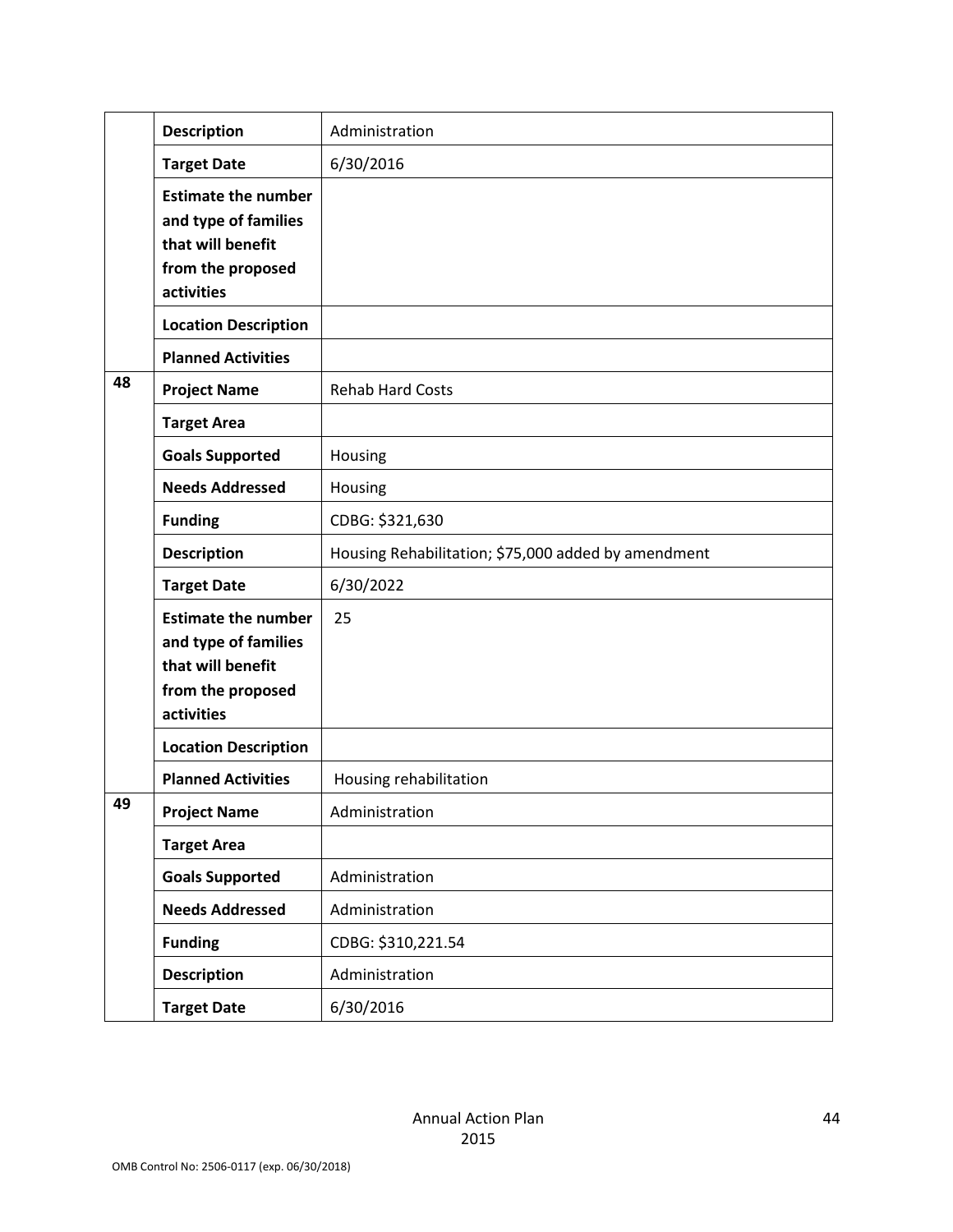|    | <b>Estimate the number</b><br>and type of families<br>that will benefit<br>from the proposed<br>activities |                                                                                                                                                                                       |
|----|------------------------------------------------------------------------------------------------------------|---------------------------------------------------------------------------------------------------------------------------------------------------------------------------------------|
|    | <b>Location Description</b>                                                                                |                                                                                                                                                                                       |
|    | <b>Planned Activities</b>                                                                                  | Administration                                                                                                                                                                        |
| 50 | <b>Project Name</b>                                                                                        | Capital Improvements for Nonprofit Facilities                                                                                                                                         |
|    | <b>Target Area</b>                                                                                         |                                                                                                                                                                                       |
|    | <b>Goals Supported</b>                                                                                     | <b>Public Facilities</b>                                                                                                                                                              |
|    | <b>Needs Addressed</b>                                                                                     | <b>Public Facilities</b>                                                                                                                                                              |
|    | <b>Funding</b>                                                                                             | CDBG: \$598,311                                                                                                                                                                       |
|    | <b>Description</b>                                                                                         | Funds will be awarded on a competitive basis to nonprofits with<br>shovel-ready projects that will improve emergency efficiency and/or<br>expand capacity for programming.            |
|    | <b>Target Date</b>                                                                                         | 6/30/2016                                                                                                                                                                             |
|    | <b>Estimate the number</b><br>and type of families<br>that will benefit<br>from the proposed<br>activities |                                                                                                                                                                                       |
|    | <b>Location Description</b>                                                                                |                                                                                                                                                                                       |
|    | <b>Planned Activities</b>                                                                                  | <b>Public Facility improvements</b>                                                                                                                                                   |
| 51 | <b>Project Name</b>                                                                                        | Public Service Projects -- Homeless Services & Prevention; Crisis<br>Ministry                                                                                                         |
|    | <b>Target Area</b>                                                                                         |                                                                                                                                                                                       |
|    | <b>Goals Supported</b>                                                                                     | <b>Public Services</b>                                                                                                                                                                |
|    | <b>Needs Addressed</b>                                                                                     | <b>Public Services</b>                                                                                                                                                                |
|    | <b>Funding</b>                                                                                             | CDBG: \$42,500                                                                                                                                                                        |
|    | <b>Description</b>                                                                                         | Housing Stability Shallow Subsidy and Case Management. This<br>Substantial Amendment revises the source of funding for this project<br>from CDBG Entitlement funds to Program Income. |
|    | <b>Target Date</b>                                                                                         | 6/30/2016                                                                                                                                                                             |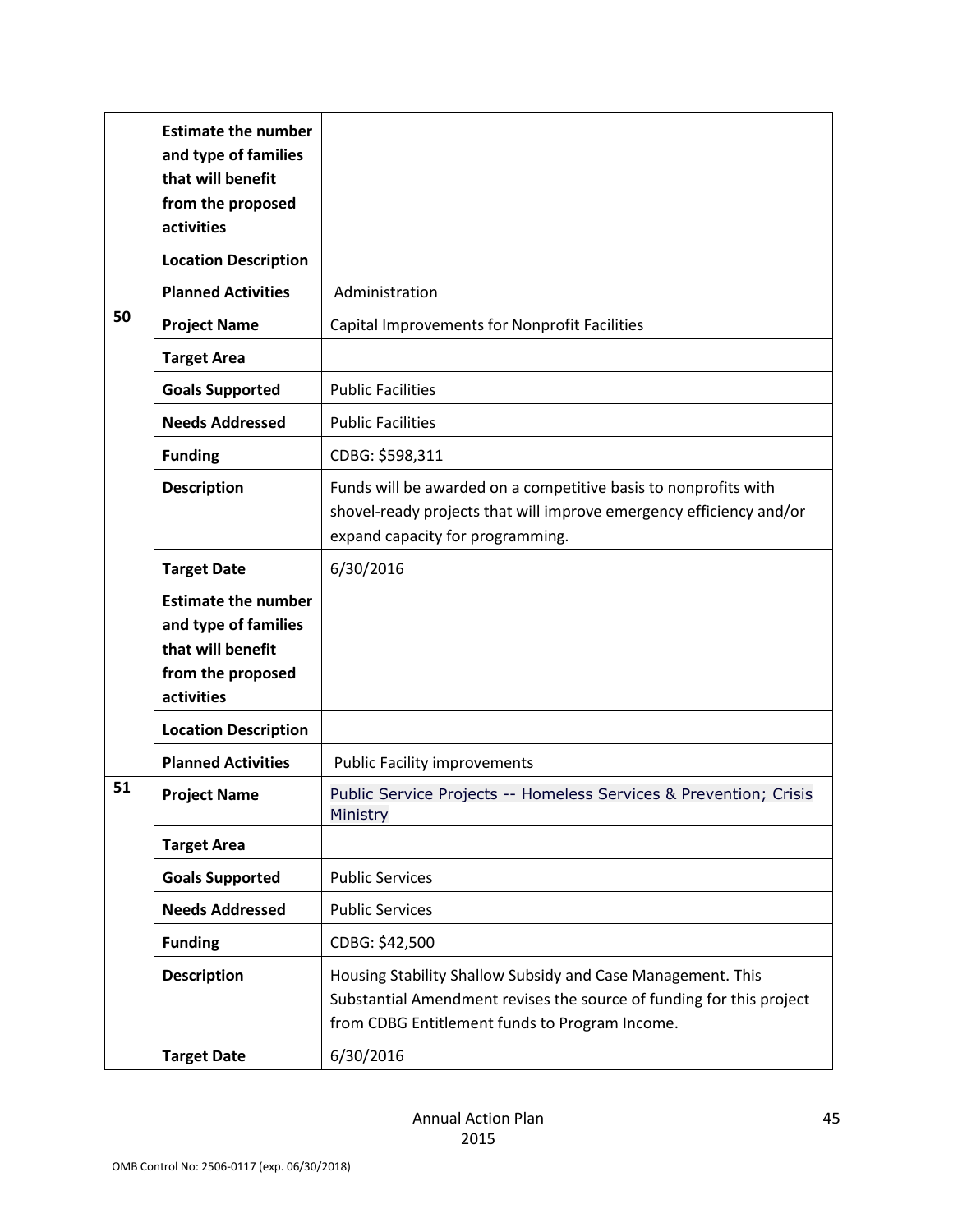|    | <b>Estimate the number</b><br>and type of families<br>that will benefit<br>from the proposed<br>activities |                                                                                                                   |
|----|------------------------------------------------------------------------------------------------------------|-------------------------------------------------------------------------------------------------------------------|
|    | <b>Location Description</b>                                                                                |                                                                                                                   |
|    | <b>Planned Activities</b>                                                                                  | <b>Public Services</b>                                                                                            |
| 52 | <b>Project Name</b>                                                                                        | Public Facilities projects - N. Clinton                                                                           |
|    | <b>Target Area</b>                                                                                         |                                                                                                                   |
|    | <b>Goals Supported</b>                                                                                     | <b>Public Facilities</b>                                                                                          |
|    | <b>Needs Addressed</b>                                                                                     | <b>Public Facilities</b>                                                                                          |
|    | <b>Funding</b>                                                                                             | CDBG: \$724,635.89                                                                                                |
|    | <b>Description</b>                                                                                         | The City of Trenton will utilize funds for public facility project.<br>Improvement to N. Clinton Community Center |
|    | <b>Target Date</b>                                                                                         | 6/30/2022                                                                                                         |
|    | <b>Estimate the number</b><br>and type of families<br>that will benefit<br>from the proposed<br>activities |                                                                                                                   |
|    | <b>Location Description</b>                                                                                | N. Clinton Community Center                                                                                       |
|    | <b>Planned Activities</b>                                                                                  | <b>Public Facility improvements</b>                                                                               |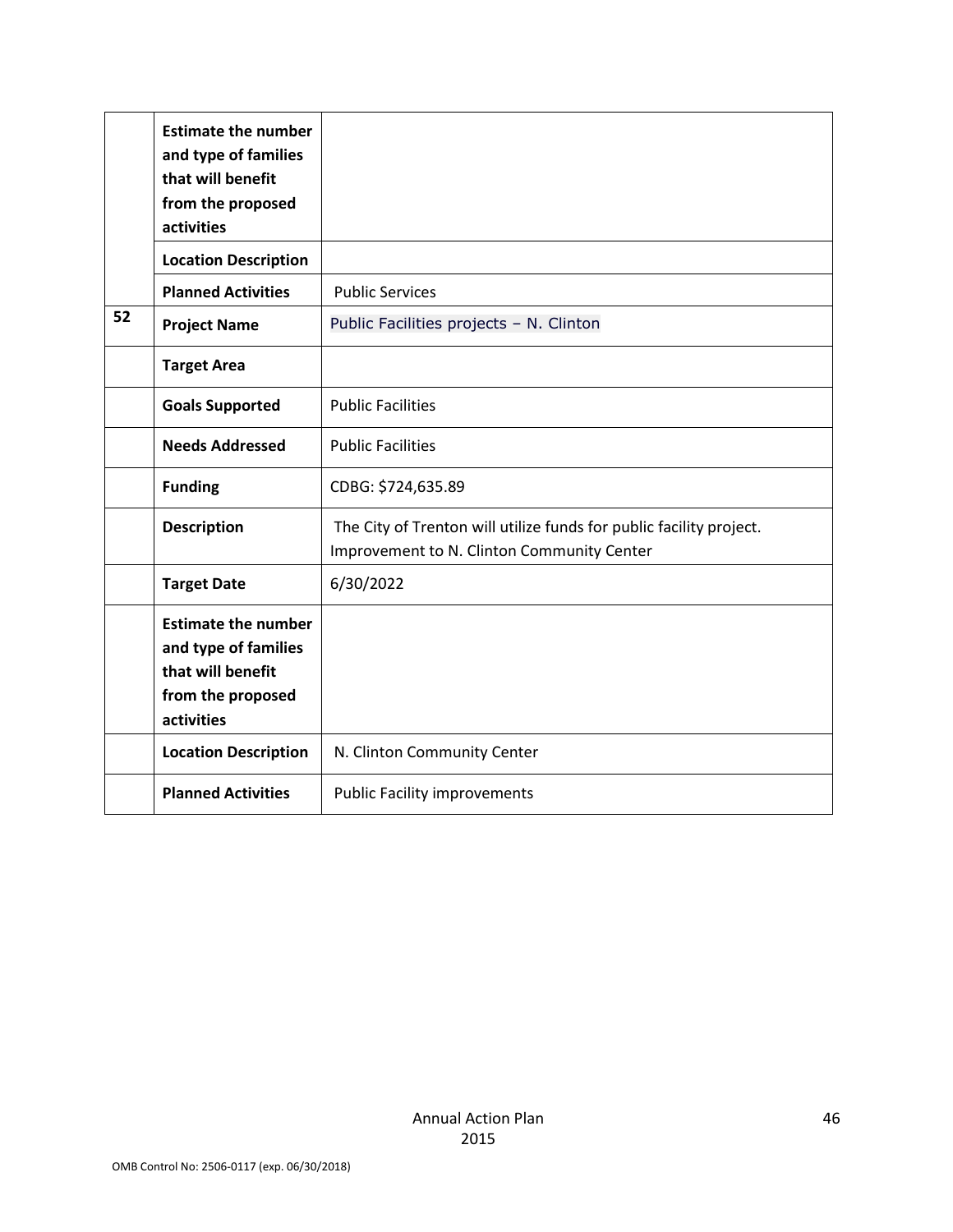# <span id="page-46-0"></span>**AP-50 Geographic Distribution – 91.220(f)**

### **Description of the geographic areas of the entitlement (including areas of low-income and minority concentration) where assistance will be directed**

By federal regulation, 70% of CDBG funds must be spent in neighborhoods where at least 51% of the population is Low and Moderate Income (LMI). Portions of all census tracts in the city meet the LMI criteria with one exception (Census Tract 6, or the Villa Park neighborhood).

In Trenton itself there are clear patterns of racial segregation throughout the City. Tract data from the 2000 Census shows evidence of minority concentration with respect to both the African-American and Latino populations. Approximately 62% of the City's African-American population lived in tracts in which 65% or more of the population was African-American. The Latino population was concentrated in the city's South and East wards, Census Tracts 1, 4, 9, 10, 21 and 22.

#### **Geographic Distribution**

| <b>Target Area</b>               | <b>Percentage of Funds</b> |
|----------------------------------|----------------------------|
| <b>CITY OF TRENTON RESIDENTS</b> |                            |

**Table 4 - Geographic Distribution** 

### **Rationale for the priorities for allocating investments geographically**

CDBG and HOME funds are intended to provide low and moderate-income households with viable communities, including decent housing, a suitable living environment, and expanded economic opportunities. Eligible activities to be funded with CDBG funds include public improvements, housing rehabilitation and preservation, affordable housing development activities, public services, economic development, planning, and administration. ESG funds are intended to address homelessness.

The system for establishing the priority for the selection of these projects is predicated upon the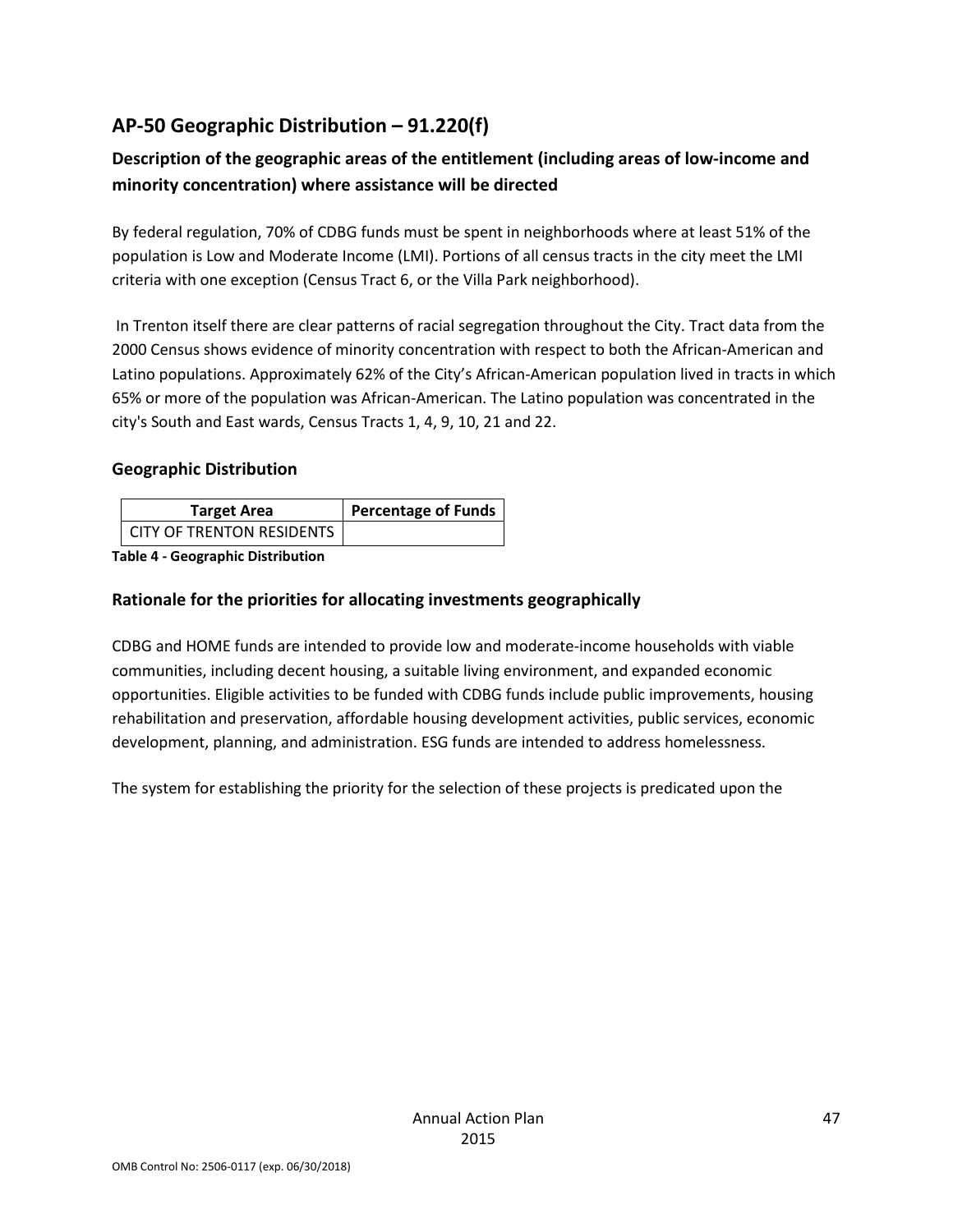following criteria:

- Meeting the statutory requirements of the CDBG program;
- Meeting the needs of very-low, low-, and moderate-income residents;
- Focusing on low- and moderate-income persons, areas, or neighborhoods;
- Coordinating and leveraging of resources;
- Responding to expressed needs;
- Achieving sustainability and/or long-term impact;

Having the ability to measure or demonstrate progress and success.

#### **Discussion**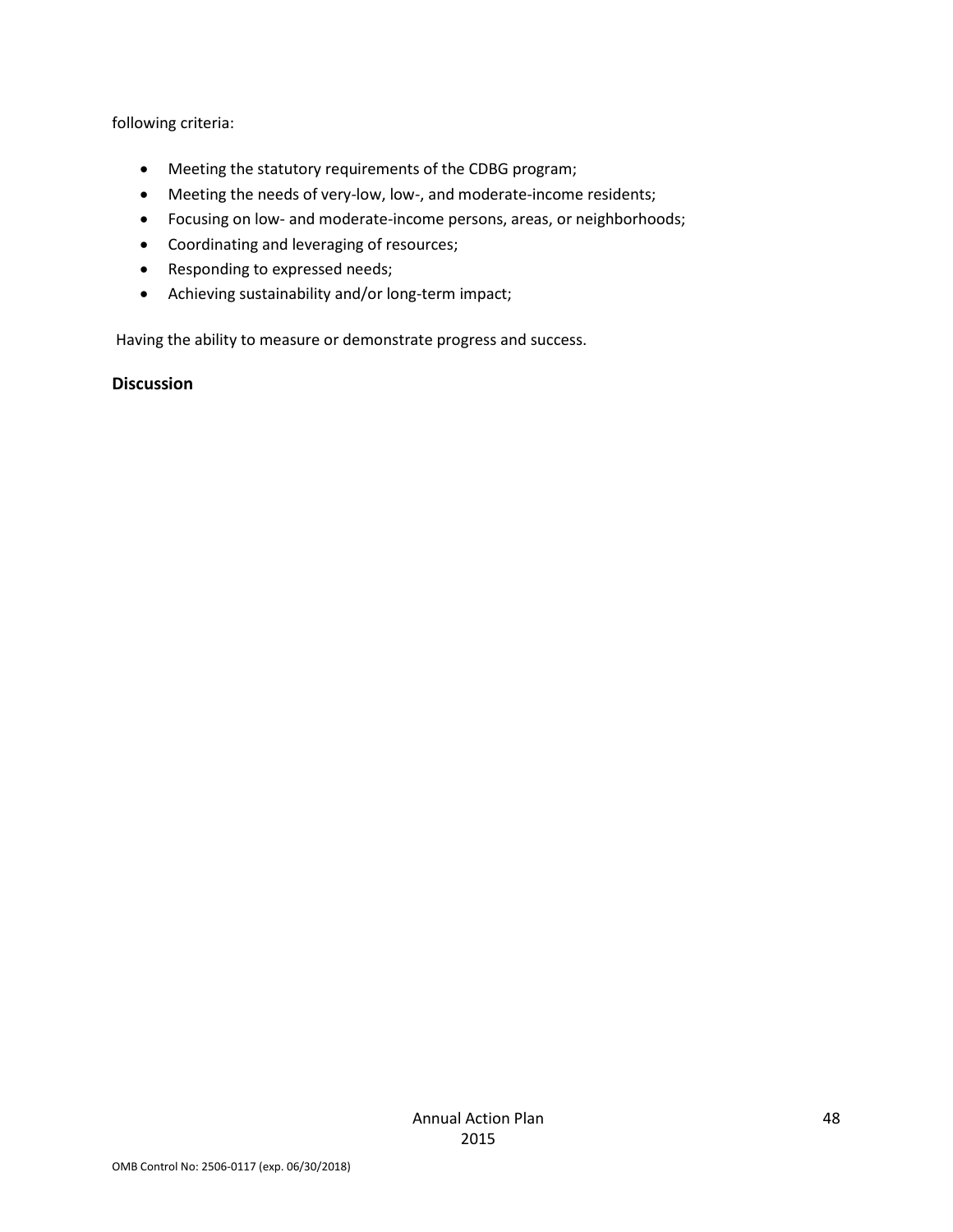# **Affordable Housing**

# <span id="page-48-1"></span><span id="page-48-0"></span>**AP-55 Affordable Housing – 91.220(g)**

### **Introduction**

The following are estimates of the affordable housing goals in 2015.

| One Year Goals for the Number of Households to be Supported |    |
|-------------------------------------------------------------|----|
| Homeless                                                    |    |
| Non-Homeless                                                | 55 |
| Special-Needs                                               |    |
| Total                                                       | 55 |

**Table 5 - One Year Goals for Affordable Housing by Support Requirement**

| One Year Goals for the Number of Households Supported Through |    |
|---------------------------------------------------------------|----|
| <b>Rental Assistance</b>                                      |    |
| The Production of New Units                                   |    |
| <b>Rehab of Existing Units</b>                                |    |
| <b>Acquisition of Existing Units</b>                          | 20 |
| Total                                                         | 29 |

**Table 6 - One Year Goals for Affordable Housing by Support Type**

### **Discussion**

See the attached Unique Appendices in AD-25 Administration for a copy of the City of Trenton's Policies and Procedures Manual for the HOME Improvement Program.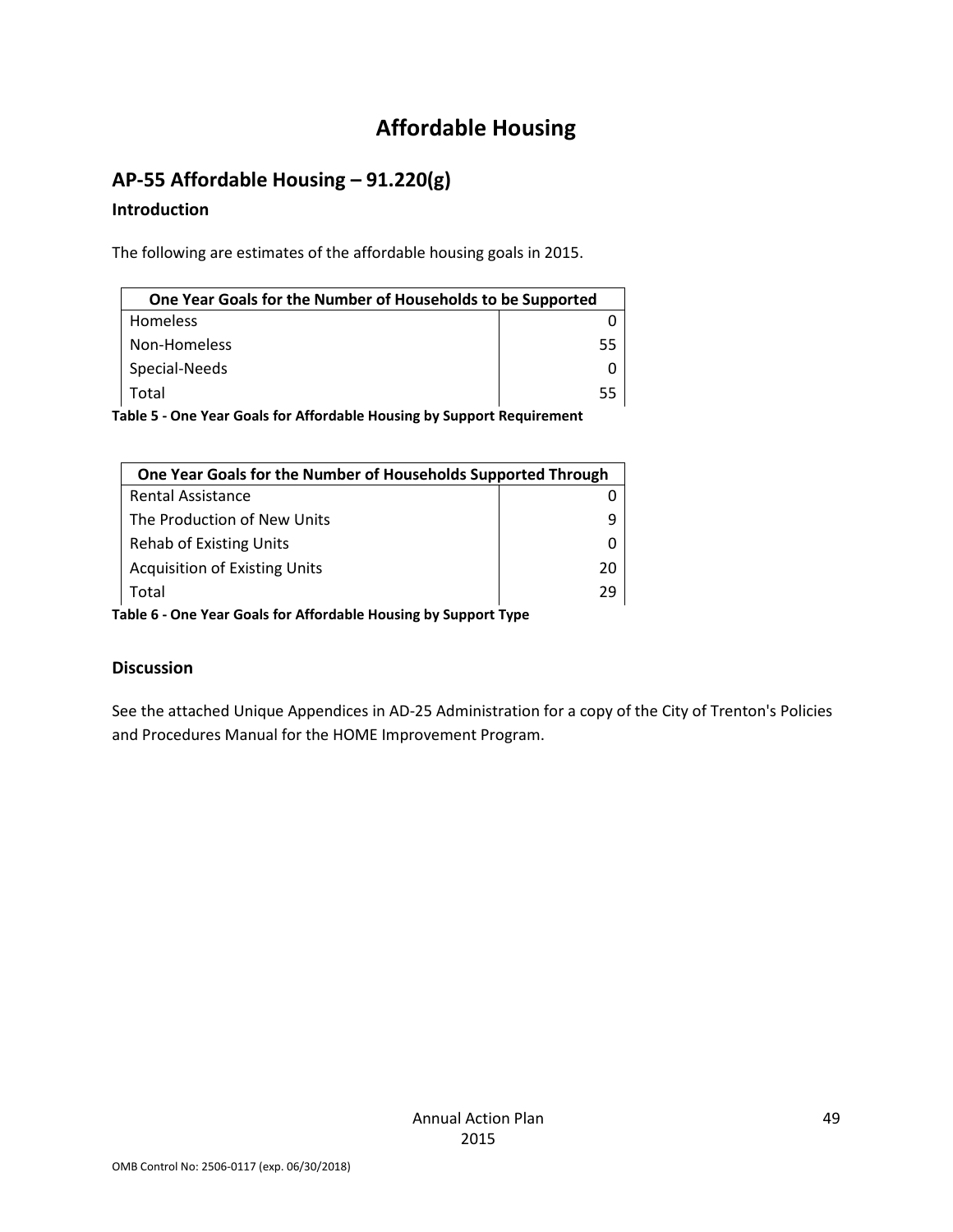# <span id="page-49-0"></span>**AP-60 Public Housing** *–* **91.220(h)**

### **Introduction**

The Trenton Housing Authority (THA) provides public housing within the City of Trenton.

### **Actions planned during the next year to address the needs to public housing**

THA will continue to use its Capital Fund grant to make, physical, operational and management improvements at its various housing developments and administrative sites.

### **Actions to encourage public housing residents to become more involved in management and participate in homeownership**

THA has resident councils in its developments. These resident councils have input/involvement with THA management operations and modernization needs. Resident council officers serve on THA's Resident Advisory Board (RAB).

### **If the PHA is designated as troubled, describe the manner in which financial assistance will be provided or other assistance**

Not applicable.

**Discussion**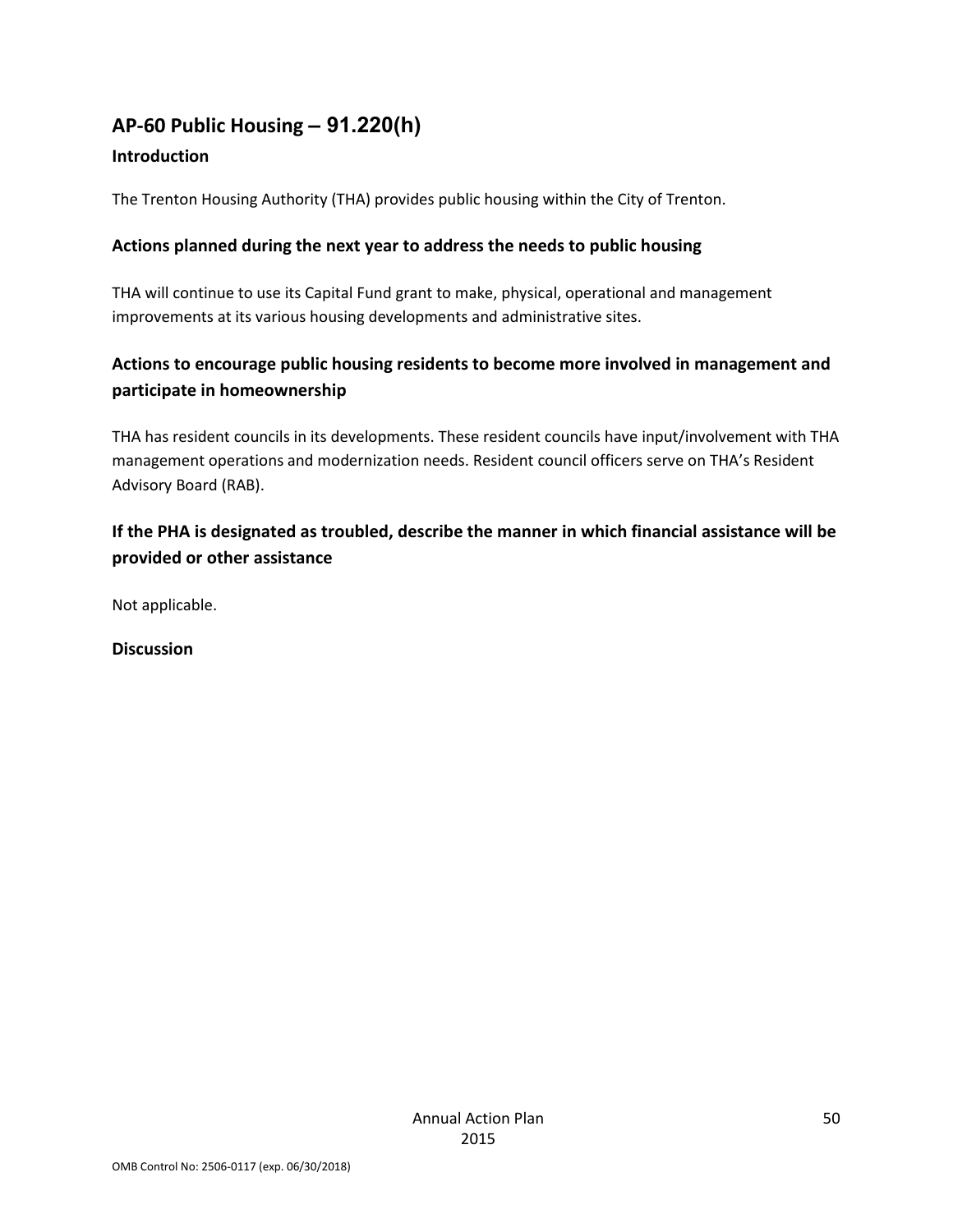# <span id="page-50-0"></span>**AP-65 Homeless and Other Special Needs Activities – 91.220(i)**

#### **Introduction**

See below for homeless and other special needs activities.

### **Describe the jurisdictions one-year goals and actions for reducing and ending homelessness including**

### **Reaching out to homeless persons (especially unsheltered persons) and assessing their individual needs**

The Mercer Alliance to End Homelessness with its system partners, the City of Trenton, the Mercer County Department of Human Services and the Mercer County Board of Social Services have been pursuing a system change planning and implementation process centered around Mercer County's Ten Year Plan to End Homelessness. The City of Trenton, Department of Health and Human Services is the lead agency for planning and grant applications under the Trenton/Mercer Continuum of Care process. The Continuum is made up of over 40 social service providers; both governmental and non-profit organizations.

The Trenton/Mercer CoC coordinates a broad array of services that includes, but is not limited to:

• Outreach Assessments Prevention of Homelessness Emergency Shelter/ServicesRapid Rehousing Transitional Housing Case management/Support Services Permanent HousingEducation Resources

### **Addressing the emergency shelter and transitional housing needs of homeless persons**

See above.

**Helping homeless persons (especially chronically homeless individuals and families, families with children, veterans and their families, and unaccompanied youth) make the transition to permanent housing and independent living, including shortening the period of time that individuals and families experience homelessness, facilitating access for homeless individuals and families to affordable housing units, and preventing individuals and families who were recently homeless from becoming homeless again**

The City of Trenton and the CoC have a valuable partner in the Mercer Alliance to End Homelessness. In 2009, the Alliance spearheaded efforts to shift the CoC's efforts to combat homelessness in Trenton from a sheltering model to a rehousing model. The Alliance has been successful at working the County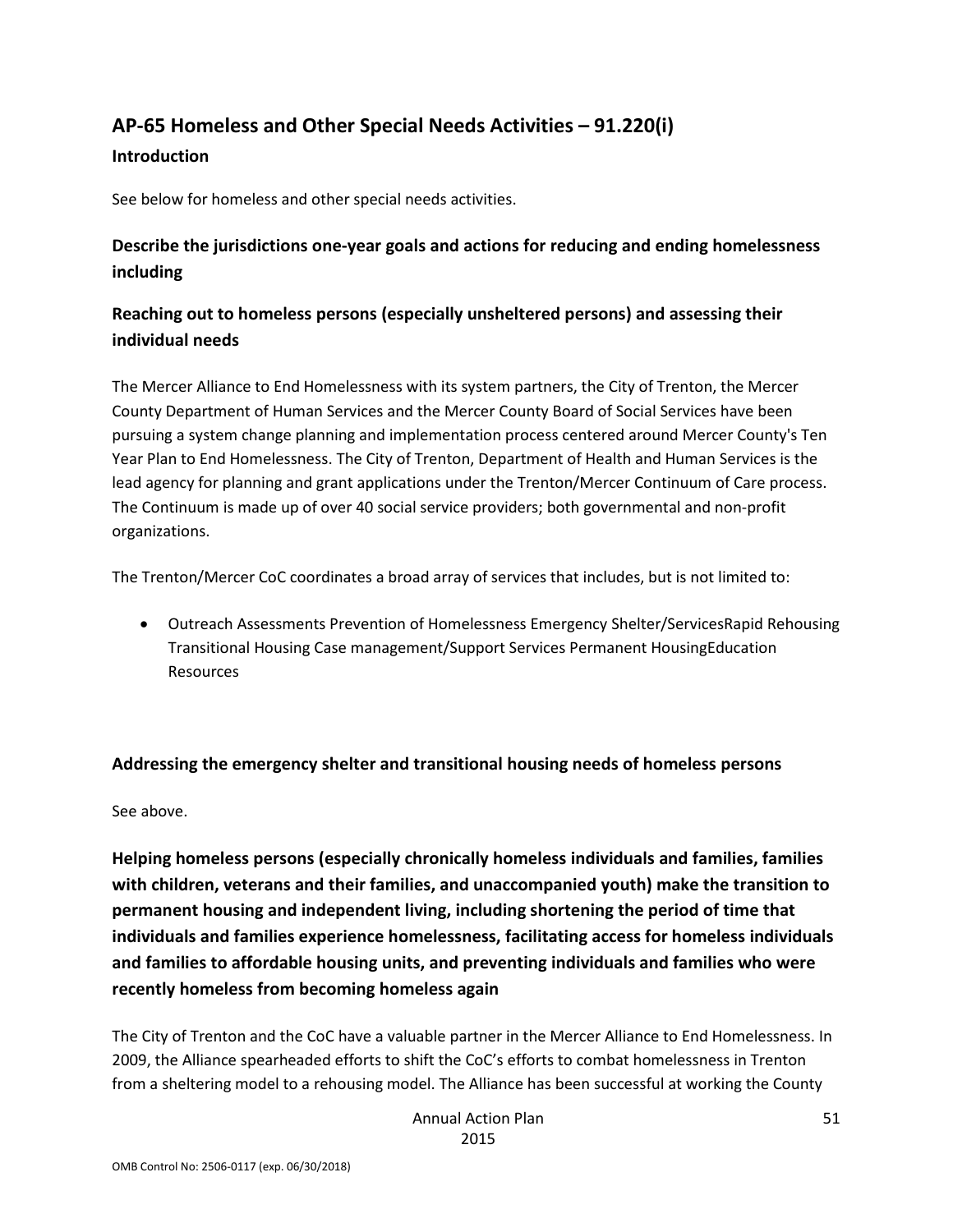Board of Social Services and City Department of Social Services to leverage significant resources.

Families receiving rapid re-housing have been very successful at remaining stably housed. Since the CoC transitioned to a rehousing service model 94% of families that were rehoused did not become homeless again. Pilot projects targeting the singles population, during the same period of time, show similar success with 98.5% of participants not returning to homelessness.

**Helping low-income individuals and families avoid becoming homeless, especially extremely low-income individuals and families and those who are: being discharged from publicly funded institutions and systems of care (such as health care facilities, mental health facilities, foster care and other youth facilities, and corrections programs and institutions); or, receiving assistance from public or private agencies that address housing, health, social services, employment, education, or youth needs.**

The Trenton/Mercer CoC worked with the New Jersey Policy academy to develop the States discharge plan. The vision for this plan is one that plans for greater coordination of services and programs required to address homelessness in New Jersey including the promotion of prevention strategies and services to prevent homelessness and reduce the risk of homelessness for families and individuals.

The New Jersey Department of Human Services Division of Mental Health Services, New Jersey Department of Children and Families, Division of Youth and Family Services, Division of Developmental Disabilities, and the New Jersey Department of Corrections in conjunction with the Department of Health and Senior Services Division of AIDS, prevents discharges from facilities without the immediate provision of shelter. Thus, the State's plan guarantees no persons being discharged from and institutional setting into homelessness.

Thus, because Foster Care in New Jersey is a statewide system it is part of this statewide discharge policy. Specially, the case worker works with the youth to identify available Trenton and Mercer County City and County resources and appropriate housing. Under current New Jersey child welfare reform legislation, several new programs have been implemented that allow for a more seamless transition from youth to adulthood. Many of these programs include permanent housing.

#### **Discussion**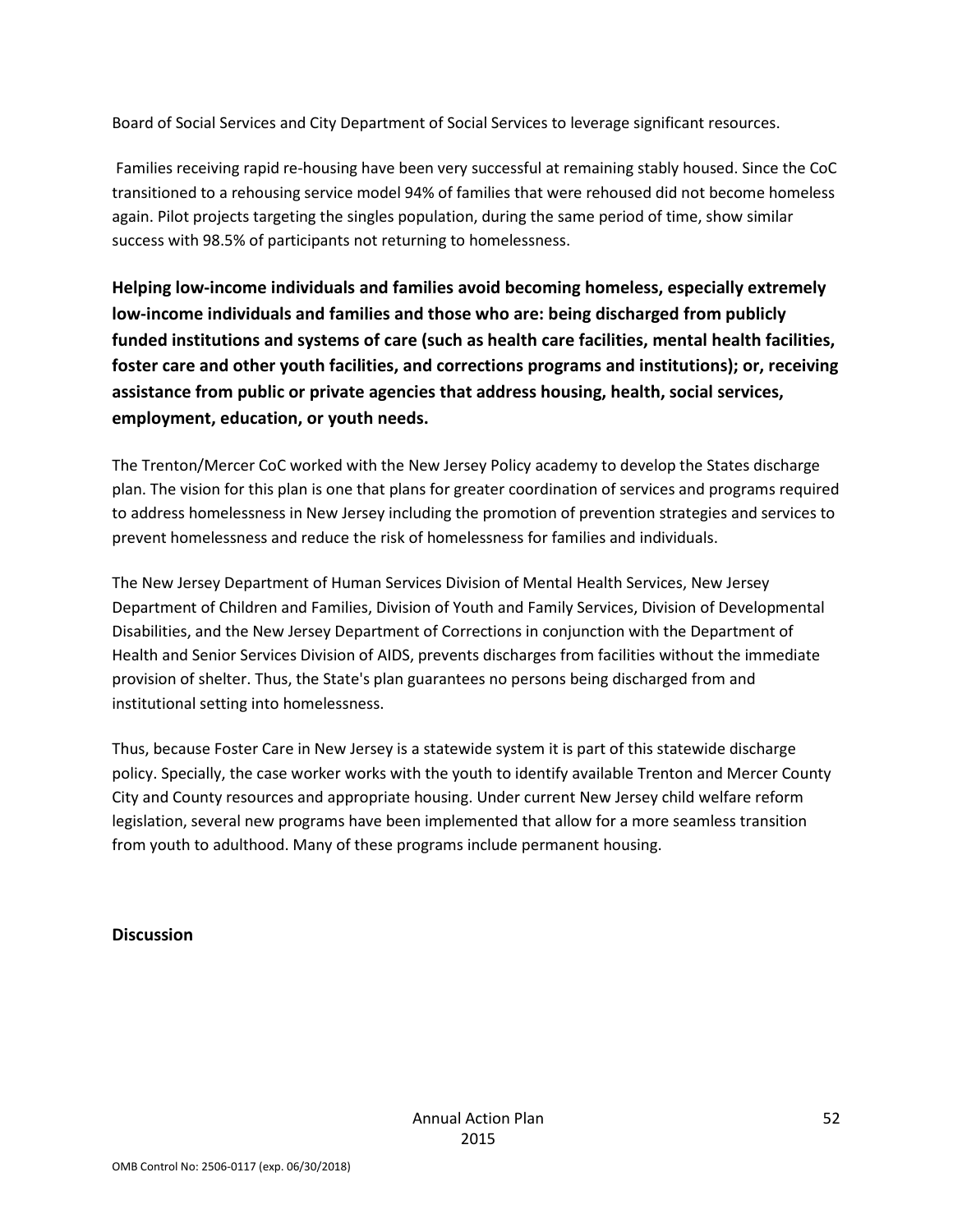# <span id="page-52-0"></span>**AP-75 Barriers to affordable housing – 91.220(j)**

#### **Introduction:**

See below for the actions planned to address barriers to affordable housing.

**Actions it planned to remove or ameliorate the negative effects of public policies that serve as barriers to affordable housing such as land use controls, tax policies affecting land, zoning ordinances, building codes, fees and charges, growth limitations, and policies affecting the return on residential investment**

As described in the Consolidated Plan, there are two key issues that are currently limiting the ability of would-be purchasers of government-subsidized homes to obtain mortgages. The first is the requirement of many government agencies that there be a second mortgage recorded on properties for the amount of the subsidy that has gone into the home, to help protect the public investment. This frequently raises the loan to value ratio to well beyond both the sales price and the appraised value of the home, creating a situation lenders perceive as high risk, despite the fact that these liens are subordinated to the lender's first mortgage. This practice is being required not only by the state, but also by many county and municipal governments in NJ, and is being applied to homes funded by HOME, the Neighborhood Stabilization Program, Balanced Housing and other programs.

The second issue is that many housing subsidy programs require affordability controls in the form of deed restrictions that do not extinguish in the case of foreclosure. It has become a problem over the last few years because lenders are relying increasingly on FHA to insure their mortgages, rather than private mortgage insurance companies, and FHA rules prohibit them from insuring mortgages that have deed restrictions that survive foreclosure. While this rule has been on the books at FHA for years, it apparently wasn't aggressively enforced until recently.

These issues combine in a way that is severely limiting the availability of home purchase financing for subsidized homes in Trenton.

### **Discussion:**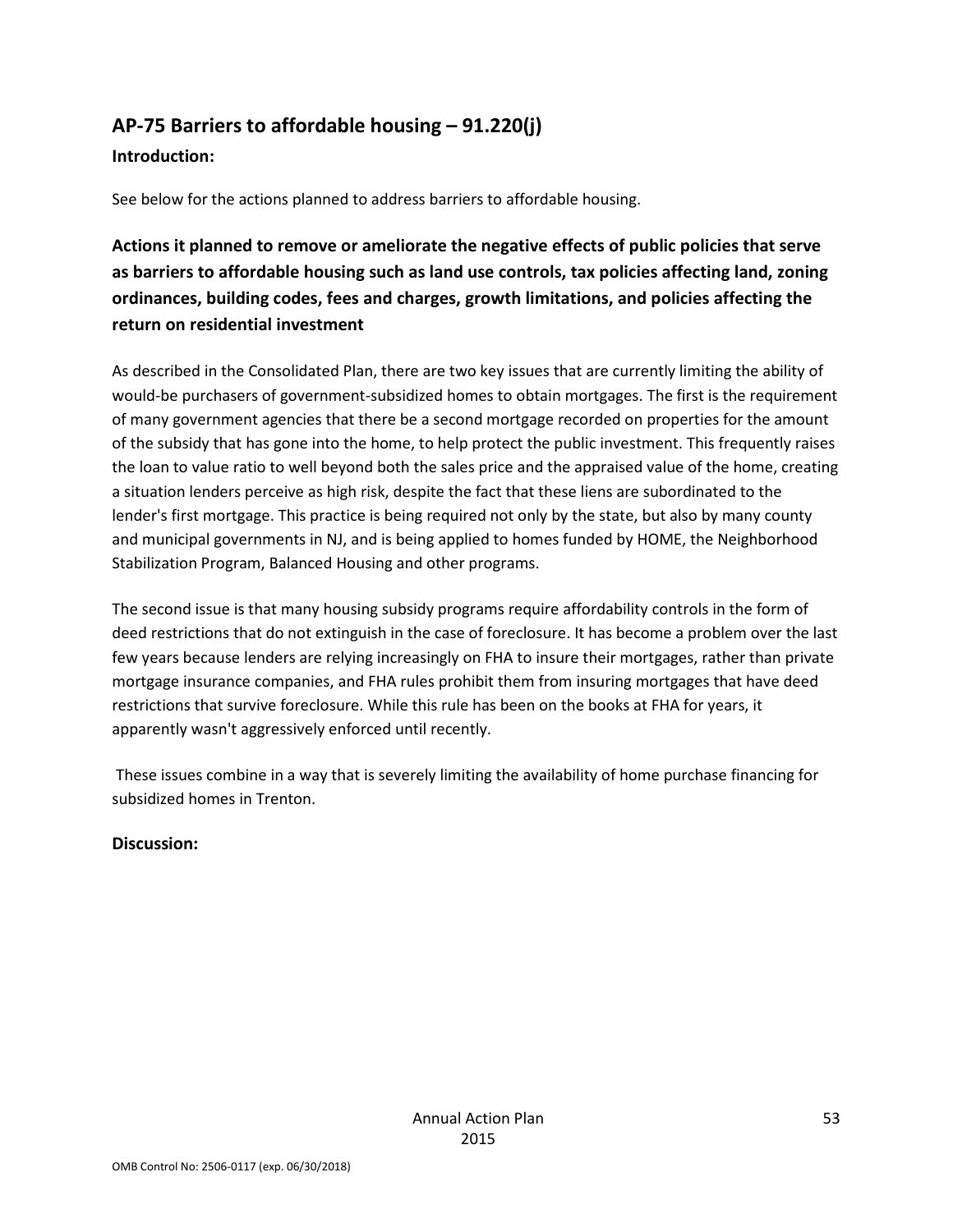# <span id="page-53-0"></span>**AP-85 Other Actions – 91.220(k)**

### **Introduction:**

In FY 2015, the City of Trenton plans the following actions to help address the housing and community development needs of City residents, especially low/moderate income residents.

#### **Actions planned to address obstacles to meeting underserved needs**

The chief obstacle to meeting underserved needs is a lack of, or inadequate, resources---both financial and human (staffing). The City of Trenton will continue to collaborate with human and social service agencies and the Continuum of Care to identify potential resources for meeting the service needs of City residents. The City will support the efforts of service agencies to maximize the use of available resources and to obtain additional resources whenever possible.

#### **Actions planned to foster and maintain affordable housing**

The City of Trenton will allocate to create and maintain affordable housing. The City will continue to support its goals of maintaining and expanding affordable housing by utilizing its FY 2015 CDBG and HOME allocations to create new opportunities for affordable rental and homeownership and rehabilitate existing affordable units. The amount of funds allocated for these activities for FY15 is \$371,630 (CDBG) and \$483,172 (HOME).

### **Actions planned to reduce lead-based paint hazards**

Lead-based paint abatement is an eligible rehabilitation program, and participation in the City's housing rehabilitation programs will reduce the number of homes with lead-based paint hazards.

### **Actions planned to reduce the number of poverty-level families**

The resources that the City of Trenton has to reduce the number of persons with incomes below the poverty level are limited. The City will continue to pursue and support various economic development and housing activities in an effort to provide an environment that will attract or retain businesses or facilitate the expansion of existing businesses thereby securing employment and increased incomes for City residents.

#### **Actions planned to develop institutional structure**

<div>The City of Trenton relies on a network of public sector, private sector, and non-profit organizations to deliver needed housing and community development services to City residents,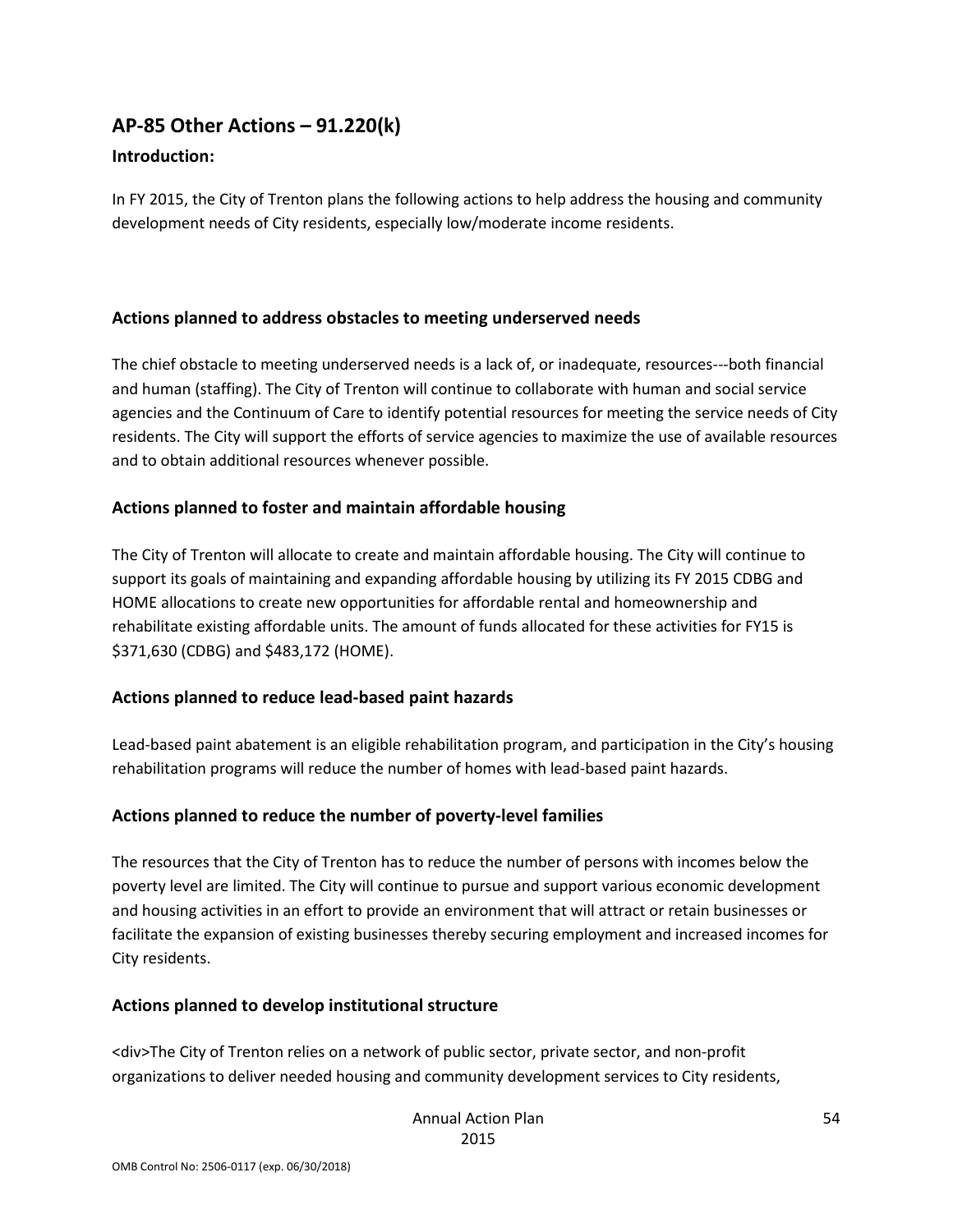particularly the homeless and special needs populations. Many of the organizations in the network operate on a county or regional level.</div><div>The demand for services greatly exceeds the available resources. The City of Trenton will continue to collaborate with human and social service agencies and the Trenton/Mercer County Continuum of Care (CoC) to identify potential resources for meeting the service needs of City residents. The City will support the efforts of service agencies to obtain any available or future resources.</div>

### **Actions planned to enhance coordination between public and private housing and social service agencies**

<div>The Department of Housing and Economic Development (HE&D) is the lead agency responsible for administering the City's CDBG and HOME programs. HE&D works with the Department of Health and Human Services, the Department of Public Works and the Department of Inspections to coordinate activities undertaken in the Action Plan. The Department of Health and Human Services administers the City's ESG program.</div><div>The Trenton/ Mercer CoC is a planning committee that reviews, evaluates , maintains and develops ongoing strategies to address quality of life issues for the residents of Mercer County who may be homeless or in jeopardy of homelessness. The CoC has developed a system-wide approach for implementation of the HEARTH Act which is to consolidate homeless assistance programs, codify the CoC planning process, and establish a goal of ensuring that families who become homeless return to permanent housing with 30 days.</div><div>The Mercer Alliance to End Homelessness, the Mercer County CoC, and County of Mercer County have all been partners in the development of this Action Plan.</div><div>Each sub-recipient "will match its allocation of ESG funds dollar for dollar in one of the following ways as outlined in 24 CFR 576.51(a)(b): cash; the value or fair rental value of any donated material or building; value of any lease on a building ; any salary paid to staff to carry out the program activities; and the value of the time and services contributed by volunteers to carry out program activities . The Sub-recipient may use any reasonable method to establish a fair market value when calculating or determining the value of any donated material or building, or any lease.</div><div></div><div>ln addition, the City of Trenton, Office of Adult and Family Services provides a number of services which address the needs of persons who are not homeless, disabled, mentally & physically ill and who require supportive housing . These services include: (a) rental assistance to families and individuals in order to prevent homelessness (b) intensive and comprehensive case management services (c) referrals to other social services agencies which include substance abuse, mental health counseling, medical and dental services •and educational and occupational training (e) referrals for emergency food, clothing and furniture (f) provide information for budget management, cleaning up personal credit, buying a home and preventing foreclosures.</div><div> </div><div></div><div><div>The City continues to work with a host of social service providers including:</div><div>> Enable, Inc- makes housing accessible to persons with disabilities</div><div> Mercer Arc - provides services for the developmentally disabled</div><div>• Family Guidance Centeroperates a Consumer Credit Counseling component and representative payee services for recipients of Social Security Income (SSI) and Social Security Disability Income (SSDI)</div><div>• Greater Trenton Behavioral Healthcare - provides supportive services focus on mental health issues</div><div>• Mercer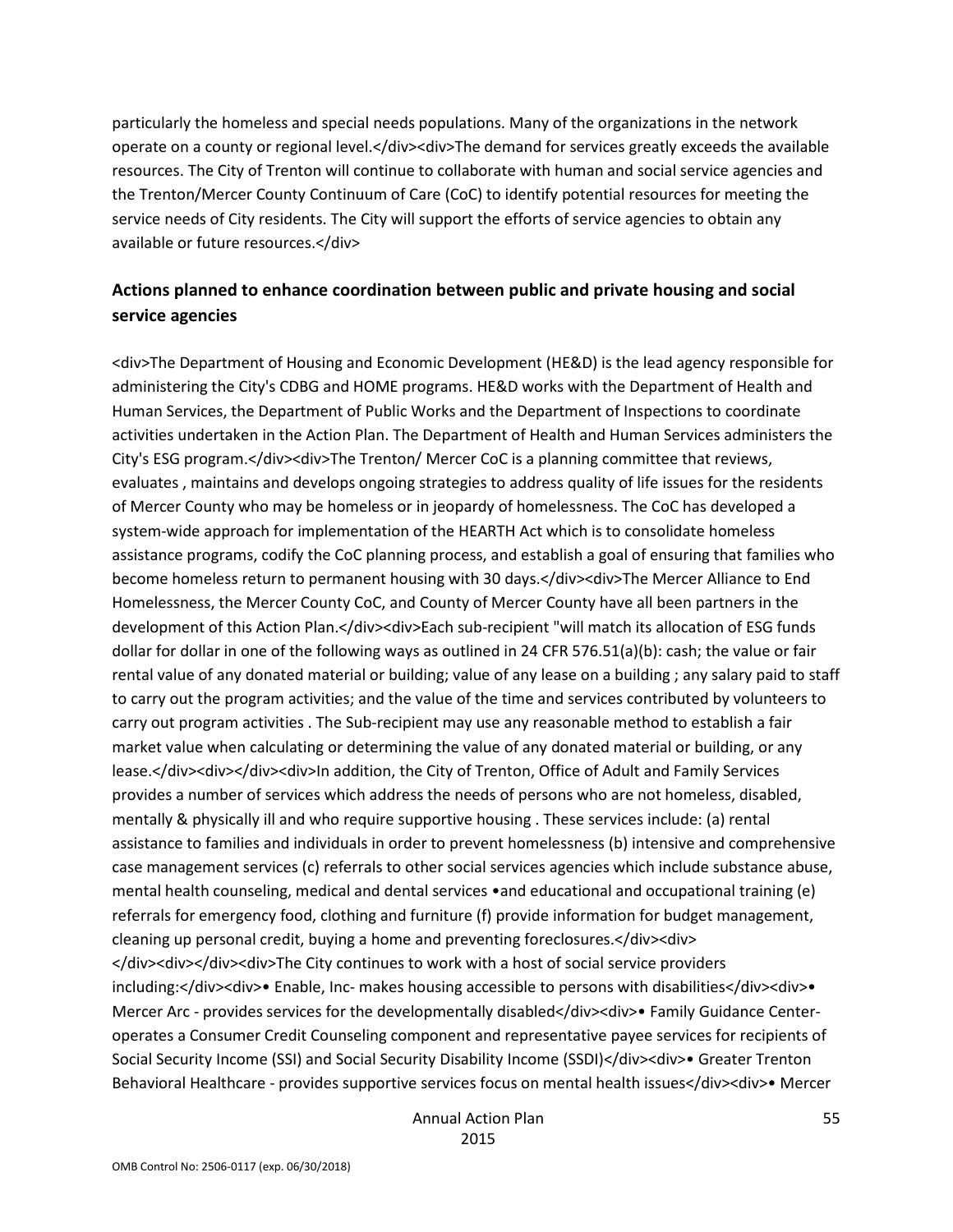County Office on Aging - provides supportive services, meals and other services to the •elderly</div><div>• Trenton Treatment Center - provides substance abuse counseling and treatment to drug and alcohol addicts</div>

**Discussion:**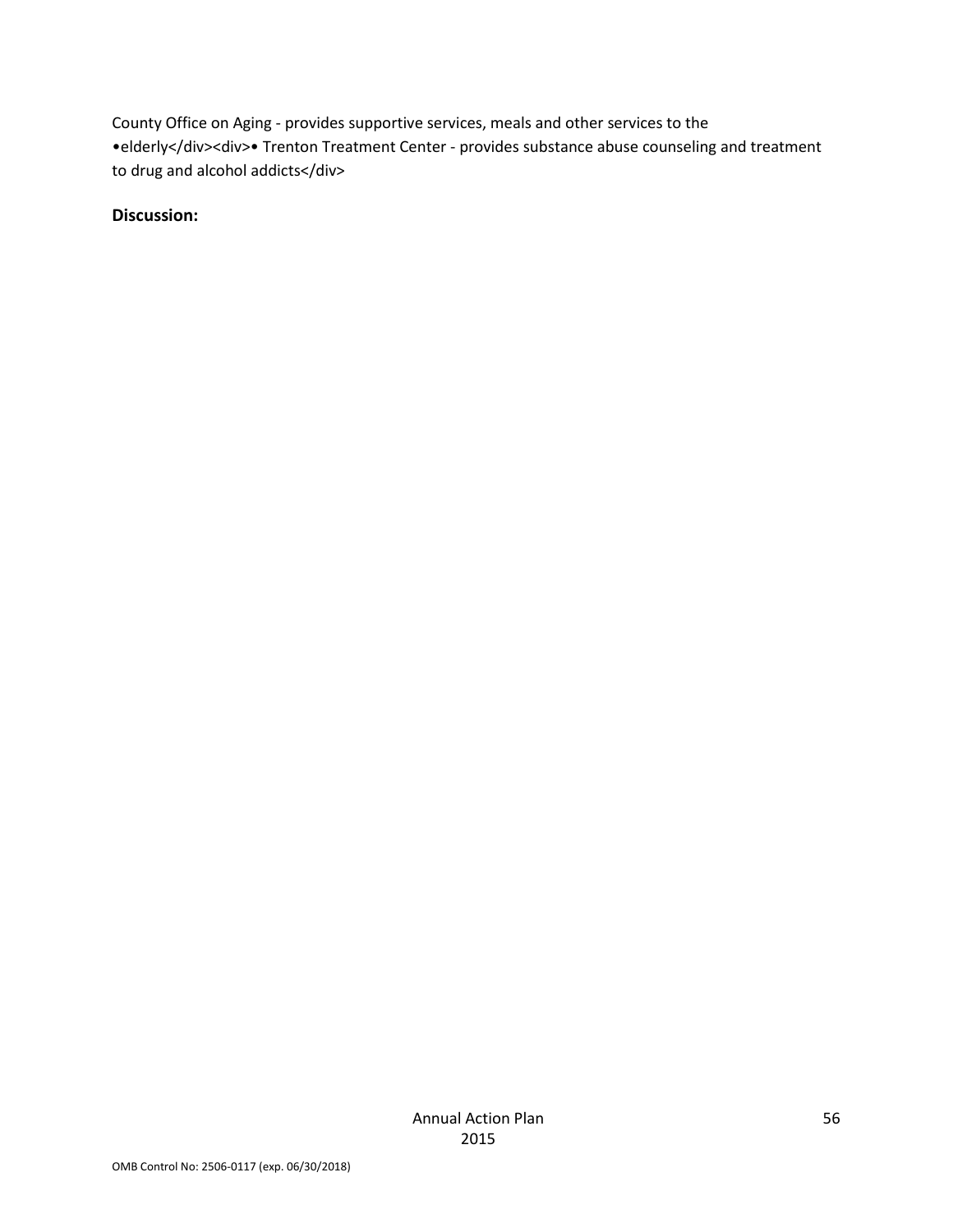# **Program Specific Requirements**

### <span id="page-56-0"></span>**AP-90 Program Specific Requirements – 91.220(l)(1,2,4)**

#### **Introduction:**

The following provides program specific information for the CDBG, HOME, and ESG programs.

### **Community Development Block Grant Program (CDBG) Reference 24 CFR 91.220(l)(1)**

Projects planned with all CDBG funds expected to be available during the year are identified in the Projects Table. The following identifies program income that is available for use that is included in projects to be carried out.

| 1. The total amount of program income that will have been received before the start of    |           |
|-------------------------------------------------------------------------------------------|-----------|
| the next program year and that has not yet been reprogrammed                              | 3,661,889 |
| 2. The amount of proceeds from section 108 loan guarantees that will be used during the   |           |
| year to address the priority needs and specific objectives identified in the grantee's    |           |
| strategic plan.                                                                           | 0         |
| 3. The amount of surplus funds from urban renewal settlements                             | 0         |
| 4. The amount of any grant funds returned to the line of credit for which the planned use |           |
| has not been included in a prior statement or plan                                        | 0         |
| 5. The amount of income from float-funded activities                                      | $\Omega$  |
| <b>Total Program Income:</b>                                                              | 3,661,889 |

#### **Other CDBG Requirements**

| 1. The amount of urgent need activities                                            | 0      |
|------------------------------------------------------------------------------------|--------|
| 2. The estimated percentage of CDBG funds that will be used for activities that    |        |
| benefit persons of low and moderate income. Overall Benefit - A consecutive period |        |
| of one, two or three years may be used to determine that a minimum overall         |        |
| benefit of 70% of CDBG funds is used to benefit persons of low and moderate        |        |
| income. Specify the years covered that include this Annual Action Plan.            | 70.00% |
|                                                                                    |        |

### **HOME Investment Partnership Program (HOME) Reference 24 CFR 91.220(l)(2)**

1. A description of other forms of investment being used beyond those identified in Section 92.205 is as follows:

All HOME funds will be invested in a manner consistent with 24 CFR 92.205(b){l). Specifically , HOME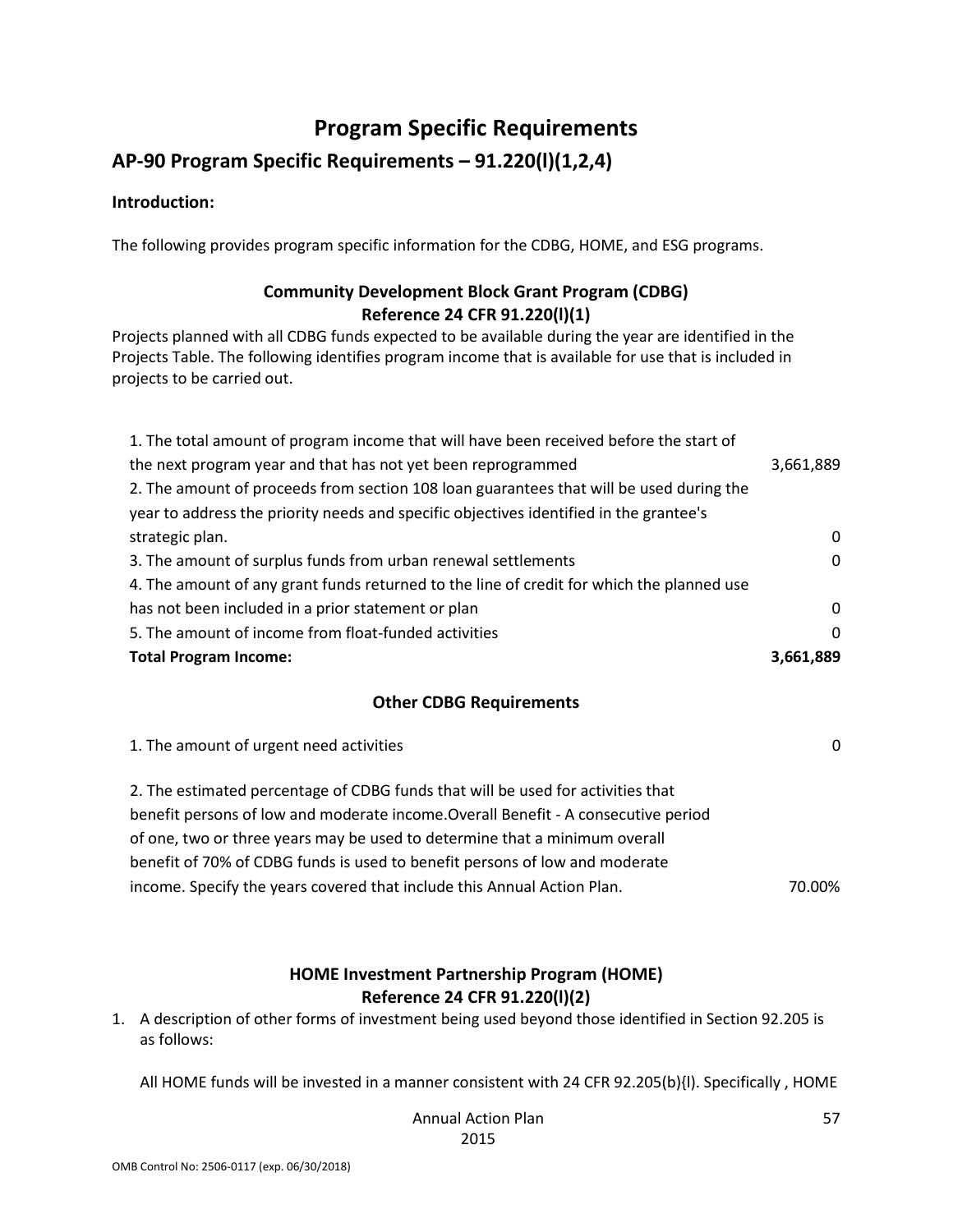funds are invested as construction financing for new construction and gut rehabilitation projects.

The City of Trenton HOME Program provides incentives to develop and support affordable rental housing and homeownership. New construction, reconstruction, or rehabilitation of non-luxury housing with suitable amenities, including real property acquisition, site improvements, conversion, demolition , and other expenses , including financing costs, are all considered eligible uses of HOME program funds. All HOME funded housing must be permanent or transitional housing.

2. A description of the guidelines that will be used for resale or recapture of HOME funds when used for homebuyer activities as required in 92.254, is as follows:

To promote affordabl e housing, the City of Trenton provides funds to construct or rehabilitate housing to reduce the purchase price of ownership units throughout the city. This allows households of low- or moderate- income to purchase homes at a reduced price. Each buyer enters into an Affordable Housing Agreement with the City which requires that the buyer occupy the unit as their principal residence, and that they sell their unit only to another income-eligible buyer . The future resale price will be based on the original purchase price, plus an annual return on equity utilizing the regional income limits established by the NJ Council on Affordable Housing (COAH) per N.J.A.C. 5:97-9.3 as well as allowances for eligible capital improvements which may include any additions, exterior improvements such as windows, doors, solar panels, HVAC, or other energyefficiency improvement to the housing unit. Per

COAH guidelines, the price of owner-occupied low- and moderate-income units may increase annually based on the percentage increase in the regional median income limit for each housing region. In no event shall the maximum resale price be lower than the last recorded purchase price.

3. A description of the guidelines for resale or recapture that ensures the affordability of units acquired with HOME funds? See 24 CFR 92.254(a)(4) are as follows:

See above.

4. Plans for using HOME funds to refinance existing debt secured by multifamily housing that is rehabilitated with HOME funds along with a description of the refinancing guidelines required that will be used under 24 CFR 92.206(b), are as follows:

The City of Trenton does not use HOME funds to refinance existing debt. The City has several certified Community Housing Development Organizations (CHDOS). The City of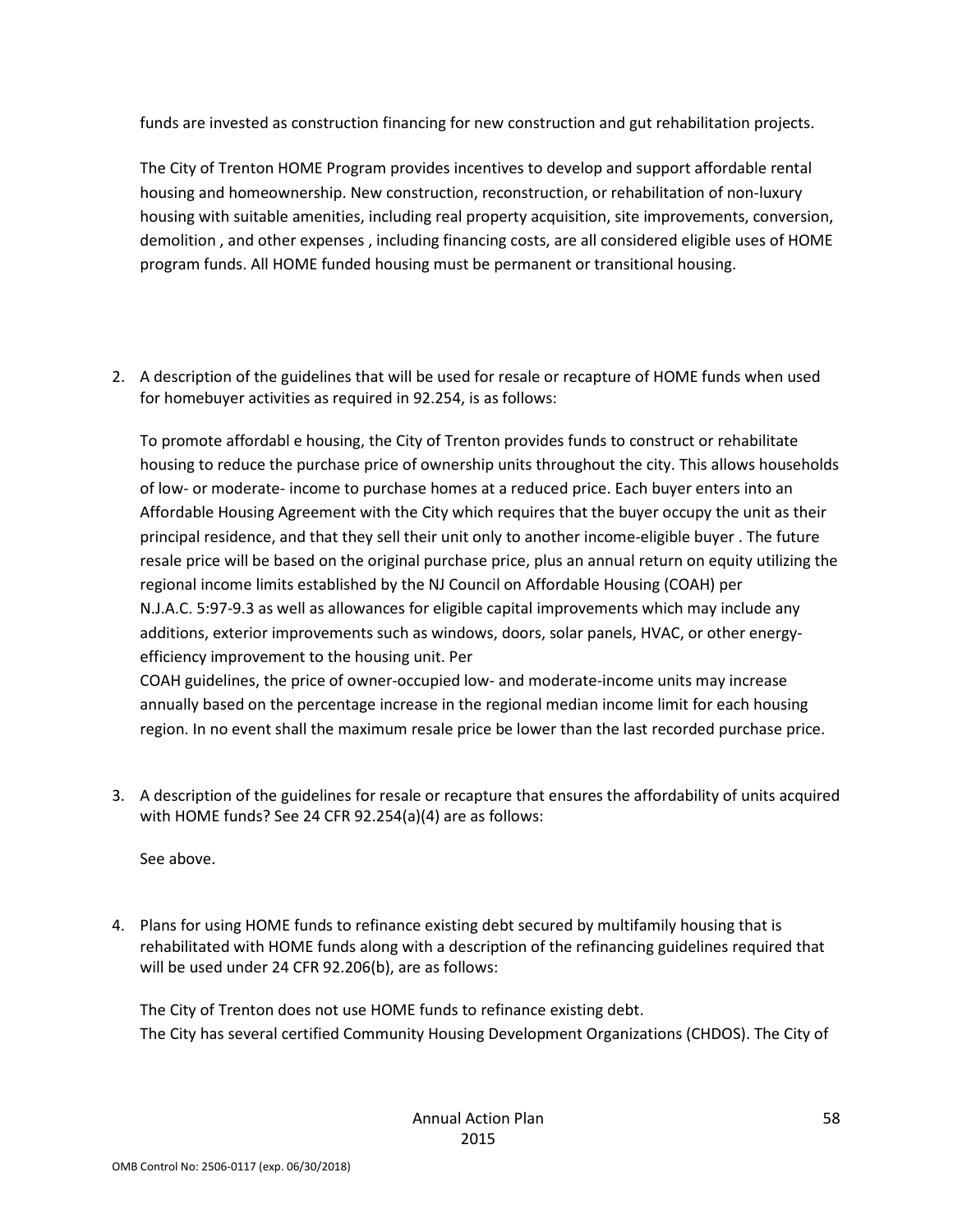Trenton will commit the statutory 15% CHDO set aside for several projects .

### **Emergency Solutions Grant (ESG) Reference 91.220(l)(4)**

1. Include written standards for providing ESG assistance (may include as attachment)

<div>The Department of Health and Human Services implements ESG-funded activities and supports subrecipients of ESG funds targeted to deal with health and human services issues. The Department of Health and Human Services hosts an annual capacity building workshop to provide tools for applying for funding and highlighting performance and financial management expectations.</div><div></div><div>The City will continue to help sub-recipients reach their goals through the use of performance-based contracts and conducting reviews of monthly programmatic reports. The contracts will continue to outline specific target timeframes for achieving specific goals and plans for addressing non-performance issues. Discussions and meetings will continue to be held to discuss performance issues and recommended solutions. A review of the recommendations within a reasonable timeframe will determine if issues were resolved. Severe performance issues that are not reasonably addressed may jeopardize the sub-recipients future funding opportunities.</div>

2. If the Continuum of Care has established centralized or coordinated assessment system that meets HUD requirements, describe that centralized or coordinated assessment system.

The Trenton/Mercer Continuum of Care, through a comprehensive Coordinated Assessment Process, targets and prioritizes the most vulnerable persons experiencing homelessness in the community. The CoC follows a two-part coordinated assessment process for families and individuals.

a. For homeless households with children, a centralized intake is in place at the Mercer County Board of Social Services that seeks to mediate/prevent homelessness whenever possible and reduce the length of time families are homeless through a rapid rehousing - a model that places a priority on moving a family experiencing homelessness into permanent housing as quickly as possible, ideally within 30 days of a family becoming homeless. A Universal screening Tool is used to identify and prioritize families for services with a primary goal of returning the family to permanent housing.

b. For individuals unaccompanied by children, CoC has developed a Coordinated Entry and Assessment System (CEASe) for individuals experiencing homelessness. This system operates as the point of entry to access housing and community services for homeless individuals. Through a coordinated assessment process, the needs of the homeless are identified and prioritized and a plan to move from homelessness to housing is developed. The goal of this system is to prioritize chronically homeless individuals and families with the longest history of homelessness and with the most severe service needs.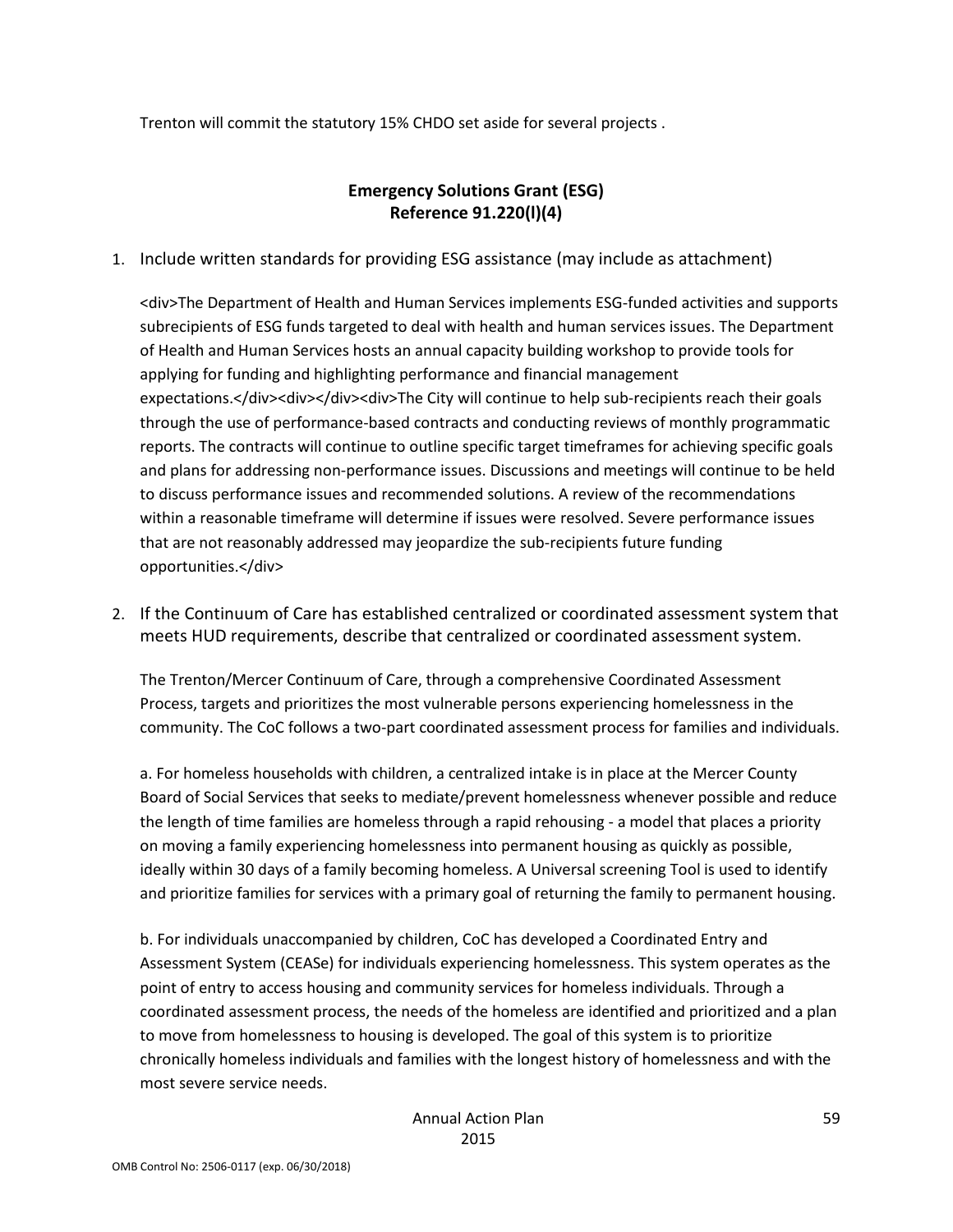• During day time business hours, homeless individuals are directed to the Mercer County Board of Social Services. Screening and assessments are conducted to determine housing needs and eligibility to benefits (emergency assistance). For those persons who cannot be diverted from the system, emergency shelter referrals are provided.

• After business hours, homeless individuals are directed to the Rescue Mission Emergency Shelter where screening for housing need and shelter services are provided.

• Additional System Access Points will be added as the system develops.

• A screening tool is used to assess individuals for vulnerability risk factors and chronic homelessness.

See AP-25 Unique Appendices for the full desciption of the CoC Coordinated Assessment Process.

3. Identify the process for making sub-awards and describe how the ESG allocation available to private nonprofit organizations (including community and faith-based organizations).

Under Title I of the Housing and Community Development Act of 1974, as amended, cities such as Trenton receive formula-based entitlement grants from the US Department of Housing and Urban Development (HUD) each year. Among them is the Emergency Solutions Grant (ESG).

Nonprofit corporations and faith-based organizations are eligible to apply for ESG funds. Organization need not be located within the City limits of Trenton. However, the beneficiaries or participants of the program must be Trenton residents.

Eligible activities for ESG funds will be divided into two categories: 1) Rapid Re-Housing for Individuals; and 2) Renovations, Operations, and Essential Services for Emergency Shelters. The City intends to award the Rapid Re-Housing for Individuals Program (including Street Outreach) to one (1) agency. Multiple awards may be made for Emergency Shelter projects.

The City utilizes an online grant application system called ZoomGrants (http://www.zoomgrants.com) to facilitate the application process.

Applications to the Emergency Solutions Grant will be scored by a committee of at least three (3) individuals. Three members of the Mercer County Continuum of Care Executive Board will review and score the applications.

4. If the jurisdiction is unable to meet the homeless participation requirement in 24 CFR 576.405(a), the jurisdiction must specify its plan for reaching out to and consulting with homeless or formerly homeless individuals in considering policies and funding decisions regarding facilities and services funded under ESG.

N/A.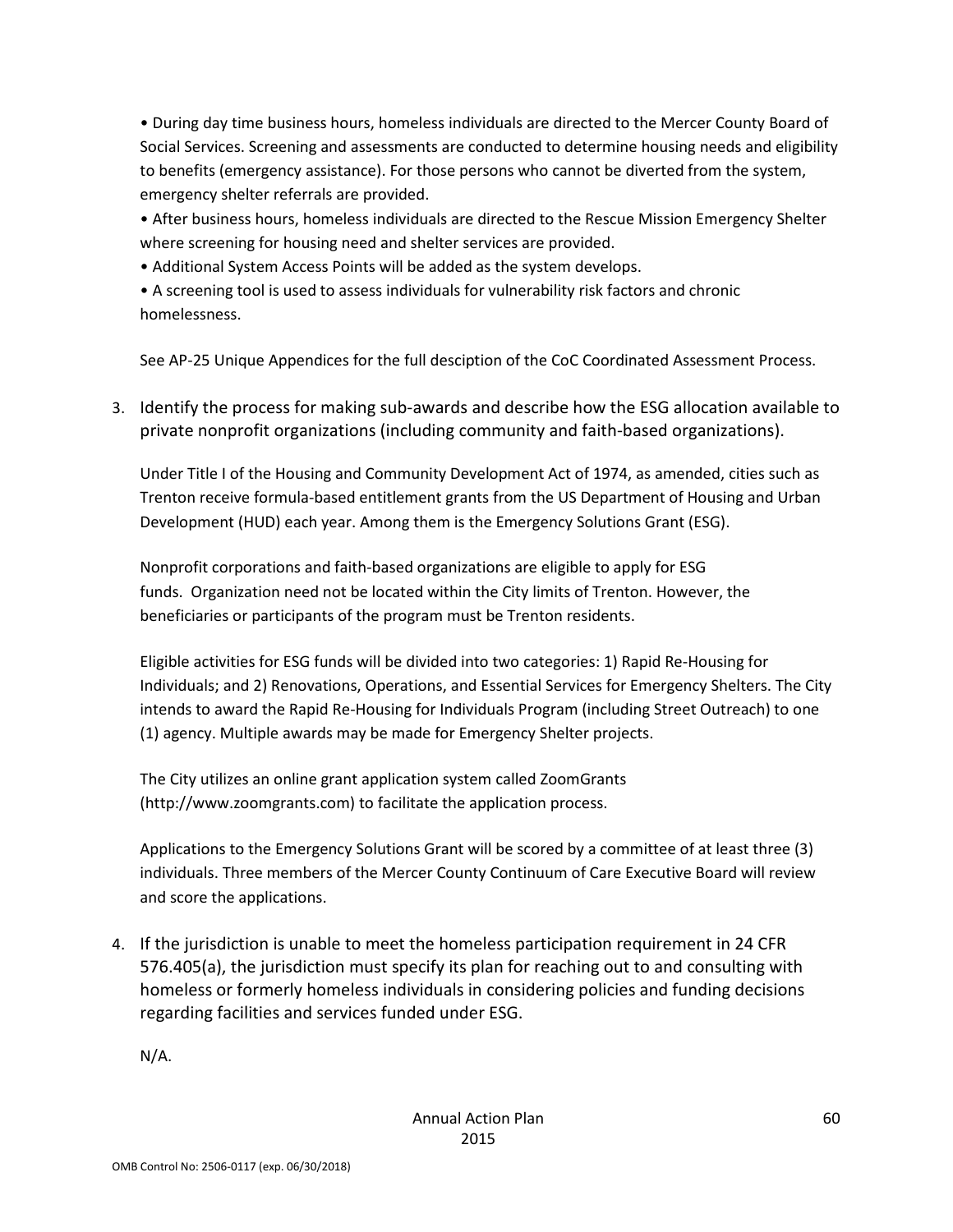*5.* Describe performance standards for evaluating ESG.

All ESG activities are setup as programs in the CoC's HMIS system. The CoC's System Oversight Committee (which includes the City's CDBG Coordinator) meet monthly to review the accomplishments and challenges to the implementation of all CoC and ESG-funded activities. As necessary, representatives from the sponsors of troubled projects are invited to future meetings to help resolve issues.

#### **Housing Trust Fund (HTF) Reference 24 CFR 91.220(l)(5)**

1. Distribution of Funds

a. Describe the eligibility requirements for recipients of HTF funds (as defined in 24 CFR § 93.2).

b. Describe the jurisdiction's application requirements for eligible recipients to apply for HTF funds.

c. Describe the selection criteria that the jurisdiction will use to select applications submitted by eligible recipients.

d. Describe the jurisdiction's required priority for funding based on geographic distribution, which is a description of the geographic areas of the State (including areas of low-income and minority concentration) in which it will direct assistance during the ensuing program year.

e. Describe the jurisdiction's required priority for funding based on the applicant's ability to obligate HTF funds and undertake eligible activities in a timely manner.

f. Describe the jurisdiction's required priority for funding based on the extent to which rents for units in the rental project are affordable to extremely low-income families.

g. Describe the jurisdiction's required priority for funding based on the financial feasibility of the project beyond the required 30-year period.

h. Describe the jurisdiction's required priority for funding based on the merits of the application in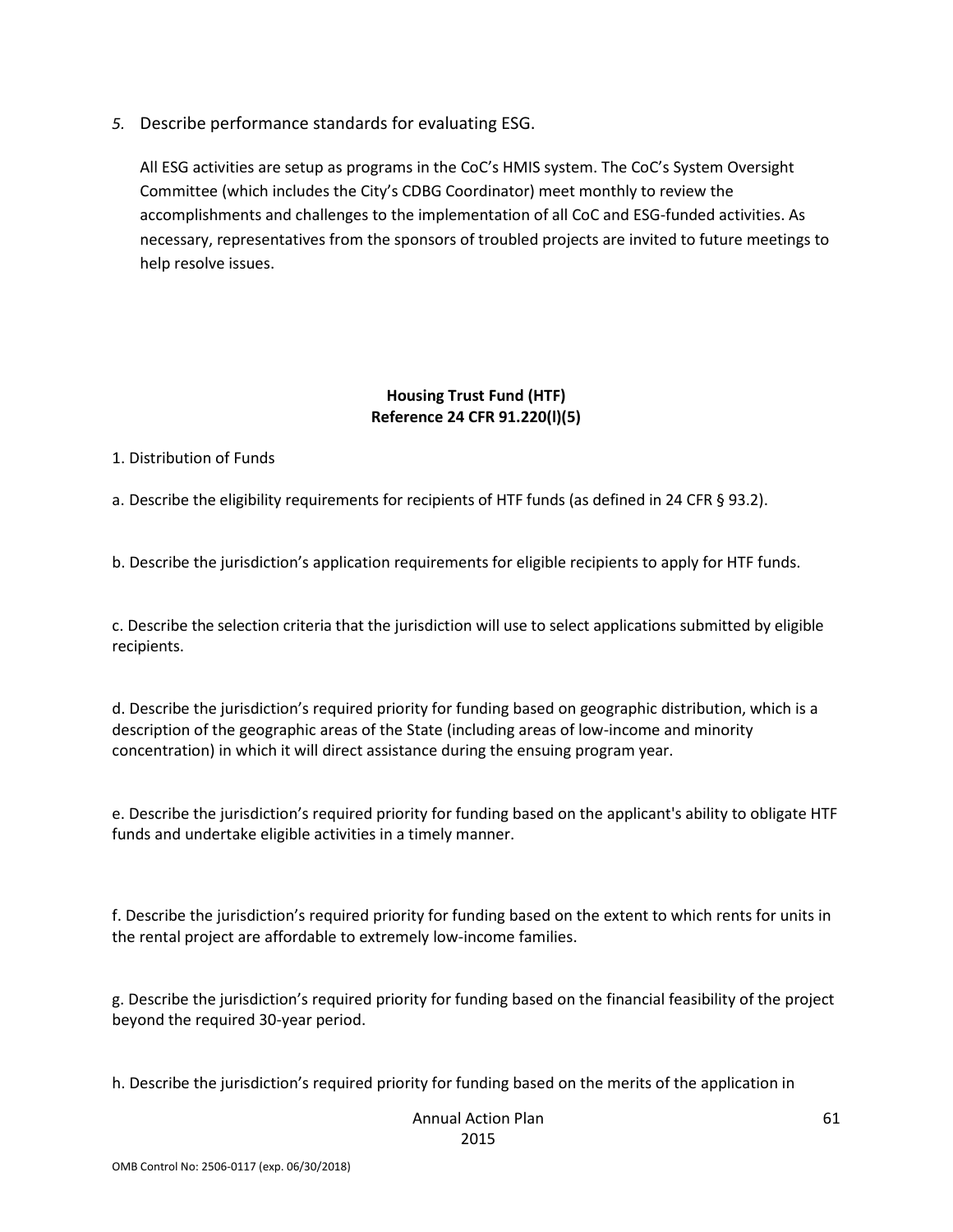meeting the priority housing needs of the jurisdiction (such as housing that is accessible to transit or employment centers, housing that includes green building and sustainable development features, or housing that serves special needs populations).

i. Describe the jurisdiction's required priority for funding based on the location of existing affordable housing.

j. Describe the jurisdiction's required priority for funding based on the extent to which the application makes use of non-federal funding sources.

2. Does the jurisdiction's application require the applicant to include a description of the eligible activities to be conducted with HTF funds?

3. Does the jurisdiction's application require that each eligible recipient certify that housing units assisted with HTF funds will comply with HTF requirements?

4. **Performance Goals and Benchmarks.** The jurisdiction has met the requirement to provide for performance goals, consistent with the jurisdiction's goals established under 24 CFR 91.215(b)(2), by including HTF in its housing goals in the housing table on the SP-45 Goals and AP-20 Annual Goals and Objectives screens.

5. **Rehabilitation Standards.** The jurisdiction must establish rehabilitation standards for all HTF-assisted housing rehabilitation activities that set forth the requirements that the housing must meet upon project completion. The jurisdiction's description of its standards must be in sufficient detail to determine the required rehabilitation work including methods and materials. The standards may refer to applicable codes or they may establish requirements that exceed the minimum requirements of the codes. The jurisdiction must attach its rehabilitation standards below. If the jurisdiction will not use HTF funds for the rehabilitation of housing, enter "N/A".

In addition, the rehabilitation standards must address each of the following: health and safety; major systems; lead-based paint; accessibility; disaster mitigation (where relevant); state and local codes, ordinances, and zoning requirements; Uniform Physical Condition Standards; and Capital Needs Assessments (if applicable).

6. **Resale or Recapture Guidelines.** Below, the jurisdiction must enter (or attach) a description of the guidelines that will be used for resale or recapture of HTF funds when used to assist first-time homebuyers. If the jurisdiction will not use HTF funds to assist first-time homebuyers, enter "N/A".